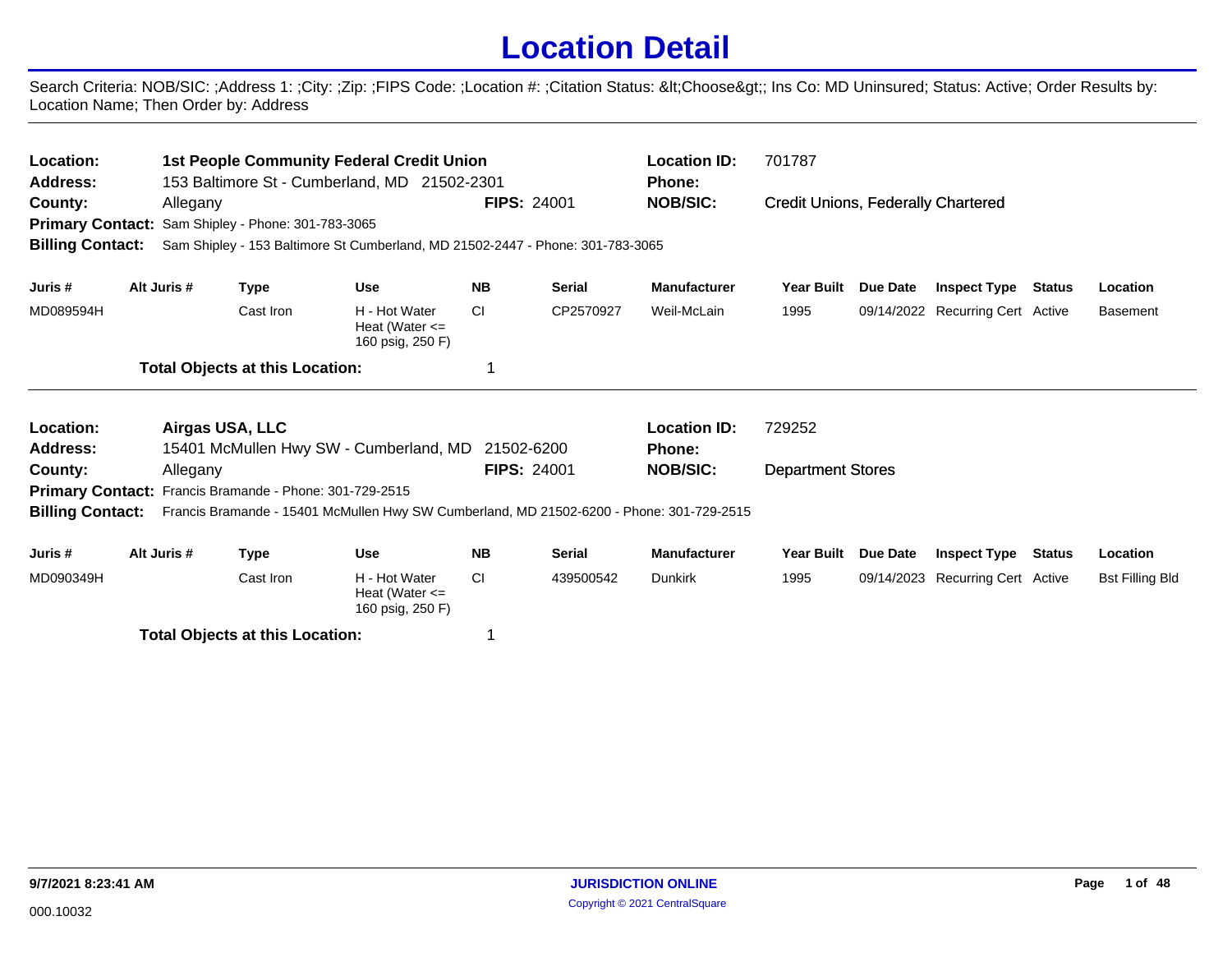| Location:<br><b>Address:</b><br>County:<br><b>Primary Contact:</b><br><b>Billing Contact:</b>                                                                                                                                                                                                                                                                                            | Allegany    | <b>Allegany Co/Office Complex</b><br>701 Kelly Rd - Cumberland, MD 21502-2882<br>Bruce Smith - Phone: 301-777-5933- ext 215 - Email: bsmith@alleganygov.org      |                                                         | <b>FIPS: 24001</b> |               | <b>Location ID:</b><br>Phone:<br><b>NOB/SIC:</b><br>Bruce Smith - 701 Kelly Rd Cumberland, MD 21502-2882 - Phone: 301-777-5933- ext 215 - Email: bsmith@alleganygov.org | 702431<br>301 777-5933 x215<br>Public Order and Safety, NEC |                     |                                          |                  |
|------------------------------------------------------------------------------------------------------------------------------------------------------------------------------------------------------------------------------------------------------------------------------------------------------------------------------------------------------------------------------------------|-------------|------------------------------------------------------------------------------------------------------------------------------------------------------------------|---------------------------------------------------------|--------------------|---------------|-------------------------------------------------------------------------------------------------------------------------------------------------------------------------|-------------------------------------------------------------|---------------------|------------------------------------------|------------------|
| Juris #                                                                                                                                                                                                                                                                                                                                                                                  | Alt Juris # | <b>Type</b>                                                                                                                                                      | <b>Use</b>                                              | NΒ                 | Serial        | <b>Manufacturer</b>                                                                                                                                                     | Year Built Due Date                                         |                     | <b>Inspect Type Status</b>               | Location         |
| MD049854V                                                                                                                                                                                                                                                                                                                                                                                |             | Pressure Vessel<br>w/comment                                                                                                                                     | Horizontal Unfired V - Storage (NOT<br>Cryogenic)       | 00015702C          |               | <b>Brunner</b>                                                                                                                                                          | 1981                                                        |                     | 07/12/2022 Recurring Cert Active         | <b>MECH RM</b>   |
|                                                                                                                                                                                                                                                                                                                                                                                          |             | <b>Total Objects at this Location:</b>                                                                                                                           |                                                         | 1                  |               |                                                                                                                                                                         |                                                             |                     |                                          |                  |
| Location:<br><b>Address:</b><br>County:<br><b>Primary Contact:</b><br><b>Billing Contact:</b>                                                                                                                                                                                                                                                                                            | Allegany    | <b>Allegany United Methodist Church</b><br>17709 Mount Savage Rd NW - Frostburg, MD 21532-3031<br>Peggy Sween - Phone: 301-689-6376 - Email: peggys8@verizon.net |                                                         | <b>FIPS: 24001</b> |               | <b>Location ID:</b><br>Phone:<br><b>NOB/SIC:</b><br>Peggy Sween - 17413 Mount Savage Rd NW Frostburg, MD 21532-3026 - Phone: 301-689-6376 - Email: peggys8@verizon.net  | 2000855<br>301-689-8519<br><b>Religious Organizations</b>   |                     |                                          |                  |
| Juris #                                                                                                                                                                                                                                                                                                                                                                                  | Alt Juris # | <b>Type</b>                                                                                                                                                      | <b>Use</b>                                              | NB.                | Serial        | <b>Manufacturer</b>                                                                                                                                                     | <b>Year Built</b>                                           | Due Date            | <b>Inspect Type Status</b>               | Location         |
| MD167592H                                                                                                                                                                                                                                                                                                                                                                                |             | <b>Water Tube</b><br>Coiled (NOT<br>Flueless Hi<br>Efficiency)                                                                                                   | H - Hot Water<br>Heat (Water $\leq$<br>160 psig, 250 F) | 000306613          |               | AIC Tuchom                                                                                                                                                              | 2018                                                        |                     | 09/01/2022 Recurring Cert Active         | <b>Blr Rm</b>    |
|                                                                                                                                                                                                                                                                                                                                                                                          |             |                                                                                                                                                                  |                                                         |                    |               |                                                                                                                                                                         |                                                             |                     |                                          |                  |
| <b>Total Objects at this Location:</b><br>Automax G & G Auto Sales Inc<br>Location:<br>19203 Mcmullen Hwy SW - Rawlings, MD 21557-2401<br><b>Address:</b><br><b>FIPS: 24001</b><br>County:<br>Allegany<br>Primary Contact: Wolfgang Hofacker - Phone: 301-729-2973<br><b>Billing Contact:</b><br>Wolfgang Hofacker - 19201 McMullen Hwy SW Rawlings, MD 21557-2401 - Phone: 301-729-2973 |             |                                                                                                                                                                  |                                                         |                    |               | <b>Location ID:</b><br>Phone:<br><b>NOB/SIC:</b>                                                                                                                        | 703390                                                      |                     | Automotive repair, services, and parking |                  |
| Juris #                                                                                                                                                                                                                                                                                                                                                                                  | Alt Juris # | <b>Type</b>                                                                                                                                                      | <b>Use</b>                                              | NB                 | <b>Serial</b> | <b>Manufacturer</b>                                                                                                                                                     |                                                             | Year Built Due Date | <b>Inspect Type Status</b>               | Location         |
| MD160567V                                                                                                                                                                                                                                                                                                                                                                                |             | <b>Vertical Unfired</b><br>Pressure Vessel<br>w/comment                                                                                                          | V - Storage (NOT 000622754<br>Cryogenic)                |                    |               | CPC                                                                                                                                                                     | 1997                                                        |                     | 09/22/2022 Recurring Cert Active         | <b>BACK RM</b>   |
| MD168505V                                                                                                                                                                                                                                                                                                                                                                                |             | <b>Vertical Unfired</b><br>Pressure Vessel<br>w/comment                                                                                                          | V - Storage (NOT 001853719<br>Cryogenic)                |                    |               | Manchester                                                                                                                                                              | 2017                                                        |                     | 01/08/2023 Recurring Cert Active         | <b>BACK ROOM</b> |
| 9/7/2021 8:23:41 AM                                                                                                                                                                                                                                                                                                                                                                      |             |                                                                                                                                                                  |                                                         |                    |               | <b>JURISDICTION ONLINE</b>                                                                                                                                              |                                                             |                     |                                          | 2 of 48<br>Page  |
| 000.10032                                                                                                                                                                                                                                                                                                                                                                                |             |                                                                                                                                                                  |                                                         |                    |               | Copyright © 2021 CentralSquare                                                                                                                                          |                                                             |                     |                                          |                  |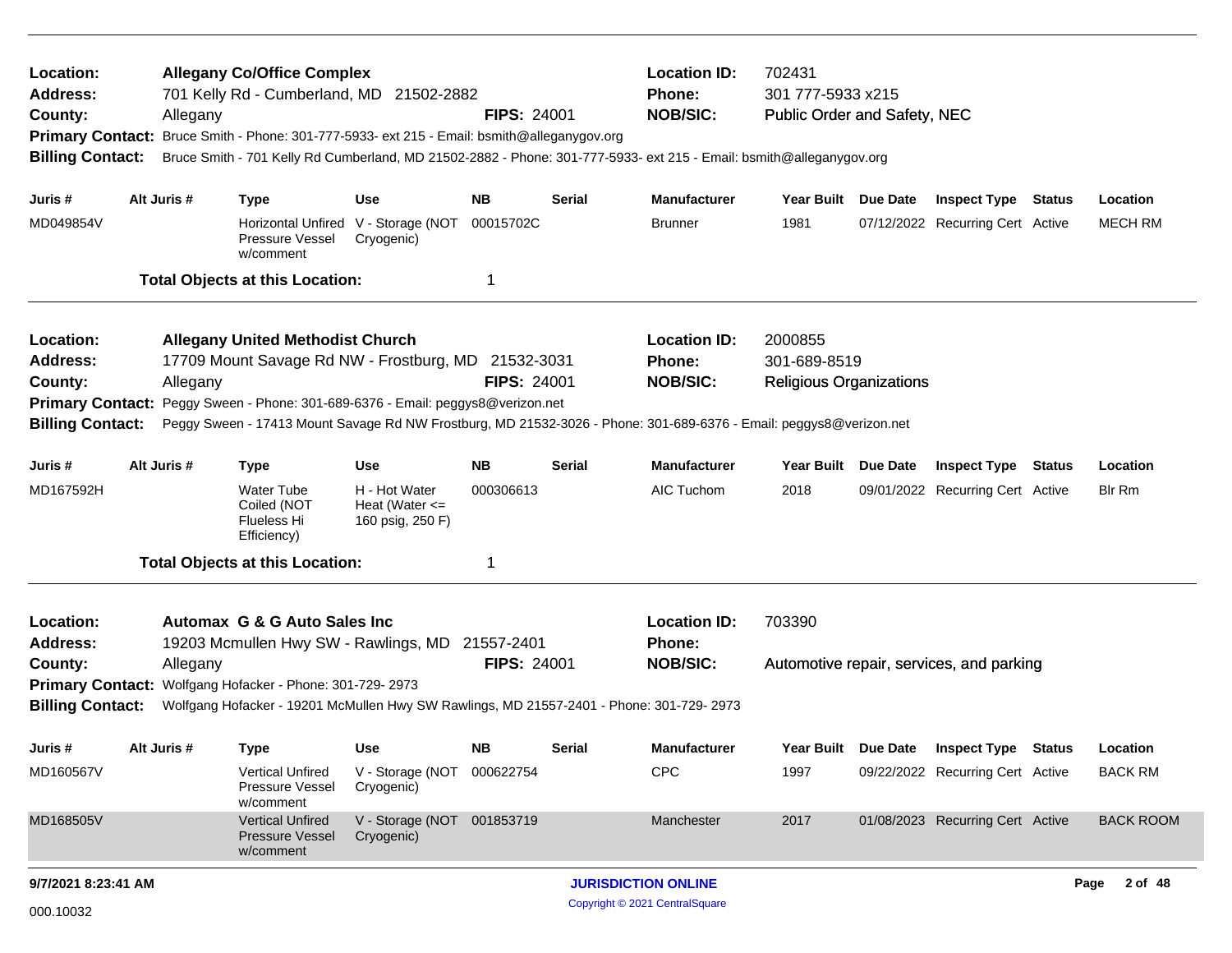| Location:<br>Address:<br>County:<br><b>Primary Contact:</b><br><b>Billing Contact:</b>        | Allegany    | <b>B &amp; B Rentals, LLC.</b><br>513 National Hwy - Cumberland, MD 21502-7038<br>Jason Bloom - Cell: 301-707-7570 - Email: oldstuff54@gmail.com                                                   |                                                         | <b>FIPS: 24001</b> |               | <b>Location ID:</b><br>Phone:<br><b>NOB/SIC:</b>        | 705458<br>Eating and drinking places                      |            |                                  |                    |
|-----------------------------------------------------------------------------------------------|-------------|----------------------------------------------------------------------------------------------------------------------------------------------------------------------------------------------------|---------------------------------------------------------|--------------------|---------------|---------------------------------------------------------|-----------------------------------------------------------|------------|----------------------------------|--------------------|
| Juris #                                                                                       | Alt Juris # | <b>Type</b>                                                                                                                                                                                        | <b>Use</b>                                              | <b>NB</b>          | Serial        | <b>Manufacturer</b>                                     | Year Built                                                | Due Date   | <b>Inspect Type Status</b>       | Location           |
| MD095435H                                                                                     |             | Cast Iron                                                                                                                                                                                          | H - Steam Heat<br>(Steam $\le$ 15<br>psig)              | СI                 | 82437-0596    | Peerless                                                | 1997                                                      | 08/02/2021 | <b>Recurring Cert Active</b>     | Basement           |
|                                                                                               |             | <b>Total Objects at this Location:</b>                                                                                                                                                             |                                                         | 1                  |               |                                                         |                                                           |            |                                  |                    |
| Location:<br><b>Address:</b><br>County:<br><b>Primary Contact:</b><br><b>Billing Contact:</b> | Allegany    | <b>B C Concrete of Cumberland, Inc.</b><br>61 National Hwy - Lavale, MD 21502-7029<br>Bill Durst - Phone: 301-724-2000<br>Bill Durst - 61 National Hwy Lavale, MD 21502-7029 - Phone: 301-724-2000 |                                                         | <b>FIPS: 24001</b> |               | <b>Location ID:</b><br><b>Phone:</b><br><b>NOB/SIC:</b> | 708397<br>301-724-2000<br><b>Concrete Block and Brick</b> |            |                                  |                    |
| Juris #                                                                                       | Alt Juris # | <b>Type</b>                                                                                                                                                                                        | Use                                                     | <b>NB</b>          | <b>Serial</b> | <b>Manufacturer</b>                                     | Year Built Due Date                                       |            | <b>Inspect Type Status</b>       | Location           |
| MD029147V                                                                                     |             | <b>Vertical Unfired</b><br>Pressure Vessel<br>w/comment                                                                                                                                            | V - Storage (NOT<br>Cryogenic)                          | 000192384          |               | Manchester                                              | 2007                                                      |            | 08/21/2022 Recurring Cert Active | <b>Block Plant</b> |
| MD092450V                                                                                     |             | <b>Vertical Unfired</b><br><b>Pressure Vessel</b><br>w/comment                                                                                                                                     | V - Storage (NOT 000089733<br>Cryogenic)                |                    |               | <b>Brunner</b>                                          | 1995                                                      |            | 08/21/2022 Recurring Cert Active | Redi Mix           |
| MD092474H                                                                                     |             | Cast Iron                                                                                                                                                                                          | H - Hot Water<br>Heat (Water $\leq$<br>160 psig, 250 F) | <b>CI</b>          |               | <b>Burnham</b>                                          | 1995                                                      |            | 08/21/2022 Recurring Cert Active | <b>Maint Shop</b>  |
| MD144217H                                                                                     |             | Cast Iron                                                                                                                                                                                          | H - Steam Heat<br>(Steam $\le$ 15<br>psig)              | CI                 |               | Crown                                                   | 2011                                                      |            | 08/21/2022 Recurring Cert Active | Redi Mix           |
| MD146848V                                                                                     |             | <b>Vertical Unfired</b><br>Pressure Vessel<br>w/comment                                                                                                                                            | V - Storage (NOT<br>Cryogenic)                          | 000065129          |               | <b>Brunner</b>                                          | 2011                                                      |            | 08/21/2022 Recurring Cert Active | <b>BLOCK PLANT</b> |
|                                                                                               |             | <b>Total Objects at this Location:</b>                                                                                                                                                             |                                                         | 5                  |               |                                                         |                                                           |            |                                  |                    |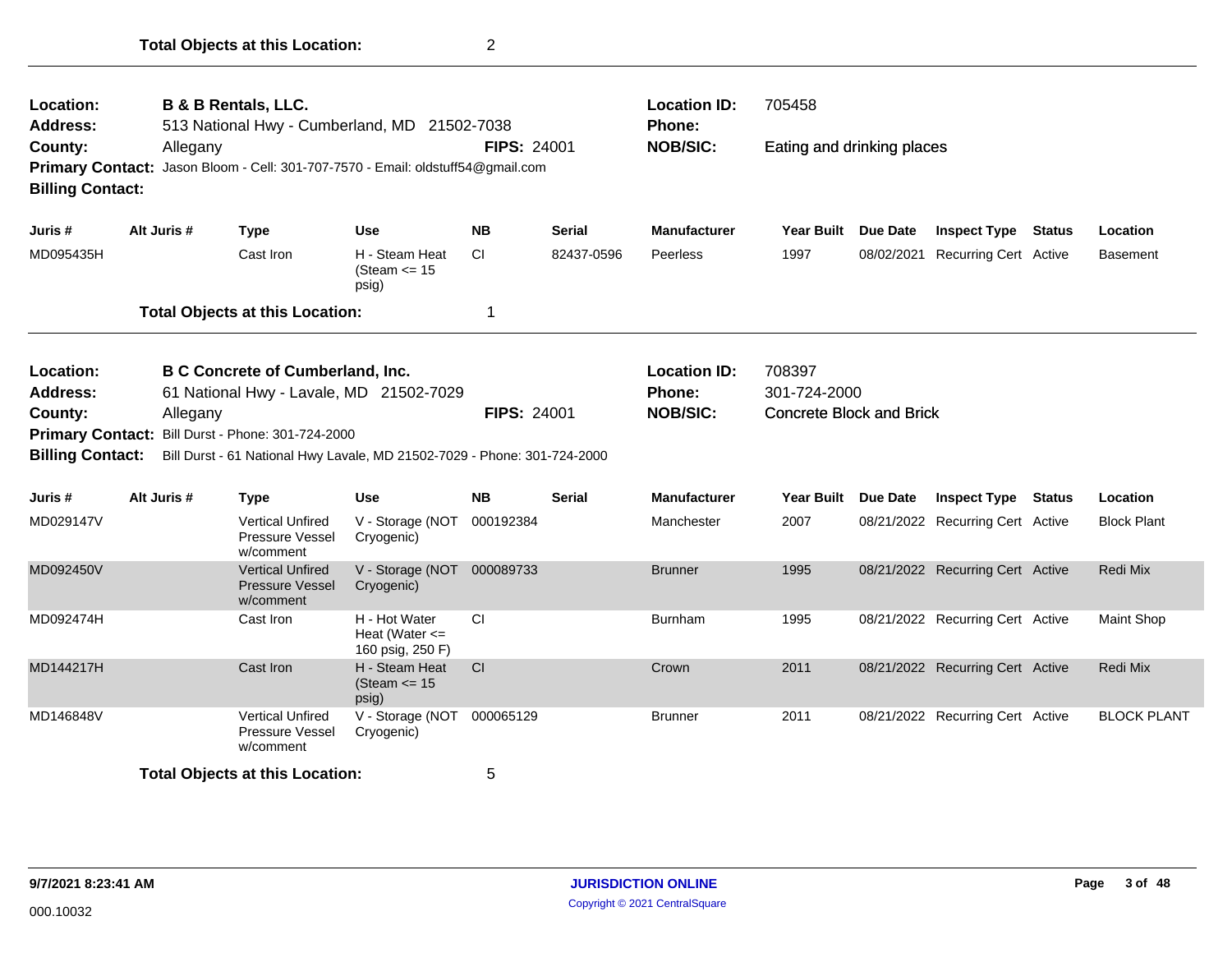| Location:<br>Address:<br>County:<br><b>Primary Contact:</b><br><b>Billing Contact:</b>                                                                                                                                                                                                                                                          |                                                                                                                                                                      | Allegany                                                                                                                                              | <b>Baltimore Pike Volunteer Fire Department</b><br>15010 Baltimore Pike NE - Cumberland, MD 21502-6317<br>Baltimore Pike Volunteer Fire Department - Phone: 301-724-4170<br>- PO Box 359 Cumberland, MD 21501-0359 - Phone: 301-724-4170 |                                                              | <b>FIPS: 24001</b>           |               | <b>Location ID:</b><br>Phone:<br><b>NOB/SIC:</b>                                                                                        | 703764<br>301-724-4170<br><b>Business Associations</b> |  |                                                  |               |                                |
|-------------------------------------------------------------------------------------------------------------------------------------------------------------------------------------------------------------------------------------------------------------------------------------------------------------------------------------------------|----------------------------------------------------------------------------------------------------------------------------------------------------------------------|-------------------------------------------------------------------------------------------------------------------------------------------------------|------------------------------------------------------------------------------------------------------------------------------------------------------------------------------------------------------------------------------------------|--------------------------------------------------------------|------------------------------|---------------|-----------------------------------------------------------------------------------------------------------------------------------------|--------------------------------------------------------|--|--------------------------------------------------|---------------|--------------------------------|
| Juris #                                                                                                                                                                                                                                                                                                                                         |                                                                                                                                                                      | Alt Juris #                                                                                                                                           | <b>Type</b>                                                                                                                                                                                                                              | <b>Use</b>                                                   | <b>NB</b>                    | <b>Serial</b> | <b>Manufacturer</b>                                                                                                                     | Year Built Due Date                                    |  | <b>Inspect Type Status</b>                       |               | Location                       |
| MD167528H                                                                                                                                                                                                                                                                                                                                       |                                                                                                                                                                      |                                                                                                                                                       | Cast Iron                                                                                                                                                                                                                                | H - Hot Water<br>Heat (Water $\leq$<br>160 psig, 250 F)      | <b>CI</b>                    |               | Bosch                                                                                                                                   | 2019                                                   |  | 07/21/2022 Recurring Cert Active                 |               | <b>Basement</b>                |
|                                                                                                                                                                                                                                                                                                                                                 |                                                                                                                                                                      |                                                                                                                                                       | <b>Total Objects at this Location:</b>                                                                                                                                                                                                   |                                                              | 1                            |               |                                                                                                                                         |                                                        |  |                                                  |               |                                |
| <b>Bedford Street Automotive Inc</b><br>Location:<br>1109 Bedford St - Cumberland, MD 21502-1208<br>Address:<br><b>FIPS: 24001</b><br>County:<br>Allegany<br><b>Primary Contact:</b><br>Dave Killander - Phone: (301) 724-3505<br><b>Billing Contact:</b><br>Dave Killander - 1109 Bedford St Cumberland, MD 21502-1208 - Phone: (301) 724-3505 |                                                                                                                                                                      |                                                                                                                                                       |                                                                                                                                                                                                                                          |                                                              |                              |               | <b>Location ID:</b><br><b>Phone:</b><br><b>NOB/SIC:</b>                                                                                 | 704075<br>301-724-3505                                 |  | Automotive dealers and gasoline service stations |               |                                |
| Juris #                                                                                                                                                                                                                                                                                                                                         |                                                                                                                                                                      | Alt Juris #<br><b>NB</b><br><b>Manufacturer</b><br><b>Year Built</b><br><b>Type</b><br><b>Use</b><br><b>Serial</b><br>Due Date<br><b>Inspect Type</b> |                                                                                                                                                                                                                                          |                                                              |                              |               |                                                                                                                                         |                                                        |  |                                                  | <b>Status</b> | Location                       |
| MD145082V                                                                                                                                                                                                                                                                                                                                       |                                                                                                                                                                      |                                                                                                                                                       | <b>Vertical Unfired</b><br>Pressure Vessel<br>w/comment                                                                                                                                                                                  | V - Storage (NOT<br>Cryogenic)                               | 000160932                    | M179552       | Morganton                                                                                                                               | 2011                                                   |  | 03/23/2023 Recurring Cert Active                 |               | garage under<br>shop           |
|                                                                                                                                                                                                                                                                                                                                                 |                                                                                                                                                                      |                                                                                                                                                       | <b>Total Objects at this Location:</b>                                                                                                                                                                                                   |                                                              | 1                            |               |                                                                                                                                         |                                                        |  |                                                  |               |                                |
| Location:<br><b>Address:</b><br>County:<br><b>Billing Contact:</b>                                                                                                                                                                                                                                                                              | <b>Bel Air Car Wash</b><br>15701 McMullen Hwy SW - Cumberland, MD 21502-6203<br><b>FIPS: 24001</b><br>Allegany<br>Primary Contact: Glen M. Lee - Phone: 301-707-2448 |                                                                                                                                                       |                                                                                                                                                                                                                                          |                                                              |                              |               | <b>Location ID:</b><br>Phone:<br><b>NOB/SIC:</b><br>Glen M. Lee - 15701 McMullen Hwy SW Cumberland, MD 21502-6203 - Phone: 301-707-2448 | 704097<br><b>Automotive Dealers, NEC</b>               |  |                                                  |               |                                |
|                                                                                                                                                                                                                                                                                                                                                 |                                                                                                                                                                      |                                                                                                                                                       |                                                                                                                                                                                                                                          |                                                              |                              |               |                                                                                                                                         |                                                        |  |                                                  |               |                                |
| Juris #<br>MD124959H                                                                                                                                                                                                                                                                                                                            |                                                                                                                                                                      | Alt Juris #                                                                                                                                           | <b>Type</b><br>Vertical Water<br>Tube                                                                                                                                                                                                    | Use<br>H - Hot Water<br>Supply (Water <=<br>160 psig, 210 F) | <b>NB</b><br>000072290 72290 | Serial        | <b>Manufacturer</b><br>Weben-Jarco                                                                                                      | Year Built Due Date<br>2006                            |  | Inspect Type<br>03/21/2022 Recurring Cert Active | Status        | Location<br>Mechanical<br>Room |
| MD141794V                                                                                                                                                                                                                                                                                                                                       |                                                                                                                                                                      |                                                                                                                                                       | <b>Vertical Unfired</b><br><b>Pressure Vessel</b><br>w/comment                                                                                                                                                                           | V - Storage (NOT 000122187 141425<br>Cryogenic)              |                              |               | Morganton                                                                                                                               | 2011                                                   |  | 03/21/2022 Recurring Cert Active                 |               | Mechanical<br>Room             |
| 9/7/2021 8:23:41 AM                                                                                                                                                                                                                                                                                                                             |                                                                                                                                                                      |                                                                                                                                                       |                                                                                                                                                                                                                                          |                                                              |                              |               | <b>JURISDICTION ONLINE</b>                                                                                                              |                                                        |  |                                                  |               | Page 4 of 48                   |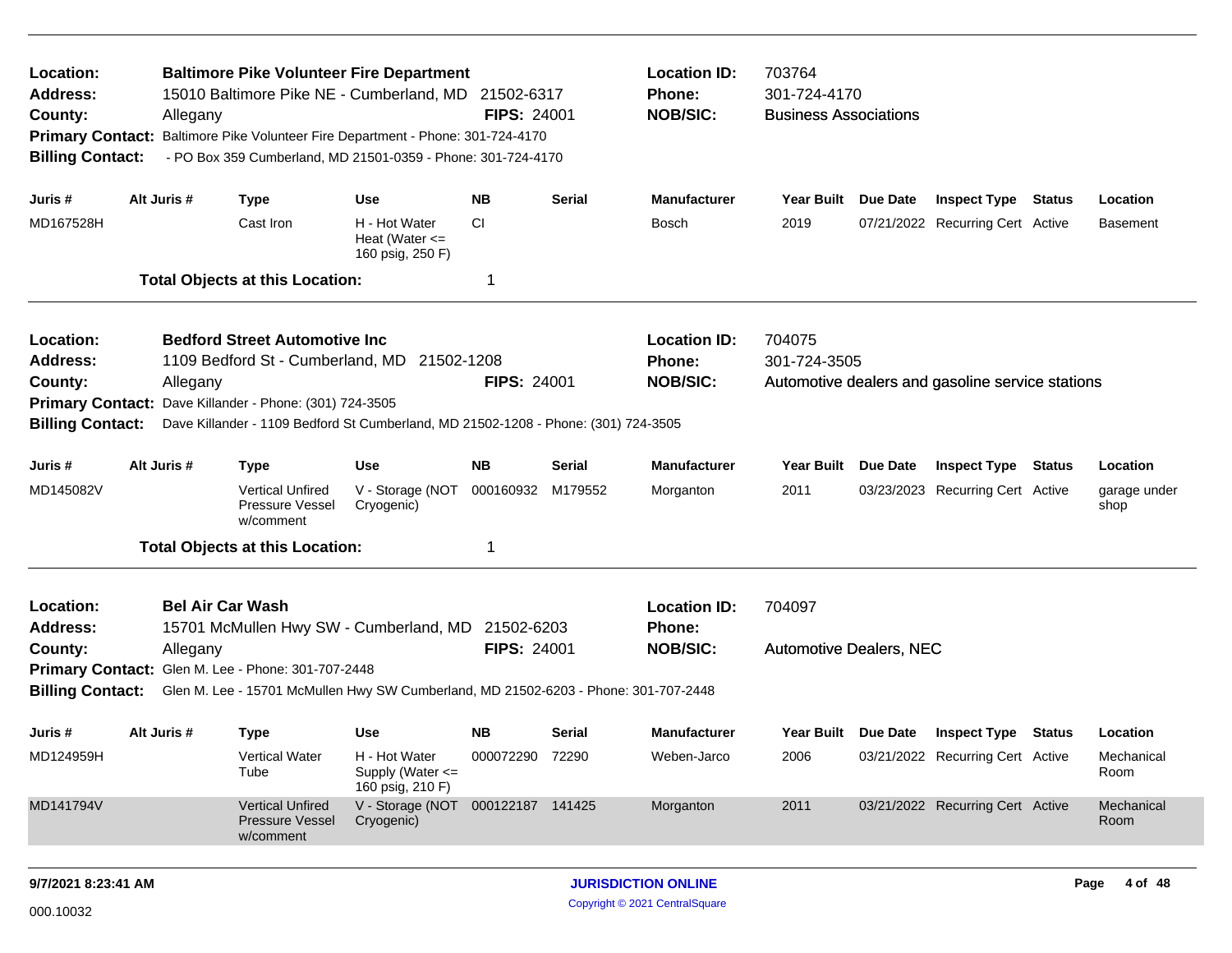| Location:<br><b>Address:</b><br>County:<br><b>Primary Contact:</b><br><b>Billing Contact:</b>                                                                                                                                                                                                                                           | Allegany                                                                                                                                                                                | <b>Bethel Church Of Nazarene</b>       | 11720 Valley Rd - Cumberland, MD 21502-8163<br>Bethel Church Of Nazarene - Phone: 301-724-9343<br>- 11720 Valley Rd NE Cumberland, MD 21502-8163 - Phone: 301-724-9343 | <b>FIPS: 24001</b>         |               | <b>Location ID:</b><br>Phone:<br><b>NOB/SIC:</b>        | 704476<br>301-724-9343<br><b>Religious Organizations</b> |                     |                                                  |        |                      |
|-----------------------------------------------------------------------------------------------------------------------------------------------------------------------------------------------------------------------------------------------------------------------------------------------------------------------------------------|-----------------------------------------------------------------------------------------------------------------------------------------------------------------------------------------|----------------------------------------|------------------------------------------------------------------------------------------------------------------------------------------------------------------------|----------------------------|---------------|---------------------------------------------------------|----------------------------------------------------------|---------------------|--------------------------------------------------|--------|----------------------|
| Juris #                                                                                                                                                                                                                                                                                                                                 | Alt Juris #                                                                                                                                                                             | Type                                   | <b>Use</b>                                                                                                                                                             | <b>NB</b>                  | <b>Serial</b> | <b>Manufacturer</b>                                     |                                                          | Year Built Due Date | <b>Inspect Type Status</b>                       |        | Location             |
| MD112645H                                                                                                                                                                                                                                                                                                                               |                                                                                                                                                                                         | Cast Iron                              | H - Hot Water<br>Heat (Water $\leq$<br>160 psig, 250 F)                                                                                                                | СI                         | 35034207      | Burnham                                                 | 1997                                                     |                     | 05/13/2023 Recurring Cert Active                 |        | <b>Basement</b>      |
| MD112646H                                                                                                                                                                                                                                                                                                                               |                                                                                                                                                                                         | Cast Iron                              | H - Hot Water<br>Heat (Water $\leq$<br>160 psig, 250 F)                                                                                                                | <b>CI</b>                  |               | <b>National Radiator</b>                                | 1965                                                     |                     | 05/13/2023 Recurring Cert Active                 |        | <b>Basement</b>      |
|                                                                                                                                                                                                                                                                                                                                         |                                                                                                                                                                                         | <b>Total Objects at this Location:</b> |                                                                                                                                                                        | $\overline{2}$             |               |                                                         |                                                          |                     |                                                  |        |                      |
| Location:<br><b>Bill Miller Equipment Sales</b><br>10200 Parkersburg Road - Eckhart Mines, MD 21528<br>Address:<br><b>FIPS: 24001</b><br>Allegany<br>County:<br>Primary Contact: Bill Miller Equipment Sales - Phone: 301-689-1013<br><b>Billing Contact:</b><br>- 10200 Parkersburg Road Eckhart Mines, MD 21528 - Phone: 301-689-1013 |                                                                                                                                                                                         |                                        |                                                                                                                                                                        |                            |               | <b>Location ID:</b><br><b>Phone:</b><br><b>NOB/SIC:</b> | 704628<br>301-689-1013                                   |                     | Automotive dealers and gasoline service stations |        |                      |
| Juris #                                                                                                                                                                                                                                                                                                                                 | Alt Juris #                                                                                                                                                                             | Type                                   | <b>Use</b>                                                                                                                                                             | <b>NB</b>                  | <b>Serial</b> | <b>Manufacturer</b>                                     | Year Built Due Date                                      |                     | <b>Inspect Type Status</b>                       |        | Location             |
| MD167082H                                                                                                                                                                                                                                                                                                                               |                                                                                                                                                                                         | Cast Iron                              | H - Hot Water<br>Heat (Water $\leq$<br>160 psig, 250 F)                                                                                                                | 000642203                  |               | Crown                                                   | 2017                                                     |                     | 03/08/2022 Recurring Cert Active                 |        | <b>MAINT. SHOP</b>   |
|                                                                                                                                                                                                                                                                                                                                         |                                                                                                                                                                                         | <b>Total Objects at this Location:</b> |                                                                                                                                                                        | 1                          |               |                                                         |                                                          |                     |                                                  |        |                      |
| Location:<br><b>Address:</b><br>County:<br><b>Billing Contact:</b>                                                                                                                                                                                                                                                                      | <b>BW Housing Inc.</b><br>125 Fayette St - Cumberland, MD 21502-2879<br><b>FIPS: 24001</b><br>Allegany<br>Primary Contact: BW Housing Inc<br>- 213 Fayette St Cumberland, MD 21502-2832 |                                        |                                                                                                                                                                        |                            |               | <b>Location ID:</b><br>Phone:<br><b>NOB/SIC:</b>        | 724152<br><b>Religious Organizations</b>                 |                     |                                                  |        |                      |
| Juris #                                                                                                                                                                                                                                                                                                                                 | Alt Juris #                                                                                                                                                                             | Type                                   | <b>Use</b>                                                                                                                                                             | <b>NB</b>                  | Serial        | <b>Manufacturer</b>                                     | Year Built Due Date                                      |                     | <b>Inspect Type</b>                              | Status | Location             |
| MD006059H                                                                                                                                                                                                                                                                                                                               |                                                                                                                                                                                         | Cast Iron                              | H - Hot Water<br>Heat (Water $\leq$                                                                                                                                    | СI                         | G-607         | American Standard                                       | 1972                                                     |                     | 09/08/2022 Recurring Cert Active                 |        | <b>Parish Center</b> |
| 9/7/2021 8:23:41 AM                                                                                                                                                                                                                                                                                                                     |                                                                                                                                                                                         |                                        |                                                                                                                                                                        | <b>JURISDICTION ONLINE</b> |               |                                                         |                                                          |                     | 5 of 48<br>Page                                  |        |                      |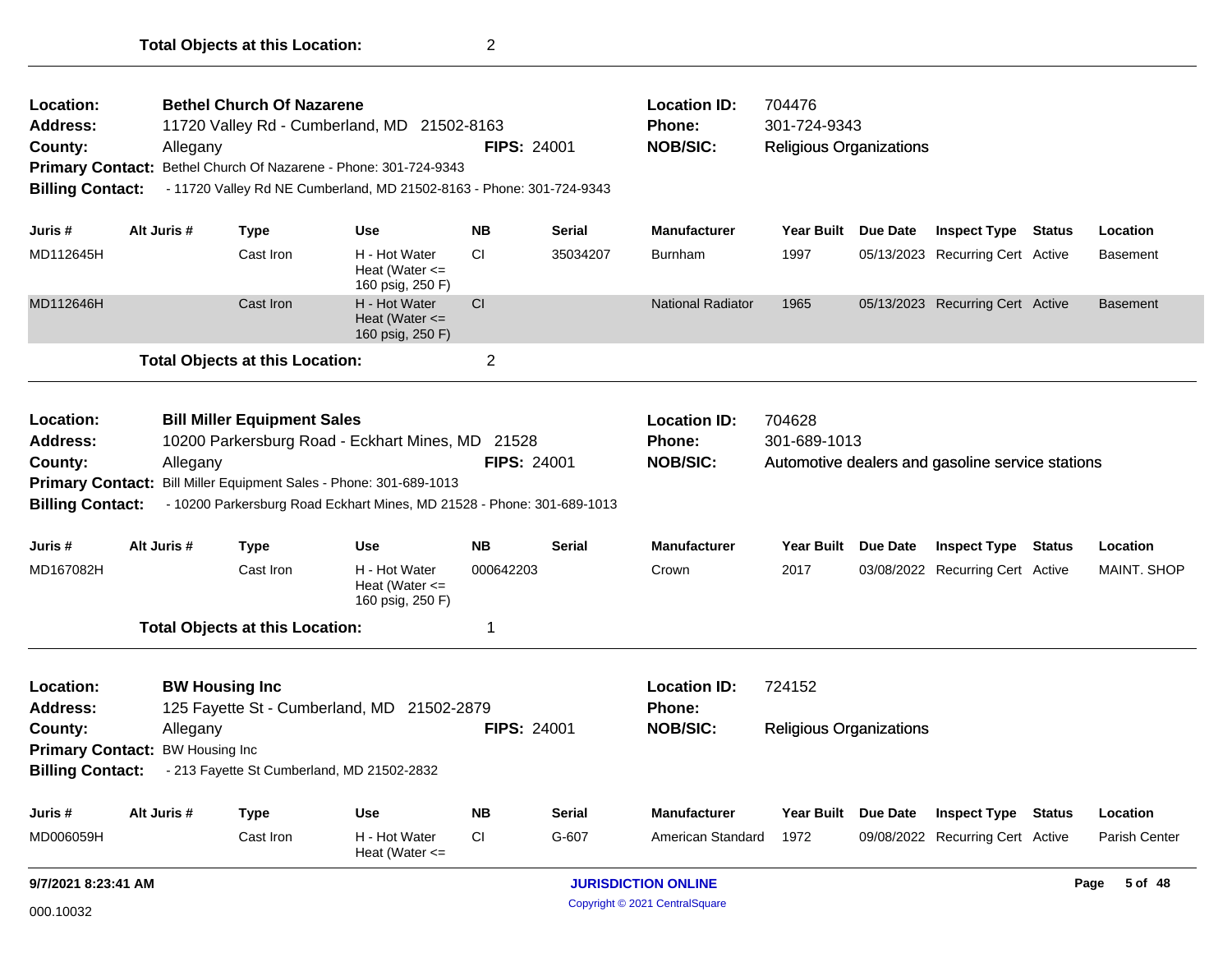| Juris #                                                            | Alt Juris #                                               | <b>Type</b>                                                                    | <b>Use</b><br>160 psig, 250 F)                                                                                                                                                                                                                                           | <b>NB</b>          | <b>Serial</b>                                           | <b>Manufacturer</b>                                     |                                                                    | Year Built Due Date                  | <b>Inspect Type</b>              | <b>Status</b> | Location        |
|--------------------------------------------------------------------|-----------------------------------------------------------|--------------------------------------------------------------------------------|--------------------------------------------------------------------------------------------------------------------------------------------------------------------------------------------------------------------------------------------------------------------------|--------------------|---------------------------------------------------------|---------------------------------------------------------|--------------------------------------------------------------------|--------------------------------------|----------------------------------|---------------|-----------------|
|                                                                    |                                                           | <b>Total Objects at this Location:</b>                                         |                                                                                                                                                                                                                                                                          | 1                  |                                                         |                                                         |                                                                    |                                      |                                  |               |                 |
| Location:<br><b>Address:</b><br>County:<br><b>Billing Contact:</b> | Allegany                                                  | <b>Caporale Italian Bakery</b>                                                 | 153 N Mechanic St - Cumberland, MD 21502-2315<br>Primary Contact: Dave or Cindy Caporale - Phone: 301-722-7755 - Email: cap2@attanticbbn.net<br>Dave or Cindy Caporale - 153 N Mechanic St Cumberland, MD 21502-2315 - Phone: 301-722-7755 - Email: cap2@attanticbbn.net |                    | <b>FIPS: 24001</b>                                      | <b>Location ID:</b><br><b>Phone:</b><br><b>NOB/SIC:</b> | 705925<br>301-722-7755<br><b>Grocery Stores</b>                    |                                      |                                  |               |                 |
| Juris #                                                            | Alt Juris #                                               | <b>Type</b>                                                                    | <b>Use</b>                                                                                                                                                                                                                                                               | <b>NB</b>          | <b>Serial</b>                                           | <b>Manufacturer</b>                                     | <b>Year Built</b>                                                  | <b>Due Date</b>                      | <b>Inspect Type Status</b>       |               | Location        |
| MD168506H                                                          |                                                           | Cast Iron                                                                      | H - Steam Heat<br>(Steam $\le$ 15<br>psig)                                                                                                                                                                                                                               | CI.                |                                                         | <b>US Boiler</b>                                        | 2019                                                               |                                      | 12/28/2022 Recurring Cert Active |               | <b>BAKERY</b>   |
|                                                                    |                                                           | <b>Total Objects at this Location:</b>                                         |                                                                                                                                                                                                                                                                          | 1                  |                                                         |                                                         |                                                                    |                                      |                                  |               |                 |
| Location:<br><b>Address:</b><br>County:<br><b>Billing Contact:</b> | Allegany                                                  |                                                                                | <b>Certified Restoration Dry Cleaning Network</b><br>6 Market St - Cumberland, MD 21502-2215<br>Primary Contact: Sean Gallion - Email: sean@schroedIcleaners.com<br>Sean Gallion - 6 Market St Cumberland, MD 21502-2215 - Email: sean@schroedlcleaners.com              |                    | <b>FIPS: 24001</b>                                      | <b>Location ID:</b><br>Phone:<br><b>NOB/SIC:</b>        | 712965<br>301-722-4747<br><b>Offices of Bank Holding Companies</b> |                                      |                                  |               |                 |
| Juris #                                                            | Alt Juris #                                               | <b>Type</b>                                                                    | Use                                                                                                                                                                                                                                                                      | <b>NB</b>          | <b>Serial</b>                                           | <b>Manufacturer</b>                                     | <b>Year Built</b>                                                  | <b>Due Date</b>                      | <b>Inspect Type Status</b>       |               | Location        |
| MD141105H                                                          |                                                           | Cast Iron                                                                      | H - Hot Water<br>Heat (Water $\leq$<br>160 psig, 250 F)                                                                                                                                                                                                                  | $Cl-2$             |                                                         | <b>Burnham</b>                                          | 2004                                                               |                                      | 05/14/2022 Recurring Cert Active |               | basement        |
|                                                                    |                                                           | <b>Total Objects at this Location:</b>                                         |                                                                                                                                                                                                                                                                          |                    |                                                         |                                                         |                                                                    |                                      |                                  |               |                 |
| Location:<br><b>Address:</b><br>County:<br><b>Billing Contact:</b> | Allegany<br>Primary Contact: Chessie Federal Credit Union | <b>Chessie Federal Credit Union</b><br>- 316 Paca St Cumberland, MD 21502-2817 | 316 Paca St - Cumberland, MD 21502-2817                                                                                                                                                                                                                                  | <b>FIPS: 24001</b> | <b>Location ID:</b><br><b>Phone:</b><br><b>NOB/SIC:</b> | 702381<br>301-722-5446                                  |                                                                    | Holding and other investment offices |                                  |               |                 |
| Juris#                                                             | Alt Juris #                                               | <b>Type</b>                                                                    | <b>Use</b>                                                                                                                                                                                                                                                               | <b>NB</b>          | <b>Serial</b>                                           | Manufacturer                                            | Year Built Due Date                                                |                                      | <b>Inspect Type Status</b>       |               | Location        |
| MD138501H                                                          |                                                           | Cast Iron                                                                      | H - Hot Water                                                                                                                                                                                                                                                            | <b>CI</b>          | B000484870                                              | Crown                                                   | 2010                                                               |                                      | 03/28/2023 Recurring Cert Active |               | <b>BLRM</b>     |
| 9/7/2021 8:23:41 AM                                                |                                                           |                                                                                |                                                                                                                                                                                                                                                                          |                    |                                                         | <b>JURISDICTION ONLINE</b>                              |                                                                    |                                      |                                  |               | 6 of 48<br>Page |

Copyright © 2021 CentralSquare 000.10032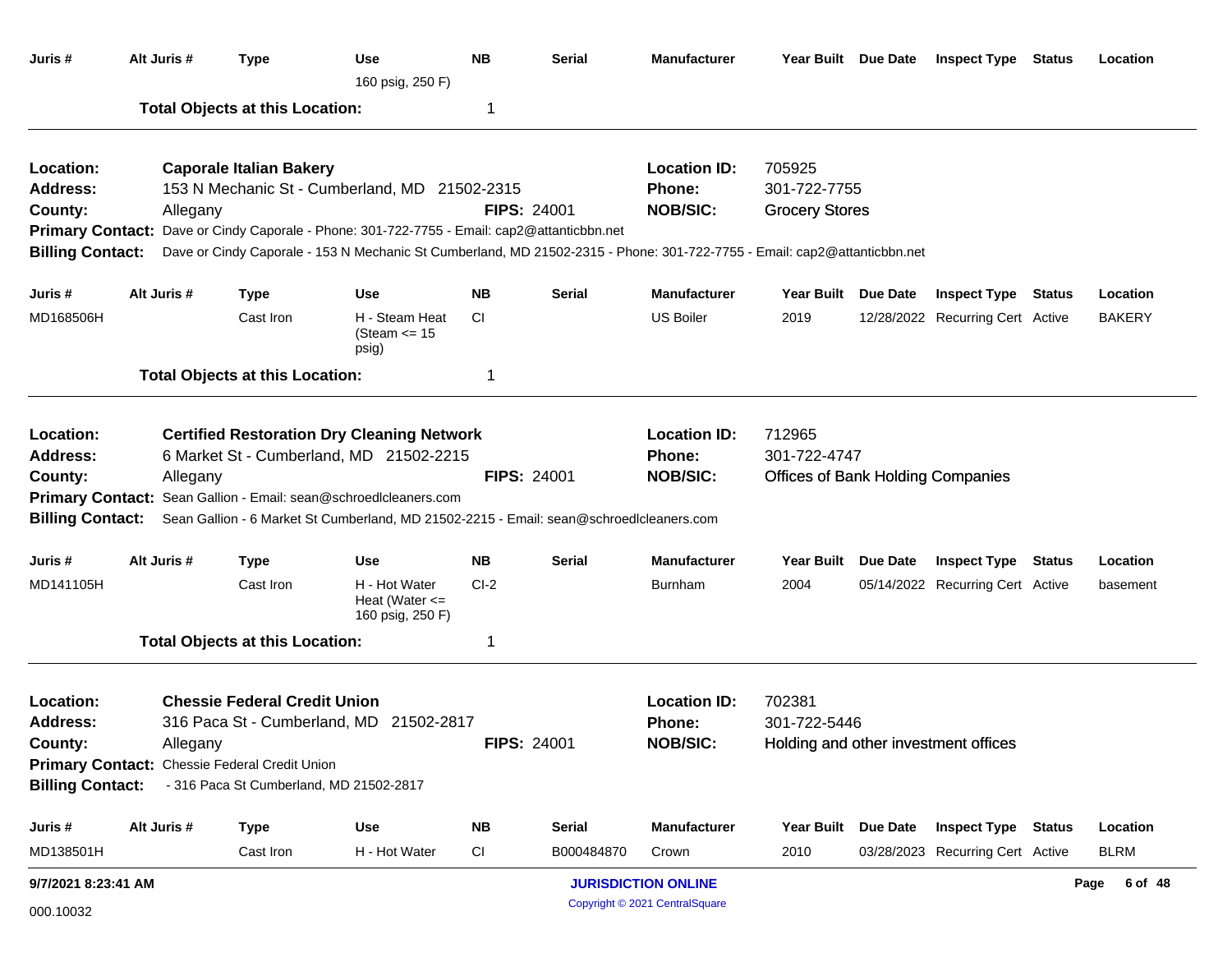| Juris #                 | Alt Juris #                  | <b>Type</b>                                                                       | <b>Use</b>                           | <b>NB</b>          | <b>Serial</b> | <b>Manufacturer</b> |                     | Year Built Due Date | <b>Inspect Type Status</b>       |               | Location    |
|-------------------------|------------------------------|-----------------------------------------------------------------------------------|--------------------------------------|--------------------|---------------|---------------------|---------------------|---------------------|----------------------------------|---------------|-------------|
|                         |                              |                                                                                   | Heat (Water $<=$<br>160 psig, 250 F) |                    |               |                     |                     |                     |                                  |               |             |
|                         |                              | <b>Total Objects at this Location:</b>                                            |                                      | -1                 |               |                     |                     |                     |                                  |               |             |
| Location:               |                              | <b>Chick Fil A #31</b>                                                            |                                      |                    |               | <b>Location ID:</b> | 4074328             |                     |                                  |               |             |
| Address:                |                              | 12101 Winchester Rd - Lavale, MD 21502-7688                                       |                                      |                    |               | <b>Phone:</b>       | 301-729-2004        |                     |                                  |               |             |
| County:                 | Allegany                     |                                                                                   |                                      | <b>FIPS: 24001</b> |               | <b>NOB/SIC:</b>     |                     |                     |                                  |               |             |
|                         |                              | Primary Contact: Manager on Duty - Phone: 301-729-2004                            |                                      |                    |               |                     |                     |                     |                                  |               |             |
| <b>Billing Contact:</b> |                              | Manager on Duty - 12101 Winchester Rd Lavale, MD 21502-7688 - Phone: 301-729-2004 |                                      |                    |               |                     |                     |                     |                                  |               |             |
| Juris #                 | Alt Juris #                  | <b>Type</b>                                                                       | <b>Use</b>                           | <b>NB</b>          | <b>Serial</b> | <b>Manufacturer</b> | <b>Year Built</b>   | <b>Due Date</b>     | <b>Inspect Type Status</b>       |               | Location    |
| MD169022V               |                              | <b>Vertical Unfired</b><br>Pressure Vessel<br>w/comment                           | V - Storage<br>(Cryogenic)           | 000318158          |               | <b>CHART</b>        | 2018                |                     | 05/28/2023 Recurring Cert Active |               | Soda Pantry |
|                         |                              | <b>Total Objects at this Location:</b>                                            |                                      | 1                  |               |                     |                     |                     |                                  |               |             |
| Location:               | <b>Chick-Fil-A</b>           |                                                                                   |                                      |                    |               | <b>Location ID:</b> | 3629866             |                     |                                  |               |             |
| Address:                |                              | 221 Williams St - Cumberland, MD 21502-3537                                       |                                      |                    |               | <b>Phone:</b>       | 301-722-0086        |                     |                                  |               |             |
| County:                 | Allegany                     |                                                                                   |                                      | <b>FIPS: 24001</b> |               | <b>NOB/SIC:</b>     |                     |                     |                                  |               |             |
|                         | Primary Contact: Chick-Fil-A |                                                                                   |                                      |                    |               |                     |                     |                     |                                  |               |             |
| <b>Billing Contact:</b> |                              |                                                                                   |                                      |                    |               |                     |                     |                     |                                  |               |             |
| Juris #                 | Alt Juris #                  | <b>Type</b>                                                                       | <b>Use</b>                           | <b>NB</b>          | <b>Serial</b> | <b>Manufacturer</b> | Year Built Due Date |                     | <b>Inspect Type</b>              | <b>Status</b> | Location    |
| MD168500V               |                              | <b>Vertical Unfired</b><br>Pressure Vessel<br>w/comment                           | V - Storage<br>(Cryogenic)           | 000338975          |               | <b>CHART</b>        | 2020                |                     | 12/16/2022 Recurring Cert Active |               | Store room  |
|                         |                              | <b>Total Objects at this Location:</b>                                            |                                      | -1                 |               |                     |                     |                     |                                  |               |             |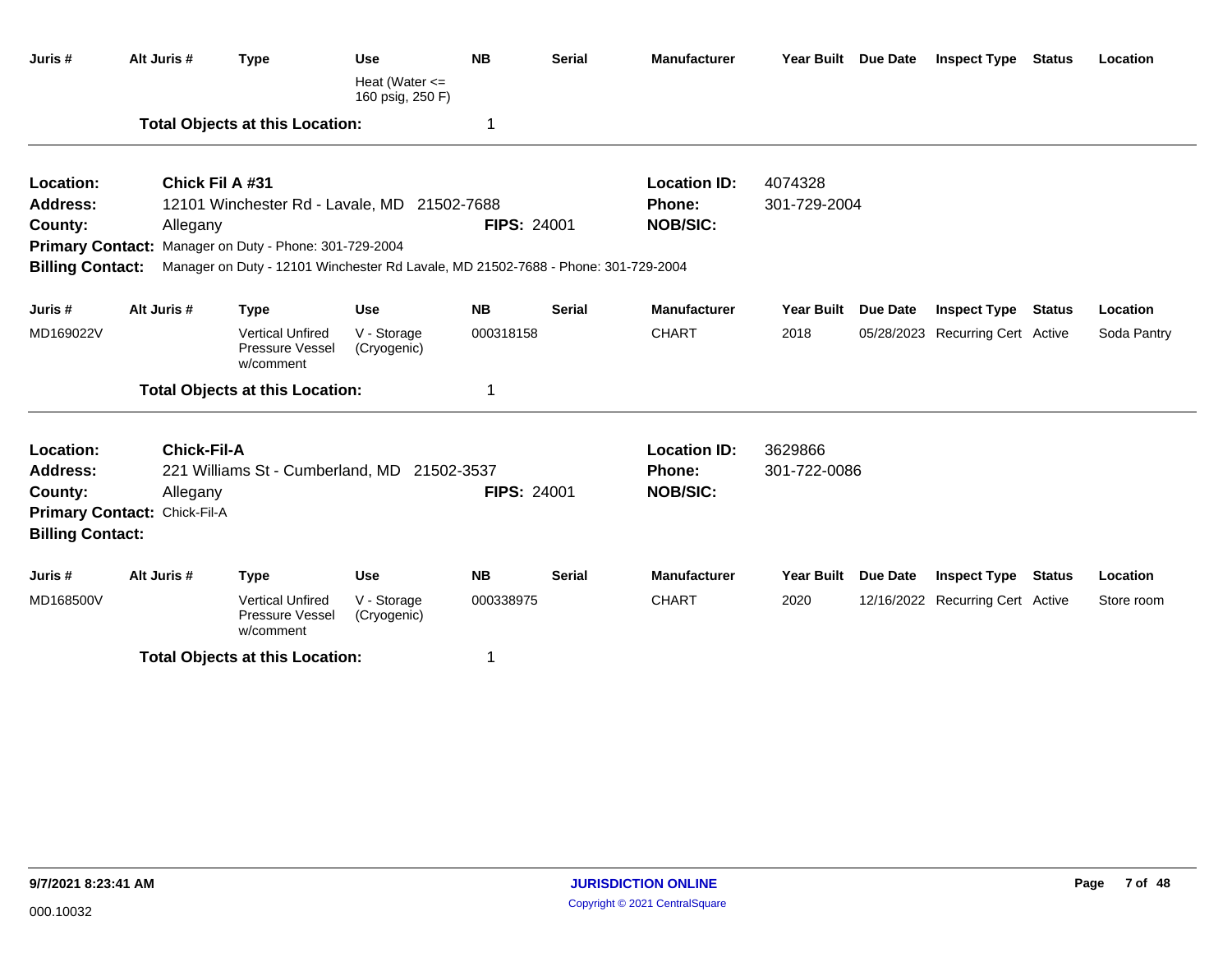| Location:<br><b>Address:</b><br>County:<br><b>Billing Contact:</b>                            | Allegany                      | <b>Country Club Mall</b><br>1262 Vocke Rd - Lavale, MD 21502-7720<br>Primary Contact: Guy Martin - Cell: 301-338-1236<br>Linda Rigglema - 1262 Vocke Rd Lavale, MD 21502-7720 - Phone: 301-729-8002 - Email: lindar@shopcountryclubmall.com                                                                                      | <b>FIPS: 24001</b>                                                    | <b>Location ID:</b><br>Phone:<br><b>NOB/SIC:</b> | 708026<br>301-729-8002 |                                                  | <b>Operators of Nonresidential Buildings</b>                 |                 |                                                                |        |                                |
|-----------------------------------------------------------------------------------------------|-------------------------------|----------------------------------------------------------------------------------------------------------------------------------------------------------------------------------------------------------------------------------------------------------------------------------------------------------------------------------|-----------------------------------------------------------------------|--------------------------------------------------|------------------------|--------------------------------------------------|--------------------------------------------------------------|-----------------|----------------------------------------------------------------|--------|--------------------------------|
| Juris #<br>MD013061V                                                                          | Alt Juris #                   | <b>Type</b><br>Pressure Vessel                                                                                                                                                                                                                                                                                                   | <b>Use</b><br>Horizontal Unfired V - Storage (NOT<br>Cryogenic)       | <b>NB</b><br>000183987                           | <b>Serial</b>          | <b>Manufacturer</b><br>Stoytown Tk               | Year Built Due Date<br>1978                                  |                 | <b>Inspect Type Status</b><br>06/02/2022 Recurring Cert Active |        | Location<br>Meter Room B       |
|                                                                                               |                               | w/comment<br><b>Total Objects at this Location:</b>                                                                                                                                                                                                                                                                              |                                                                       | -1                                               |                        |                                                  |                                                              |                 |                                                                |        |                                |
| Location:<br><b>Address:</b><br>County:<br><b>Primary Contact:</b><br><b>Billing Contact:</b> | Allegany                      | <b>Country Trains</b><br>14009 South Gardner Avenue - Ellerslie, MD 21529<br>Janise Bernier - Phone: 301-759-3605<br>- PO Box 250 Ellerslie, MD 21529-0250                                                                                                                                                                       |                                                                       | <b>FIPS: 24001</b>                               |                        | <b>Location ID:</b><br>Phone:<br><b>NOB/SIC:</b> | 1607354<br>Nonclassifiable Establishments                    |                 |                                                                |        |                                |
| Juris#<br>MD047403H                                                                           | Alt Juris #                   | <b>Type</b><br>Cast Iron<br><b>Total Objects at this Location:</b>                                                                                                                                                                                                                                                               | <b>Use</b><br>H - Hot Water<br>Heat (Water $\leq$<br>160 psig, 250 F) | <b>NB</b><br>CI.<br>-1                           | <b>Serial</b>          | <b>Manufacturer</b><br>Weil-McLain               | <b>Year Built</b><br>1980                                    | Due Date        | <b>Inspect Type</b><br>04/13/2022 Recurring Cert Active        | Status | Location<br><b>Boiler Room</b> |
| <b>Location:</b><br><b>Address:</b><br>County:<br><b>Billing Contact:</b>                     | <b>Crabby Pig</b><br>Allegany | 14 Howard St Bldg 1A - Cumberland, MD 21502-3098<br>Primary Contact: Terry L. Crawford - Phone: 301-724-7472 - Cell: 301-759-9316 - Email: terrylcrawford@atlanticbb.net<br>Terry L. Crawford - 14 Howard St Bldg 1A Cumberland, MD 21502-3098 - Phone: 301-724-7472 - Cell: 301-759-9316 - Email: terrylcrawford@atlanticbb.net |                                                                       | <b>FIPS: 24001</b>                               |                        | <b>Location ID:</b><br>Phone:<br><b>NOB/SIC:</b> | 1338436<br>301-724-7472<br><b>Eating and Drinking Places</b> |                 |                                                                |        |                                |
| Juris #<br>MD168959H                                                                          | Alt Juris #                   | <b>Type</b><br>Cast Iron                                                                                                                                                                                                                                                                                                         | <b>Use</b><br>H - Heating-<br>Cooking (Steam                          | <b>NB</b><br>CI                                  | <b>Serial</b>          | <b>Manufacturer</b><br><b>Burnham</b>            | <b>Year Built</b><br>2020                                    | <b>Due Date</b> | <b>Inspect Type Status</b><br>03/19/2023 Recurring Cert Active |        | Location<br>Cook Room          |
|                                                                                               |                               | <b>Total Objects at this Location:</b>                                                                                                                                                                                                                                                                                           | $= 15$ psig)                                                          | $\mathbf 1$                                      |                        |                                                  |                                                              |                 |                                                                |        |                                |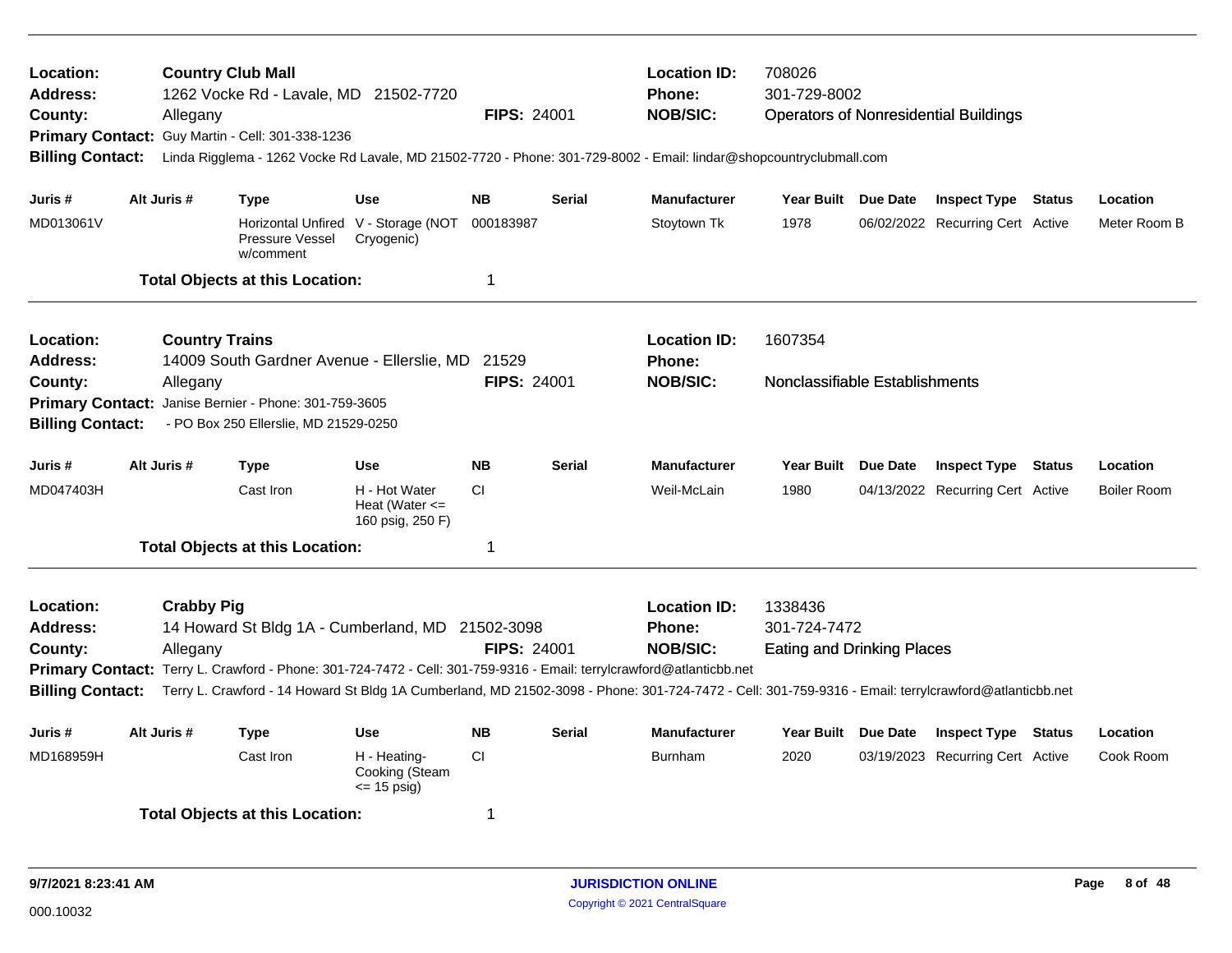| <b>Cracker Barrel</b><br>Location:<br><b>Address:</b><br>13 Campground Rd - Cumberland, MD 21502-7541<br>County:<br>Allegany<br>Primary Contact: Cracker Barrel<br><b>Billing Contact:</b><br>Kimberly Sanders - PO Box 787 Lebanon, TN 37088-0787 - Phone: 888-856-1853 ext7009 - Email: kimberly.sanders@crackerbarrel.com<br>Alt Juris #<br><b>Use</b><br><b>Type</b> |                                        |             |                                                                                                                                                                                                  |                                                         | <b>FIPS: 24001</b> |               | <b>Location ID:</b><br>Phone:<br><b>NOB/SIC:</b>                                                                                                                                           | 3677627                                            |                                  |                    |
|--------------------------------------------------------------------------------------------------------------------------------------------------------------------------------------------------------------------------------------------------------------------------------------------------------------------------------------------------------------------------|----------------------------------------|-------------|--------------------------------------------------------------------------------------------------------------------------------------------------------------------------------------------------|---------------------------------------------------------|--------------------|---------------|--------------------------------------------------------------------------------------------------------------------------------------------------------------------------------------------|----------------------------------------------------|----------------------------------|--------------------|
| Juris #                                                                                                                                                                                                                                                                                                                                                                  |                                        |             |                                                                                                                                                                                                  |                                                         | <b>NB</b>          | <b>Serial</b> | <b>Manufacturer</b>                                                                                                                                                                        | Year Built Due Date                                | <b>Inspect Type Status</b>       | Location           |
| MD154543V                                                                                                                                                                                                                                                                                                                                                                |                                        |             | <b>Vertical Unfired</b><br>Pressure Vessel<br>w/comment                                                                                                                                          | V - Storage (NOT<br>Cryogenic)                          | 000280040          | 31532170      | <b>CHART</b>                                                                                                                                                                               | 2015                                               | 05/10/2022 Recurring Cert Active | Storeroom          |
|                                                                                                                                                                                                                                                                                                                                                                          |                                        |             | <b>Total Objects at this Location:</b>                                                                                                                                                           |                                                         | 1                  |               |                                                                                                                                                                                            |                                                    |                                  |                    |
| Location:<br><b>Address:</b><br>County:<br><b>Primary Contact:</b><br><b>Billing Contact:</b>                                                                                                                                                                                                                                                                            |                                        | Allegany    | <b>Cresaptown United Methodist Church</b><br>14805 McMullen Hwy SW - Cumberland, MD 21502-5611<br>Tom Cecil - Phone: 301 729 0052 - Cell: 301-729-8792 (home) - Email: kathy.cecil@cresapumc.org |                                                         | <b>FIPS: 24001</b> |               | <b>Location ID:</b><br>Phone:<br><b>NOB/SIC:</b><br>Tom Cecil - PO Box 5206 Cumberland, MD 21505-5206 - Phone: 301 729 0052 - Cell: 301-729-8792 (home) - Email: kathy.cecil@cresapumc.org | 708258<br>301-777-3074<br>Membership organizations |                                  |                    |
| Juris #                                                                                                                                                                                                                                                                                                                                                                  |                                        | Alt Juris # | <b>Type</b>                                                                                                                                                                                      | <b>Use</b>                                              | <b>NB</b>          | <b>Serial</b> | <b>Manufacturer</b>                                                                                                                                                                        | Year Built Due Date                                | <b>Inspect Type Status</b>       | Location           |
| MD072698H                                                                                                                                                                                                                                                                                                                                                                |                                        |             | Cast Iron                                                                                                                                                                                        | H - Hot Water<br>Heat (Water $\leq$<br>160 psig, 250 F) | <b>CI</b>          | 1669347       | Weil-McLain                                                                                                                                                                                | 1990                                               | 08/16/2022 Recurring Cert Active | <b>Boiler Room</b> |
| MD072699H                                                                                                                                                                                                                                                                                                                                                                |                                        |             | Cast Iron                                                                                                                                                                                        | H - Hot Water<br>Heat (Water $\leq$<br>160 psig, 250 F) | CI                 | 1626005       | Weil-McLain                                                                                                                                                                                | 1990                                               | 08/16/2022 Recurring Cert Active | <b>Boiler Room</b> |
| MD072700H                                                                                                                                                                                                                                                                                                                                                                |                                        |             | Cast Iron                                                                                                                                                                                        | H - Hot Water<br>Heat (Water $\leq$<br>160 psig, 250 F) | CI                 | 1626004       | Weil-McLain                                                                                                                                                                                | 1990                                               | 08/16/2022 Recurring Cert Active | <b>Boiler Room</b> |
| MD072701H                                                                                                                                                                                                                                                                                                                                                                |                                        |             | Cast Iron                                                                                                                                                                                        | H - Hot Water<br>Heat (Water $\leq$<br>160 psig, 250 F) | CI                 | 1626007       | Weil-McLain                                                                                                                                                                                | 1990                                               | 08/16/2022 Recurring Cert Active | <b>Boiler Room</b> |
| MD072702H                                                                                                                                                                                                                                                                                                                                                                |                                        |             | Cast Iron                                                                                                                                                                                        | H - Hot Water<br>Heat (Water $\leq$<br>160 psig, 250 F) | CI                 | 1626014       | Weil-McLain                                                                                                                                                                                | 1990                                               | 08/16/2022 Recurring Cert Active | <b>Boiler Room</b> |
|                                                                                                                                                                                                                                                                                                                                                                          | <b>Total Objects at this Location:</b> |             |                                                                                                                                                                                                  |                                                         |                    |               |                                                                                                                                                                                            |                                                    |                                  |                    |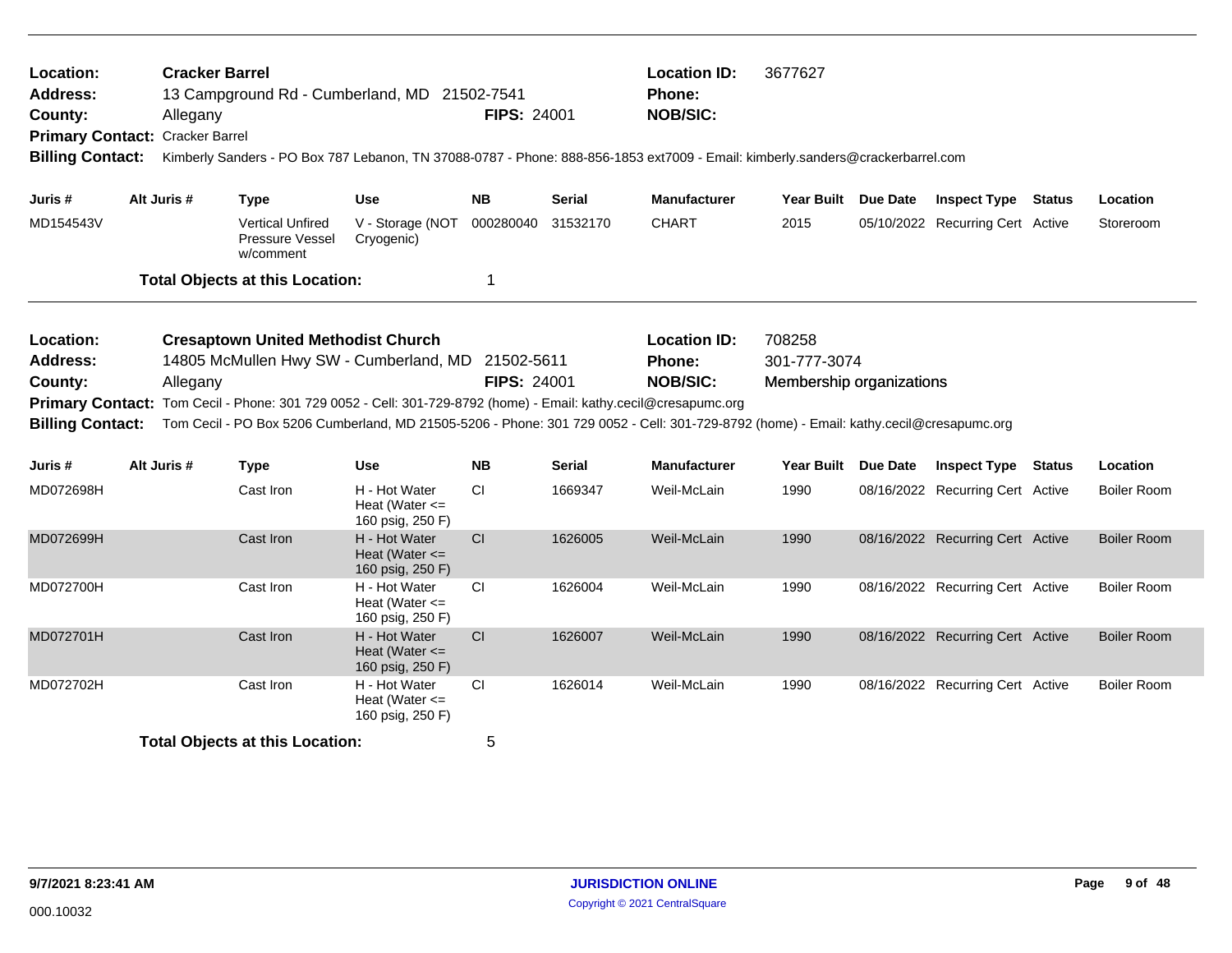Tanks and Tank Components 16 E Offut St - Cumberland, MD 21502-4749 **County:** Allegany **Nobel Allegany Nobel Allegany NOB/SIC: NOB/SIC: CSX Yard and Shops/Cumberland Location ID:** 1133951 **Address: Location: Phone:**

Primary Contact: CSX Yard and Shops

**Billing Contact:** Bucky Weaver - 16 E Offutt St Cumberland, MD 21502-4749 - Phone: 240-587-8697

| Juris #   | Alt Juris # | <b>Type</b>                                                             | <b>Use</b>                                                  | <b>NB</b> | <b>Serial</b> | <b>Manufacturer</b> | <b>Year Built</b> | <b>Due Date</b> | <b>Inspect Type</b>              | Status | Location            |
|-----------|-------------|-------------------------------------------------------------------------|-------------------------------------------------------------|-----------|---------------|---------------------|-------------------|-----------------|----------------------------------|--------|---------------------|
| MD071677V |             | Horizontal Unfired O - Other (PV<br>Pressure Vessel<br>w/comment        | Use) w/comment                                              | 000620294 |               | <b>Buckeye</b>      | 1985              |                 | 03/18/2022 Recurring Cert Active |        | <b>WASTE WATER</b>  |
| MD089948V |             | Horizontal Unfired O - Other (PV<br><b>Pressure Vessel</b><br>w/comment | Use) w/comment                                              | 000111074 |               | <b>Steel Fab</b>    | 1995              |                 | 03/18/2022 Recurring Cert Active |        | <b>SERVICE CENT</b> |
| MD118742V |             | Pressure Vessel<br>w/comment                                            | Horizontal Unfired V - Storage (NOT<br>Cryogenic)           | 000211815 |               | <b>Steel Fab</b>    | 1999              |                 | 03/18/2022 Recurring Cert Active |        | <b>ROY ROGERS</b>   |
| MD118744V |             | Horizontal Unfired O - Other (PV<br><b>Pressure Vessel</b><br>w/comment | Use) w/comment                                              | 000211819 |               | <b>Steel Fab</b>    | 1999              |                 | 03/18/2022 Recurring Cert Active |        | <b>SUBWAY</b>       |
| MD137977V |             | Pressure Vessel<br>w/comment                                            | Horizontal Unfired V - Storage (NOT 000435728<br>Cryogenic) |           |               | Silvan              | 2004              |                 | 03/18/2022 Recurring Cert Active |        | <b>EVETTS CREEK</b> |
| MD138524V |             | <b>Vertical Unfired</b><br><b>Pressure Vessel</b><br>w/comment          | V - Storage (NOT 000485093<br>Cryogenic)                    |           |               | LAGRANGE            | 2010              |                 | 03/18/2022 Recurring Cert Active |        | <b>SERVICE CNTR</b> |
| MD138525V |             | Pressure Vessel<br>w/comment                                            | Horizontal Unfired V - Storage (NOT 000485098<br>Cryogenic) |           |               | LAGRANGE            | 2010              |                 | 03/18/2022 Recurring Cert Active |        | SERVICE CNTR        |
| MD140045V |             | <b>Vertical Unfired</b><br><b>Pressure Vessel</b><br>w/comment          | V - Storage (NOT 000672430<br>Cryogenic)                    |           |               | <b>Steel Fab</b>    | 2010              |                 | 03/18/2022 Recurring Cert Active |        | <b>SRVC CENTER</b>  |
| MD140046V |             | <b>Vertical Unfired</b><br>Pressure Vessel<br>w/comment                 | V - Storage (NOT 000030166<br>Cryogenic)                    |           |               | <b>Buckeye</b>      | 2011              |                 | 03/18/2022 Recurring Cert Active |        | <b>SRVC SAND</b>    |
| MD140047V |             | <b>Vertical Unfired</b><br><b>Pressure Vessel</b><br>w/comment          | V - Storage (NOT 000661827<br>Cryogenic)                    |           |               | Silvan              | 2010              |                 | 03/18/2022 Recurring Cert Active |        | <b>SERVICE CNTR</b> |
| MD140048V |             | <b>Vertical Unfired</b><br>Pressure Vessel<br>w/comment                 | V - Storage (NOT 000410297<br>Cryogenic)                    |           |               | <b>Steel Fab</b>    | 2005              |                 | 03/18/2022 Recurring Cert Active |        | <b>OUTSIDE</b>      |
| MD143406V |             | <b>Vertical Unfired</b><br><b>Pressure Vessel</b><br>w/comment          | V - Storage (NOT 000504028<br>Cryogenic)                    |           |               | Lagrange            | 2012              |                 | 03/18/2022 Recurring Cert Active |        | <b>MEXICO FARMS</b> |
| MD143448V |             | <b>Vertical Unfired</b><br>Pressure Vessel<br>w/comment                 | V - Storage (NOT 000143879<br>Cryogenic)                    |           |               | Manchester          | 2006              |                 | 03/18/2022 Recurring Cert Active |        | <b>WASTE WATER</b>  |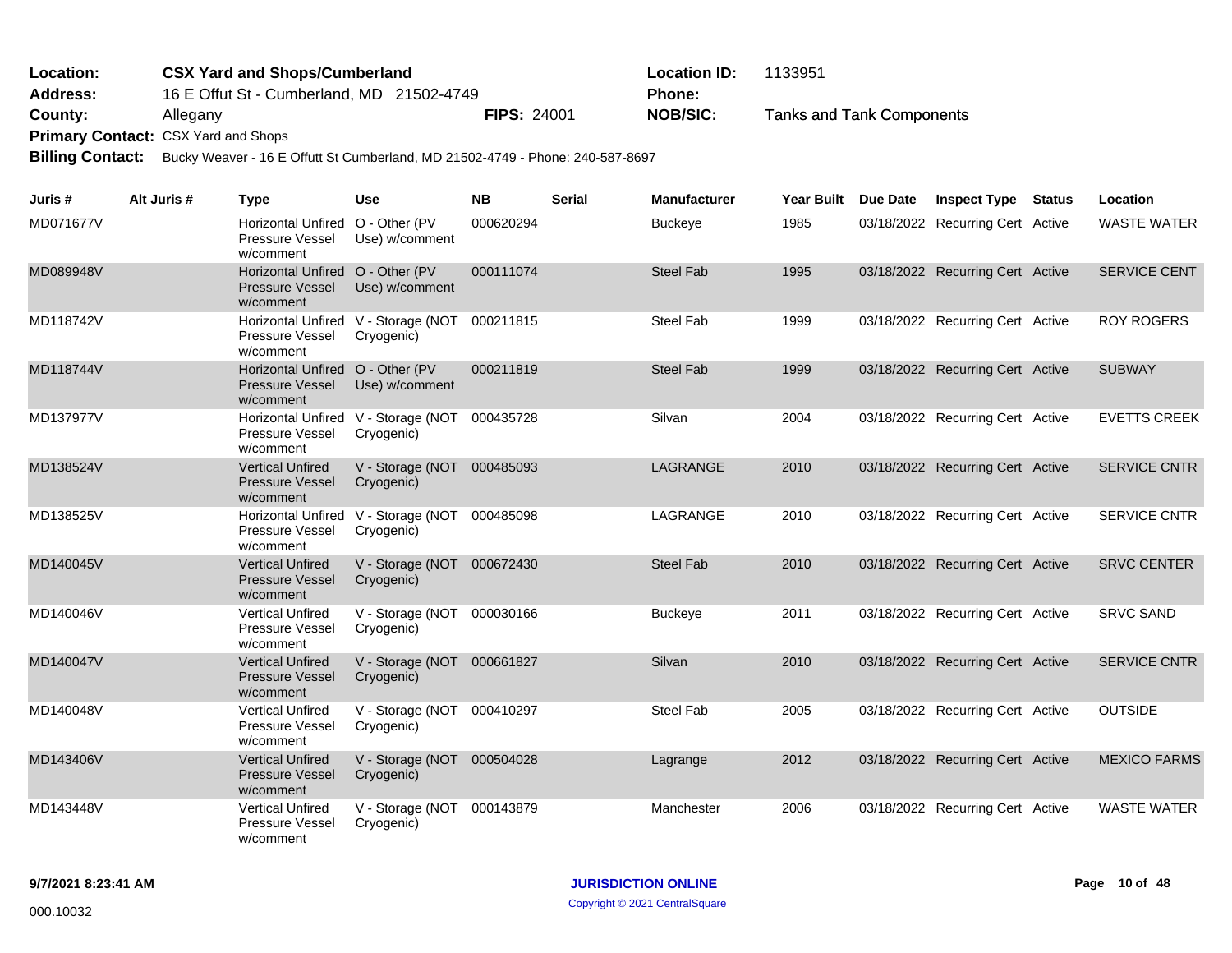| Juris #   | Alt Juris # | <b>Type</b>                                                    | <b>Use</b>                                              | <b>NB</b> | <b>Serial</b> | <b>Manufacturer</b> | Year Built | <b>Due Date</b> | <b>Inspect Type Status</b>       | Location            |
|-----------|-------------|----------------------------------------------------------------|---------------------------------------------------------|-----------|---------------|---------------------|------------|-----------------|----------------------------------|---------------------|
| MD148709V |             | <b>Vertical Unfired</b><br><b>Pressure Vessel</b><br>w/comment | V - Storage (NOT 000770769<br>Cryogenic)                |           |               | Silvan              | 2014       |                 | 03/18/2022 Recurring Cert Active | <b>CAR SHOP</b>     |
| MD153740V |             | <b>Vertical Unfired</b><br>Pressure Vessel<br>w/comment        | V - Storage (NOT 000562784<br>Cryogenic)                |           |               | LAGRANGE            | 2015       |                 | 03/18/2022 Recurring Cert Active | <b>ROY ROGERS</b>   |
| MD153741V |             | <b>Vertical Unfired</b><br><b>Pressure Vessel</b><br>w/comment | V - Storage (NOT 000040733<br>Cryogenic)                |           |               | Van Air             | 2014       |                 | 03/18/2022 Recurring Cert Active | <b>VINE ST</b>      |
| MD153743V |             | <b>Vertical Unfired</b><br>Pressure Vessel<br>w/comment        | V - Storage (NOT 000781648<br>Cryogenic)                |           |               | Silvan              | 2014       |                 | 03/18/2022 Recurring Cert Active | <b>WEST HUMP</b>    |
| MD153744V |             | <b>Vertical Unfired</b><br><b>Pressure Vessel</b><br>w/comment | V - Storage (NOT 000781653<br>Cryogenic)                |           |               | Silvan              | 2014       |                 | 03/18/2022 Recurring Cert Active | <b>VINE ST</b>      |
| MD160524V |             | <b>Vertical Unfired</b><br>Pressure Vessel<br>w/comment        | V - Storage (NOT 000854300<br>Cryogenic)                |           |               | <b>Steel Fab</b>    | 2017       |                 | 03/12/2022 Recurring Cert Active | <b>WASTE WATER</b>  |
| MD160525V |             | <b>Vertical Unfired</b><br><b>Pressure Vessel</b><br>w/comment | V - Storage (NOT 000593413<br>Cryogenic)                |           |               | Lagrange            | 2017       |                 | 03/12/2022 Recurring Cert Active | <b>WASTE WATER</b>  |
| MD160526V |             | <b>Vertical Unfired</b><br>Pressure Vessel<br>w/comment        | V - Storage (NOT 000583802<br>Cryogenic)                |           |               | Lagrange            | 2016       |                 | 03/12/2022 Recurring Cert Active | <b>EVETTS CREEK</b> |
| MD160527V |             | <b>Vertical Unfired</b><br>Pressure Vessel<br>w/comment        | V - Storage (NOT 000555220<br>Cryogenic)                |           |               | Lagrange            | 2014       |                 | 03/12/2022 Recurring Cert Active | <b>WEST HUMP</b>    |
| MD160528V |             | <b>Vertical Unfired</b><br>Pressure Vessel<br>w/comment        | V - Storage (NOT 000834034<br>Cryogenic)                |           |               | Steel Fab           | 2017       |                 | 03/12/2022 Recurring Cert Active | <b>MEXICO FARMS</b> |
| MD166601V |             | <b>Vertical Unfired</b><br><b>Pressure Vessel</b><br>w/comment | V - Storage (NOT 000617959<br>Cryogenic)                |           |               | lagrange            | 2018       |                 | 01/21/2022 Recurring Cert Active | <b>CAR SHOP</b>     |
| MD166602H |             | <b>Horizontal Fire</b><br>Tube                                 | H - Hot Water<br>Heat (Water $\leq$<br>160 psig, 250 F) | 000002590 |               | axeman              | 2012       |                 | 01/21/2022 Recurring Cert Active | <b>T3 MECH</b>      |
| MD166603V |             | <b>Vertical Unfired</b><br><b>Pressure Vessel</b><br>w/comment | V - Storage (NOT 000154419<br>Cryogenic)                |           |               | Morganton           | 2011       |                 | 01/21/2022 Recurring Cert Active | <b>TURNTABLE</b>    |
|           |             | Total Ohiects at this Location:                                |                                                         | 26        |               |                     |            |                 |                                  |                     |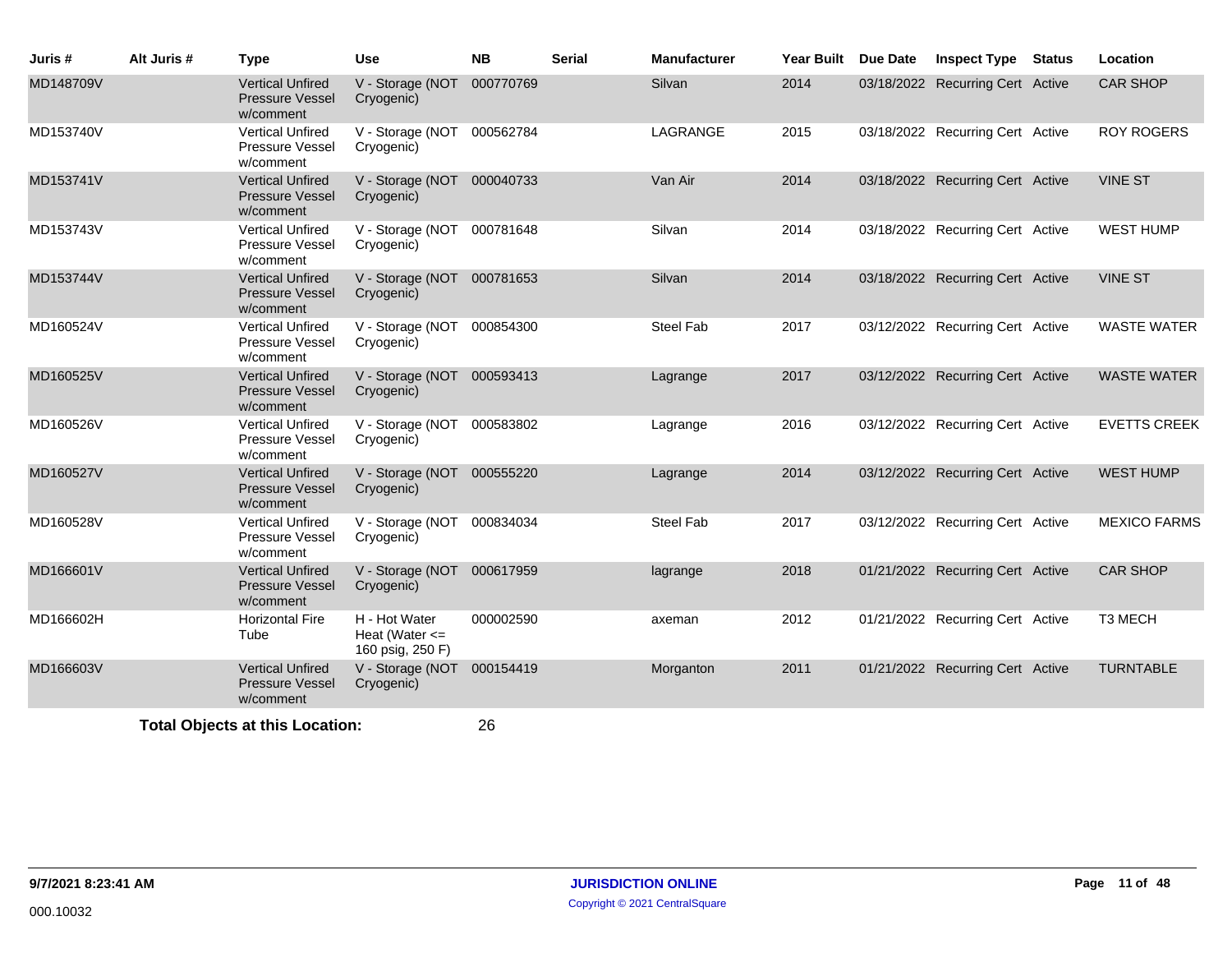| Location:<br><b>Address:</b><br>County: |    | Allegany    | <b>Cumberland Community Church</b>                                    | 12900 Bedford Rd NE - Cumberland, MD 21502-6853                                                  | <b>FIPS: 24001</b>    |               | <b>Location ID:</b><br><b>Phone:</b><br><b>NOB/SIC:</b>                                                                        | 704070<br>Membership organizations |                 |                                                  |               |                     |
|-----------------------------------------|----|-------------|-----------------------------------------------------------------------|--------------------------------------------------------------------------------------------------|-----------------------|---------------|--------------------------------------------------------------------------------------------------------------------------------|------------------------------------|-----------------|--------------------------------------------------|---------------|---------------------|
|                                         |    |             |                                                                       | Primary Contact: Ron Yost - Phone: 301-777-8839 - Cell: 301-697-4881                             |                       |               |                                                                                                                                |                                    |                 |                                                  |               |                     |
| <b>Billing Contact:</b>                 |    |             |                                                                       |                                                                                                  |                       |               | Ron Yost - 12900 Bedford Rd NE Cumberland, MD 21502-6853 - Phone: 301-777-8839 - Cell: 301-697-4881                            |                                    |                 |                                                  |               |                     |
|                                         |    |             |                                                                       |                                                                                                  |                       |               |                                                                                                                                |                                    |                 |                                                  |               |                     |
| Juris #                                 |    | Alt Juris # | <b>Type</b>                                                           | <b>Use</b>                                                                                       | <b>NB</b>             | Serial        | <b>Manufacturer</b>                                                                                                            | Year Built Due Date                |                 | <b>Inspect Type Status</b>                       |               | Location            |
| MD134728H                               |    |             | <b>Water Tube</b><br>Coiled (NOT<br><b>Flueless Hi</b><br>Efficiency) | H - Hot Water<br>Heat (Water $\leq$<br>160 psig, 250 F)                                          | 006496251<br>$\Omega$ |               | Heat/Munchkin                                                                                                                  | 2004                               |                 | 08/02/2022 Recurring Cert Active                 |               | BOILER ROOM         |
|                                         |    |             | <b>Total Objects at this Location:</b>                                |                                                                                                  | 1                     |               |                                                                                                                                |                                    |                 |                                                  |               |                     |
| Location:                               |    |             | D K Tires & Alignment, Inc.                                           |                                                                                                  |                       |               | <b>Location ID:</b>                                                                                                            | 708515                             |                 |                                                  |               |                     |
| <b>Address:</b>                         |    |             |                                                                       | 638 Greene St - Cumberland, MD 21502-2734                                                        |                       |               | <b>Phone:</b>                                                                                                                  |                                    |                 |                                                  |               |                     |
| County:                                 |    | Allegany    |                                                                       |                                                                                                  | <b>FIPS: 24001</b>    |               | <b>NOB/SIC:</b>                                                                                                                | <b>Automotive Dealers, NEC</b>     |                 |                                                  |               |                     |
|                                         |    |             | Primary Contact: D K Tires & Alignment Inc. - Phone: 301-724-5155     |                                                                                                  |                       |               |                                                                                                                                |                                    |                 |                                                  |               |                     |
| <b>Billing Contact:</b>                 |    |             |                                                                       | - 638 Greene St Cumberland, MD 21502-2734 - Phone: 301-724-5155                                  |                       |               |                                                                                                                                |                                    |                 |                                                  |               |                     |
| Juris #                                 |    | Alt Juris # | <b>Type</b>                                                           | <b>Use</b>                                                                                       | <b>NB</b>             | <b>Serial</b> | <b>Manufacturer</b>                                                                                                            | Year Built Due Date                |                 | <b>Inspect Type Status</b>                       |               | Location            |
| MD169003V                               |    |             | <b>Vertical Unfired</b><br><b>Pressure Vessel</b><br>w/comment        | V - Storage (NOT<br>Cryogenic)                                                                   | 002278740             |               | Manchester                                                                                                                     | 2020                               |                 | 05/21/2022 Recurring Cert Active                 |               | <b>GARAGE</b>       |
|                                         |    |             | <b>Total Objects at this Location:</b>                                |                                                                                                  | 1                     |               |                                                                                                                                |                                    |                 |                                                  |               |                     |
| Location:                               |    |             | Dougs Auto & Truck Repair                                             |                                                                                                  |                       |               | <b>Location ID:</b>                                                                                                            | 709173                             |                 |                                                  |               |                     |
| <b>Address:</b>                         |    |             |                                                                       | 1011 Lexington Ave - Cumberland, MD 21502-4620                                                   |                       |               | Phone:                                                                                                                         | 301-777-8577                       |                 |                                                  |               |                     |
| County:                                 |    | Allegany    |                                                                       |                                                                                                  | <b>FIPS: 24001</b>    |               | <b>NOB/SIC:</b>                                                                                                                |                                    |                 | Automotive dealers and gasoline service stations |               |                     |
|                                         |    |             |                                                                       | Primary Contact: Eric D. Torbet - Phone: 301-777-8577 - Email: dougsautoandtruck@atlanticbbn.net |                       |               |                                                                                                                                |                                    |                 |                                                  |               |                     |
| <b>Billing Contact:</b>                 |    |             |                                                                       |                                                                                                  |                       |               | Eric D. Torbet - 1011 Lexington Ave Cumberland, MD 21502-4620 - Phone: 301-777-8577 - Email: dougsautoandtruck@atlanticbbn.net |                                    |                 |                                                  |               |                     |
| Juris #                                 |    | Alt Juris # | <b>Type</b>                                                           | <b>Use</b>                                                                                       | <b>NB</b>             | Serial        | <b>Manufacturer</b>                                                                                                            | <b>Year Built</b>                  | <b>Due Date</b> | <b>Inspect Type</b>                              | <b>Status</b> | Location            |
| MD086657V                               | -1 |             | <b>Vertical Unfired</b><br>Pressure Vessel<br>w/comment               | V - Storage (NOT<br>Cryogenic)                                                                   | 000232100             |               | Melben                                                                                                                         | 1989                               |                 | 05/06/2023 Recurring Cert Active                 |               | Shop under<br>steps |
|                                         |    |             | <b>Total Objects at this Location:</b>                                |                                                                                                  | 1                     |               |                                                                                                                                |                                    |                 |                                                  |               |                     |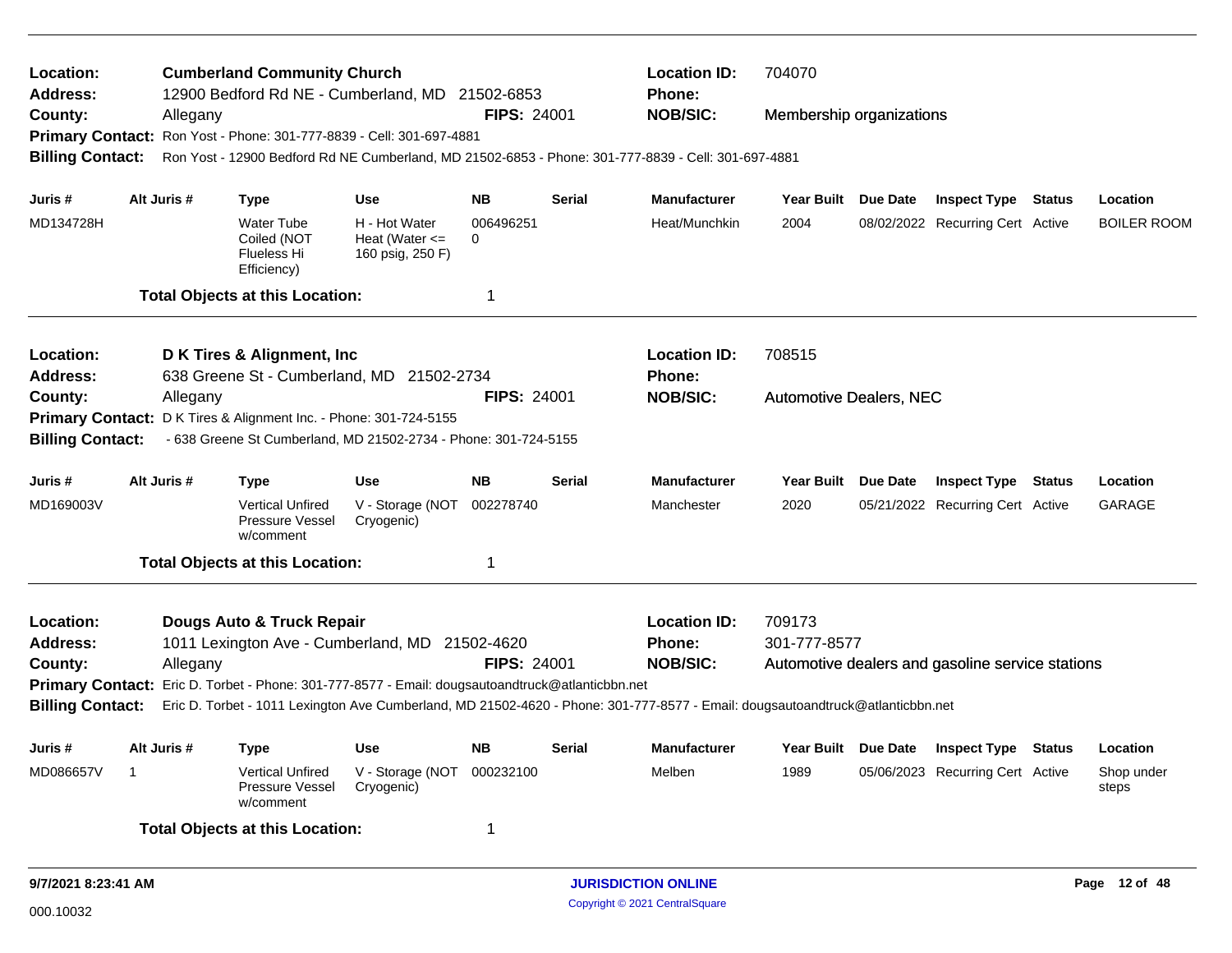| Location:<br><b>Address:</b><br>County:<br><b>Billing Contact:</b> | Allegany       | Dr. Audie G. Klingler<br>Primary Contact: Dr. Audie G. Klingler - Phone: 301 777-0110 | 203 Greene St - Cumberland, MD 21502-2877<br>- 203 Greene St Cumberland, MD 21502-2877 - Phone: 301 777-0110 |                | <b>FIPS: 24001</b> | <b>Location ID:</b><br><b>Phone:</b><br><b>NOB/SIC:</b> | 709194<br>301-777-0110                             |                     | Holding and other investment offices       |               |                    |
|--------------------------------------------------------------------|----------------|---------------------------------------------------------------------------------------|--------------------------------------------------------------------------------------------------------------|----------------|--------------------|---------------------------------------------------------|----------------------------------------------------|---------------------|--------------------------------------------|---------------|--------------------|
|                                                                    |                |                                                                                       |                                                                                                              |                |                    |                                                         |                                                    |                     |                                            |               |                    |
| Juris #                                                            | Alt Juris #    | <b>Type</b>                                                                           | <b>Use</b>                                                                                                   | <b>NB</b>      | <b>Serial</b>      | <b>Manufacturer</b>                                     |                                                    | Year Built Due Date | <b>Inspect Type Status</b>                 |               | Location           |
| MD057924H                                                          |                | Cast Iron                                                                             | H - Hot Water<br>Heat (Water $\leq$<br>160 psig, 250 F)                                                      | CI.            |                    | <b>National Radiator</b>                                | 1960                                               | 08/28/2021          | <b>Recurring Cert Active</b>               |               | <b>BSMT</b>        |
| MD165612H                                                          |                | Cast Iron                                                                             | H - Hot Water<br>Heat (Water $\leq$<br>160 psig, 250 F)                                                      | CI             |                    | Crown                                                   | 2018                                               |                     | 08/28/2021 Recurring Cert Active           |               | <b>203 BSMT</b>    |
|                                                                    |                | <b>Total Objects at this Location:</b>                                                |                                                                                                              | $\overline{2}$ |                    |                                                         |                                                    |                     |                                            |               |                    |
| Location:<br><b>Address:</b>                                       |                | Dr. Wesley Kroll<br>1 Main St - Frostburg, MD 21532                                   |                                                                                                              |                |                    | <b>Location ID:</b><br>Phone:                           | 711262                                             |                     |                                            |               |                    |
| County:                                                            | Allegany       |                                                                                       |                                                                                                              |                | <b>FIPS: 24001</b> | <b>NOB/SIC:</b>                                         |                                                    |                     | Offices and Clinics of Doctors of Medicine |               |                    |
|                                                                    |                | Primary Contact: Dr. Wesley Kroll - Phone: 301-689-1200                               |                                                                                                              |                |                    |                                                         |                                                    |                     |                                            |               |                    |
| <b>Billing Contact:</b>                                            |                |                                                                                       | - 1 E Main St Frostburg, MD 21532 - Phone: 301-689-1200                                                      |                |                    |                                                         |                                                    |                     |                                            |               |                    |
| Juris #                                                            | Alt Juris #    | <b>Type</b>                                                                           | Use                                                                                                          | <b>NB</b>      | <b>Serial</b>      | <b>Manufacturer</b>                                     | Year Built Due Date                                |                     | <b>Inspect Type</b>                        | <b>Status</b> | Location           |
| MD113990H                                                          |                | Cast Iron                                                                             | H - Steam Heat<br>(Steam $\le$ 15<br>psig)                                                                   | СI             |                    | Weil-McLain                                             | 1970                                               |                     | 07/22/2023 Recurring Cert Active           |               | <b>Basement</b>    |
|                                                                    |                | <b>Total Objects at this Location:</b>                                                |                                                                                                              | 1              |                    |                                                         |                                                    |                     |                                            |               |                    |
| Location:<br><b>Address:</b><br>County:                            | Allegany       | <b>Ebenezer Baptist Church</b>                                                        | 861 Columbia Ave - Cumberland, MD 21502-1405                                                                 |                | <b>FIPS: 24001</b> | <b>Location ID:</b><br><b>Phone:</b><br><b>NOB/SIC:</b> | 719585<br>240-362-7072<br>Membership organizations |                     |                                            |               |                    |
|                                                                    |                | Primary Contact: Ebenezer Baptist Church                                              |                                                                                                              |                |                    |                                                         |                                                    |                     |                                            |               |                    |
| <b>Billing Contact:</b>                                            |                |                                                                                       | Gloria Reese - PO Box 128 Cumberland, MD 21501-0128 - Phone: 240-362-7601                                    |                |                    |                                                         |                                                    |                     |                                            |               |                    |
| Juris #                                                            | Alt Juris #    | <b>Type</b>                                                                           | Use                                                                                                          | <b>NB</b>      | <b>Serial</b>      | <b>Manufacturer</b>                                     |                                                    | Year Built Due Date | <b>Inspect Type</b>                        | <b>Status</b> | Location           |
| MD007645H                                                          | $\overline{1}$ | Cast Iron                                                                             | H - Hot Water<br>Heat (Water $\leq$<br>160 psig, 250 F)                                                      | CI.            | 99999              | American Standard                                       | 1960                                               |                     | 05/21/2022 Recurring Cert Active           |               | <b>BOILER ROOM</b> |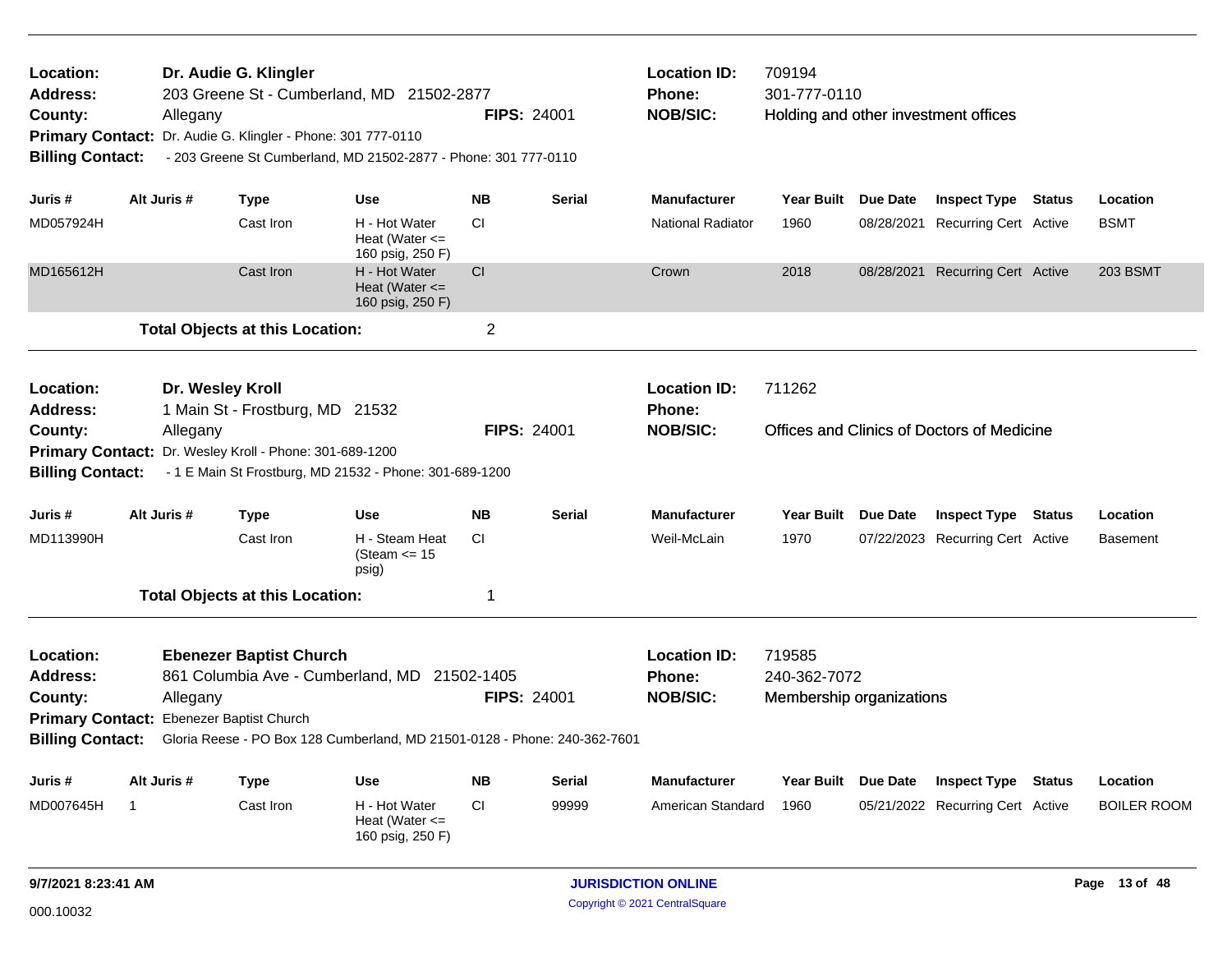| Location:<br><b>Address:</b><br>County:<br><b>Billing Contact:</b>                                                                                                                |  | <b>Fair Price Market</b><br>Allegany | Primary Contact: Kenneth Farley Jr. - Phone: 301-359-9550      | Rt 135 PO Box 194 - Westernport, MD 21562-0194<br>Kenneth Farley Jr. - PO Box 194 Westernport, MD 21562-0194 - Phone: 301-359-9550 | <b>FIPS: 24001</b> |               | <b>Location ID:</b><br>Phone:<br><b>NOB/SIC:</b> | 726041<br>301-359-9550<br><b>Gasoline Service Stations</b> |          |                                  |               |             |
|-----------------------------------------------------------------------------------------------------------------------------------------------------------------------------------|--|--------------------------------------|----------------------------------------------------------------|------------------------------------------------------------------------------------------------------------------------------------|--------------------|---------------|--------------------------------------------------|------------------------------------------------------------|----------|----------------------------------|---------------|-------------|
| Juris #                                                                                                                                                                           |  | Alt Juris #                          | <b>Type</b>                                                    | <b>Use</b>                                                                                                                         | <b>NB</b>          | <b>Serial</b> | <b>Manufacturer</b>                              | <b>Year Built</b>                                          | Due Date | <b>Inspect Type</b>              | Status        | Location    |
| MD158883V                                                                                                                                                                         |  |                                      | <b>Vertical Unfired</b><br><b>Pressure Vessel</b><br>w/comment | V - Storage (NOT<br>Cryogenic)                                                                                                     | 000602216          |               | Morganton                                        | 2016                                                       |          | 07/24/2023 Recurring Cert Active |               | Car Wash    |
| MD158884H                                                                                                                                                                         |  |                                      | Cast Iron                                                      | H - Hot Water<br>Supply (Water <=<br>160 psig, 250 F)                                                                              | CI                 |               | <b>ECR</b>                                       | 2015                                                       |          | 07/24/2023 Recurring Cert Active |               | Car Wash    |
|                                                                                                                                                                                   |  |                                      |                                                                |                                                                                                                                    | $\overline{2}$     |               |                                                  |                                                            |          |                                  |               |             |
| <b>Total Objects at this Location:</b><br>Location:<br><b>Fairstead Affordable; Mountain View Apartments</b><br>220 Somerville Ave - Cumberland, MD 21502-4375<br><b>Address:</b> |  |                                      |                                                                |                                                                                                                                    |                    |               | <b>Location ID:</b><br><b>Phone:</b>             | 729140<br>301-777-7603                                     |          |                                  |               |             |
| County:                                                                                                                                                                           |  | Allegany                             | Primary Contact: Jeannie Wilson - Phone: 301-777-7604          |                                                                                                                                    | <b>FIPS: 24001</b> |               | <b>NOB/SIC:</b>                                  | <b>Operators of Apartment Buildings</b>                    |          |                                  |               |             |
| <b>Billing Contact:</b>                                                                                                                                                           |  |                                      |                                                                | Jeannie Wilson - 220 Somerville Ave Cumberland, MD 21502-4375 - Phone: 301-777-7604                                                |                    |               |                                                  |                                                            |          |                                  |               |             |
| Juris #                                                                                                                                                                           |  | Alt Juris #                          | <b>Type</b>                                                    | <b>Use</b>                                                                                                                         | <b>NB</b>          | <b>Serial</b> | <b>Manufacturer</b>                              | Year Built                                                 | Due Date | <b>Inspect Type</b>              | <b>Status</b> | Location    |
| MD145538H                                                                                                                                                                         |  |                                      | Cast Iron                                                      | H - Hot Water<br>Heat (Water $\leq$<br>160 psig, 250 F)                                                                            | <b>CI</b>          | 65123576      | <b>Burnham</b>                                   | 2010                                                       |          | 08/16/2022 Recurring Cert Active |               | Boiler room |
| MD149290H                                                                                                                                                                         |  |                                      | Cast Iron                                                      | H - Hot Water<br>Heat (Water $\leq$<br>160 psig, 250 F)                                                                            | C <sub>I</sub>     | 65326822      | <b>Burnham</b>                                   | 2013                                                       |          | 08/16/2022 Recurring Cert Active |               | Boiler room |
|                                                                                                                                                                                   |  |                                      |                                                                |                                                                                                                                    |                    |               |                                                  |                                                            |          |                                  |               |             |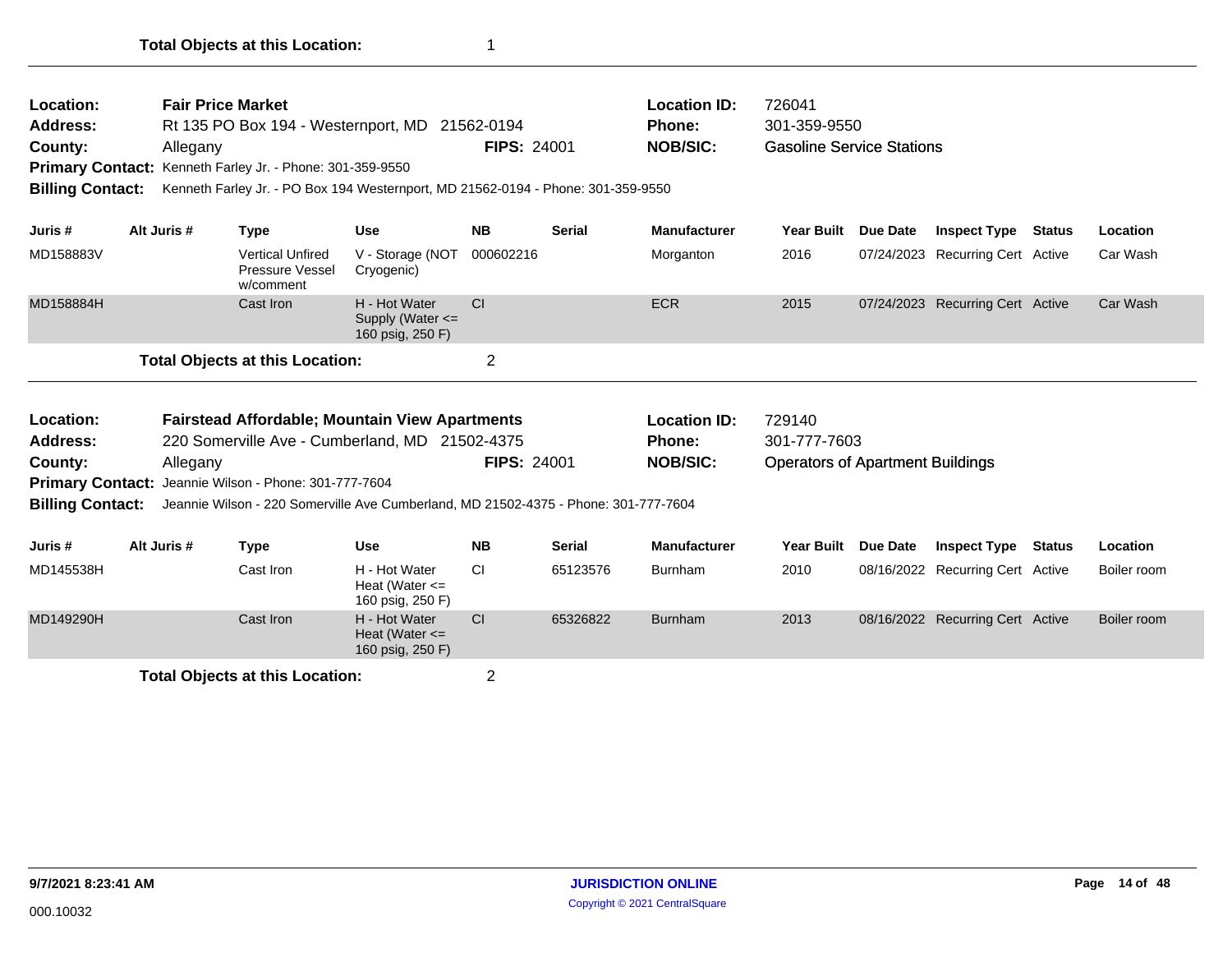| Location:<br><b>Address:</b><br>County:<br><b>Primary Contact:</b><br><b>Billing Contact:</b>                                                                                                                                                                                  |             | Allegany | FIBRED- Maryland, Inc.<br>10900 Day Rd SE - Cumberland, MD 21502-8638<br>Jeff Diehl - Phone: 301-724-6050 - Email: jeff@fibred.com |                                                         | <b>FIPS: 24001</b> |               | <b>Location ID:</b><br>Phone:<br><b>NOB/SIC:</b><br>Taylor McCoy - 10900 Day Rd SE Cumberland, MD 21502-8638 - Phone: 301-724-6050 - Email: taylor@fibred.com | 710593<br>301-724-2200<br>Soybean Oil Mills                              |                                  |               |
|--------------------------------------------------------------------------------------------------------------------------------------------------------------------------------------------------------------------------------------------------------------------------------|-------------|----------|------------------------------------------------------------------------------------------------------------------------------------|---------------------------------------------------------|--------------------|---------------|---------------------------------------------------------------------------------------------------------------------------------------------------------------|--------------------------------------------------------------------------|----------------------------------|---------------|
| Juris #                                                                                                                                                                                                                                                                        | Alt Juris # |          | <b>Type</b>                                                                                                                        | Use                                                     | <b>NB</b>          | Serial        | <b>Manufacturer</b>                                                                                                                                           | Year Built Due Date                                                      | <b>Inspect Type Status</b>       | Location      |
| MD017528                                                                                                                                                                                                                                                                       | #3          |          | <b>Horizontal Fire</b><br>Tube                                                                                                     | S - Power-Other<br>w/comment (Stm<br>$> 15$ psig)       | 000062187 L81212   |               | <b>Cleaver Brooks</b>                                                                                                                                         | 1986                                                                     | 03/22/2022 Recurring Cert Active | <b>BLRM</b>   |
| MD017529                                                                                                                                                                                                                                                                       | #2          |          | <b>Horizontal Fire</b><br>Tube                                                                                                     | S - Power-Other<br>w/comment (Stm<br>$> 15$ psig)       | 000062196 L81213   |               | <b>Cleaver Brooks</b>                                                                                                                                         | 1986                                                                     | 03/22/2022 Recurring Cert Active | <b>BLRM</b>   |
|                                                                                                                                                                                                                                                                                |             |          | <b>Total Objects at this Location:</b>                                                                                             |                                                         | $\overline{2}$     |               |                                                                                                                                                               |                                                                          |                                  |               |
| Location:<br><b>Address:</b>                                                                                                                                                                                                                                                   |             |          | <b>First Presbyterian Church</b><br>15 Washington St - Cumberland, MD 21502-2923                                                   |                                                         |                    |               | <b>Location ID:</b><br><b>Phone:</b>                                                                                                                          | 701790                                                                   |                                  |               |
| County:                                                                                                                                                                                                                                                                        |             | Allegany |                                                                                                                                    |                                                         | <b>FIPS: 24001</b> |               | <b>NOB/SIC:</b>                                                                                                                                               | <b>Religious Organizations</b>                                           |                                  |               |
| <b>Billing Contact:</b>                                                                                                                                                                                                                                                        |             |          | Primary Contact: Brittany Jackson - Phone: 301-777-3700 - Email: firstpresbyteriansecretary@gmail.com                              |                                                         |                    |               | Gary L. Hendrickson - 15 Washington St Cumberland, MD 21502-2923 - Phone: 301-777-3700 - Cell: 301-722-6214 - Email: firstpresbyteriansecretary@gmail.com     |                                                                          |                                  |               |
| Juris #                                                                                                                                                                                                                                                                        | Alt Juris # |          | <b>Type</b>                                                                                                                        | Use                                                     | NB.                | Serial        | <b>Manufacturer</b>                                                                                                                                           | Year Built Due Date                                                      | <b>Inspect Type Status</b>       | Location      |
| MD169539H                                                                                                                                                                                                                                                                      | 1           |          | Water Heater<br>(HLW)                                                                                                              | H - Hot Water<br>Heat (Water $\leq$<br>160 psig, 250 F) | 000507483          |               | Sermeta                                                                                                                                                       | 2020                                                                     | 06/30/2023 Recurring Cert Active | <b>BLRM</b>   |
| MD169540H                                                                                                                                                                                                                                                                      |             |          | Water Heater<br>(HLW)                                                                                                              | H - Hot Water<br>Heat (Water $\leq$<br>160 psig, 250 F) | 000505826          |               | Sermeta                                                                                                                                                       | 2020                                                                     | 06/30/2023 Recurring Cert Active | <b>BLRM</b>   |
|                                                                                                                                                                                                                                                                                |             |          | <b>Total Objects at this Location:</b>                                                                                             |                                                         | 2                  |               |                                                                                                                                                               |                                                                          |                                  |               |
| <b>Fort Cumberland Homes</b><br>Location:<br><b>Address:</b><br>115 W Oldtown Rd - Cumberland, MD 21502-3552<br><b>FIPS: 24001</b><br>County:<br>Allegany<br><b>Primary Contact:</b> Charlene Custer - Phone: 301-724-6606 x116 - Email: charlene.custer@cumberlandhousing.org |             |          |                                                                                                                                    |                                                         |                    |               | <b>Location ID:</b><br>Phone:<br><b>NOB/SIC:</b>                                                                                                              | 711039<br>301-724-6606 ext 30<br><b>Operators of Apartment Buildings</b> |                                  |               |
|                                                                                                                                                                                                                                                                                |             |          |                                                                                                                                    |                                                         |                    |               | Billing Contact: Charlene Custer - 635 E First St Cumberland, MD 21502-4334 - Phone: 301-724-6606 x116 - Email: charlene.custer@cumberlandhousing.org         |                                                                          |                                  |               |
| Juris #                                                                                                                                                                                                                                                                        | Alt Juris # |          | <b>Type</b>                                                                                                                        | <b>Use</b>                                              | NB                 | <b>Serial</b> | <b>Manufacturer</b>                                                                                                                                           | Year Built Due Date                                                      | <b>Inspect Type Status</b>       | Location      |
| MD115021H                                                                                                                                                                                                                                                                      |             |          | Cast Iron                                                                                                                          | H - Hot Water                                           | <b>CI</b>          |               | <b>Buderus</b>                                                                                                                                                | 2002                                                                     | 02/03/2022 Recurring Cert Active | Bldg 2        |
| 9/7/2021 8:23:41 AM                                                                                                                                                                                                                                                            |             |          |                                                                                                                                    |                                                         |                    |               | <b>JURISDICTION ONLINE</b>                                                                                                                                    |                                                                          |                                  | Page 15 of 48 |
| 000.10032                                                                                                                                                                                                                                                                      |             |          |                                                                                                                                    |                                                         |                    |               | Copyright © 2021 CentralSquare                                                                                                                                |                                                                          |                                  |               |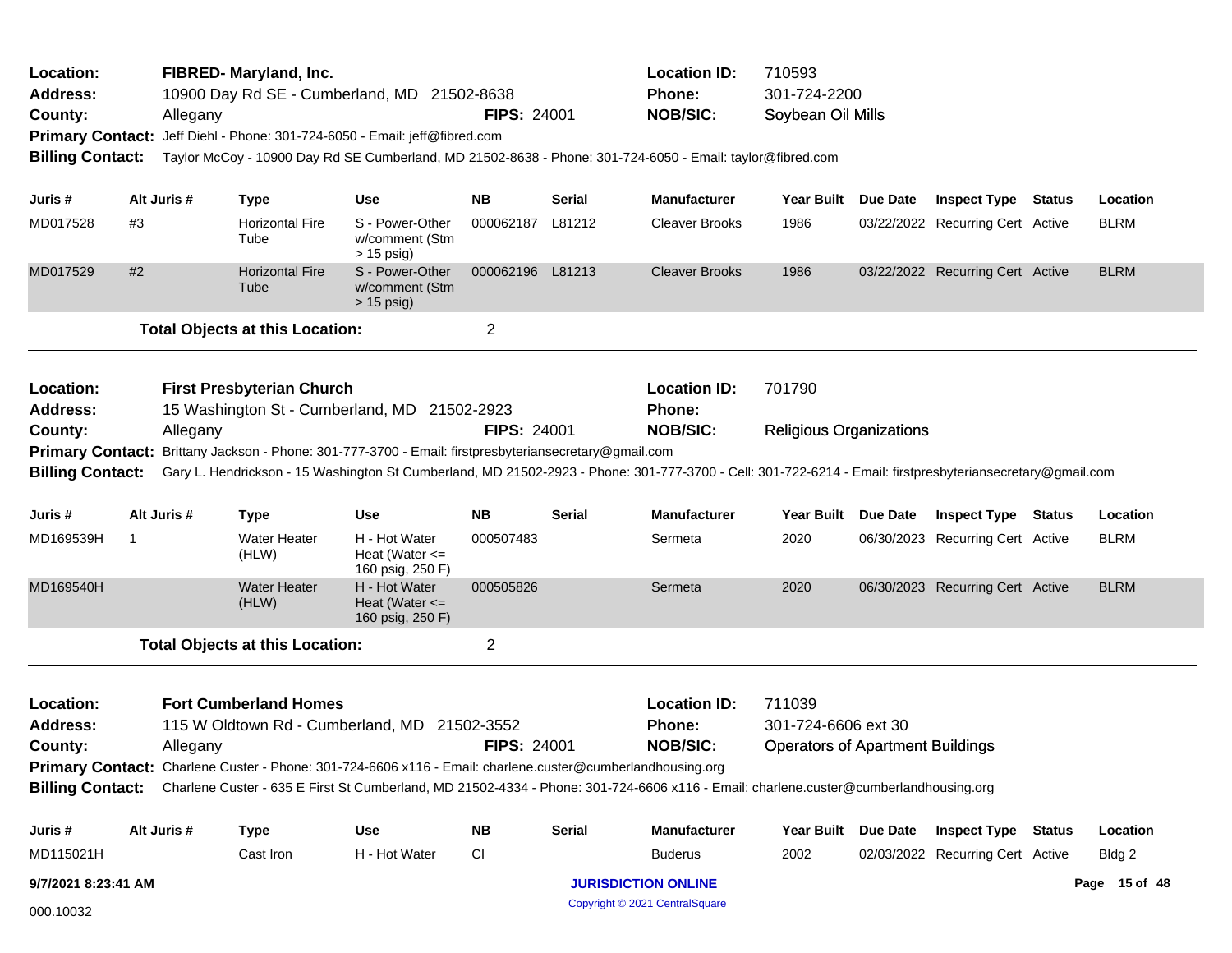| Juris #   | Alt Juris # | <b>Type</b> | <b>Use</b>                                              | <b>NB</b>              | <b>Serial</b> | <b>Manufacturer</b> | Year Built Due Date | <b>Inspect Type</b>              | Status | Location |
|-----------|-------------|-------------|---------------------------------------------------------|------------------------|---------------|---------------------|---------------------|----------------------------------|--------|----------|
|           |             |             | Heat (Water $\leq$<br>160 psig, 250 F)                  |                        |               |                     |                     |                                  |        |          |
| MD115022H |             | Cast Iron   | H - Hot Water<br>Heat (Water $\leq$<br>160 psig, 250 F) | CI                     |               | <b>Buderus</b>      | 2002                | 02/03/2022 Recurring Cert Active |        | Bldg 2   |
| MD115023H |             | Cast Iron   | H - Hot Water<br>Heat (Water $\leq$<br>160 psig, 250 F) | CI                     |               | <b>Buderus</b>      | 2002                | 02/03/2022 Recurring Cert Active |        | Bldg 1   |
| MD115024H |             | Cast Iron   | H - Hot Water<br>Heat (Water $\leq$<br>160 psig, 250 F) | <b>CI</b>              |               | <b>Buderus</b>      | 2003                | 02/03/2022 Recurring Cert Active |        | Bldg 1   |
| MD115025H |             | Cast Iron   | H - Hot Water<br>Heat (Water $\leq$<br>160 psig, 250 F) | CI                     |               | <b>Buderus</b>      | 2002                | 02/03/2022 Recurring Cert Active |        | Bldg 11  |
| MD115026H |             | Cast Iron   | H - Hot Water<br>Heat (Water $\leq$<br>160 psig, 250 F) | CI                     |               | <b>Buderus</b>      | 2002                | 02/03/2022 Recurring Cert Active |        | Bldg 11  |
| MD115027H |             | Cast Iron   | H - Hot Water<br>Heat (Water $\leq$<br>160 psig, 250 F) | CI                     |               | <b>Buderus</b>      | 2002                | 02/03/2022 Recurring Cert Active |        | Bldg 12  |
| MD115028H |             | Cast Iron   | H - Hot Water<br>Heat (Water $\leq$<br>160 psig, 250 F) | CI.                    |               | <b>Buderus</b>      | 2002                | 02/03/2022 Recurring Cert Active |        | Bldg 12  |
| MD119000H |             | Cast Iron   | H - Hot Water<br>Heat (Water $\leq$<br>160 psig, 250 F) | <b>CI</b>              |               | <b>Buderus</b>      | 2003                | 02/03/2022 Recurring Cert Active |        | Bldg 3   |
| MD119001H |             | Cast Iron   | H - Hot Water<br>Heat (Water $\leq$<br>160 psig, 250 F) | <b>CI</b>              |               | <b>Buderus</b>      | 2003                | 02/03/2022 Recurring Cert Active |        | Bldg 3   |
| MD119002H |             | Cast Iron   | H - Hot Water<br>Heat (Water $\leq$<br>160 psig, 250 F) | CI                     |               | <b>Buderus</b>      | 2003                | 02/03/2022 Recurring Cert Active |        | Bldg 5   |
| MD119003H |             | Cast Iron   | H - Hot Water<br>Heat (Water $\leq$<br>160 psig, 250 F) | $\mathsf{C}\mathsf{I}$ |               | <b>Buderus</b>      | 2003                | 02/03/2022 Recurring Cert Active |        | Bldg 5   |
| MD119004H |             | Cast Iron   | H - Hot Water<br>Heat (Water $\leq$<br>160 psig, 250 F) | CI.                    |               | <b>Buderus</b>      | 2003                | 02/03/2022 Recurring Cert Active |        | Bldg 6   |
| MD119005H |             | Cast Iron   | H - Hot Water<br>Heat (Water $\leq$<br>160 psig, 250 F) | CI                     |               | <b>Buderus</b>      | 2003                | 02/03/2022 Recurring Cert Active |        | Bldg 6   |
| MD119006H |             | Cast Iron   | H - Hot Water<br>Heat (Water $\leq$<br>160 psig, 250 F) | CI                     |               | <b>Buderus</b>      | 2003                | 02/03/2022 Recurring Cert Active |        | Bldg 9   |
| MD119007H |             | Cast Iron   | H - Hot Water<br>Heat (Water $\leq$<br>160 psig, 250 F) | CI                     |               | <b>Buderus</b>      | 2003                | 02/03/2022 Recurring Cert Active |        | bldg 9   |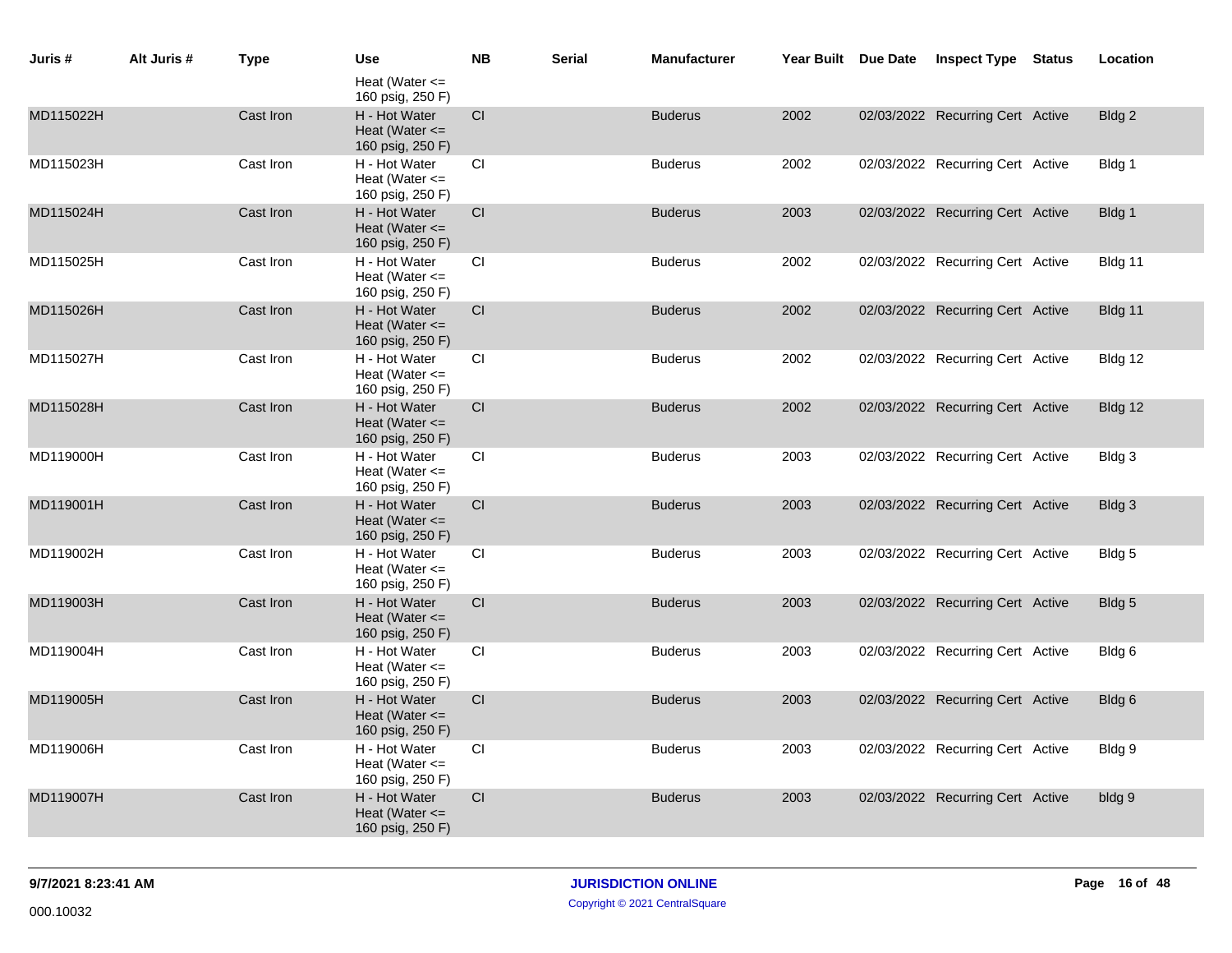| Location:<br><b>Address:</b><br>County:<br><b>Primary Contact:</b><br><b>Billing Contact:</b> |                                                          | Allegany | Frostburg Lane Ctr Compass # 28855<br>101 Braddock Rd - Frostburg, MD 21532-2303<br>Frostburg Lane Ctr Compass # 28855 |                                                           | <b>FIPS: 24001</b> |               | <b>Location ID:</b><br><b>Phone:</b><br><b>NOB/SIC:</b> | 4016072                            |          |                                  |               |                                        |
|-----------------------------------------------------------------------------------------------|----------------------------------------------------------|----------|------------------------------------------------------------------------------------------------------------------------|-----------------------------------------------------------|--------------------|---------------|---------------------------------------------------------|------------------------------------|----------|----------------------------------|---------------|----------------------------------------|
| Juris #                                                                                       | Alt Juris #                                              |          | Type                                                                                                                   | <b>Use</b>                                                | <b>NB</b>          | <b>Serial</b> | <b>Manufacturer</b>                                     | <b>Year Built</b>                  | Due Date | <b>Inspect Type</b>              | Status        | Location                               |
| MD158470V                                                                                     |                                                          |          | <b>Vertical Unfired</b><br><b>Pressure Vessel</b><br>w/comment                                                         | V - Storage<br>(Cryogenic)                                | 000238828          | SN-31301653   | <b>CHART</b>                                            | 2013                               |          | 12/03/2022 Recurring Cert Active |               | Inside Back dock<br>door               |
|                                                                                               |                                                          |          | <b>Total Objects at this Location:</b>                                                                                 |                                                           | $\mathbf 1$        |               |                                                         |                                    |          |                                  |               |                                        |
| Location:<br><b>Address:</b>                                                                  |                                                          |          | <b>Frostburg Laundromat</b><br>17545 Old National Pike - Frostburg, MD 21532-3418                                      |                                                           |                    |               | <b>Location ID:</b><br>Phone:                           | 711418                             |          |                                  |               |                                        |
| County:                                                                                       |                                                          | Allegany |                                                                                                                        |                                                           | <b>FIPS: 24001</b> |               | <b>NOB/SIC:</b>                                         | Apparel and other textile products |          |                                  |               |                                        |
| <b>Primary Contact:</b>                                                                       |                                                          |          | Norman Benzing - Phone: 301-689-3333                                                                                   |                                                           |                    |               |                                                         |                                    |          |                                  |               |                                        |
| <b>Billing Contact:</b>                                                                       |                                                          |          | Steve Hollingsworth - 17545 Old National Pike SW Frostburg, MD 21532-3418 - Phone: 301-689-3333                        |                                                           |                    |               |                                                         |                                    |          |                                  |               |                                        |
| Juris #                                                                                       | Alt Juris #                                              |          | <b>Type</b>                                                                                                            | <b>Use</b>                                                | <b>NB</b>          | <b>Serial</b> | <b>Manufacturer</b>                                     | <b>Year Built</b>                  | Due Date | <b>Inspect Type</b>              | <b>Status</b> | Location                               |
| MD101612H                                                                                     |                                                          |          | <b>Vertical Tubeless</b>                                                                                               | H - Hot Water<br>Supply (Water $\leq$<br>160 psig, 210 F) | 000163605          | A993B0029     | Teledyne Laars                                          | 1999                               |          | 10/19/2022 Recurring Cert Active |               | <b>Back</b><br>Room/Employee<br>s Only |
|                                                                                               |                                                          |          | <b>Total Objects at this Location:</b>                                                                                 |                                                           | -1                 |               |                                                         |                                    |          |                                  |               |                                        |
| Location:<br><b>Address:</b>                                                                  |                                                          |          | <b>Frostburg Recreation &amp; Parks</b><br>200 S Water St - Frostburg, MD 21532                                        |                                                           |                    |               | <b>Location ID:</b><br>Phone:                           | 3630995                            |          |                                  |               |                                        |
| County:                                                                                       |                                                          |          |                                                                                                                        |                                                           | <b>FIPS: 24001</b> |               | <b>NOB/SIC:</b>                                         |                                    |          |                                  |               |                                        |
|                                                                                               | Allegany<br>Primary Contact: Brian - Phone: 301-697-1882 |          |                                                                                                                        |                                                           |                    |               |                                                         |                                    |          |                                  |               |                                        |
| <b>Billing Contact:</b>                                                                       |                                                          |          | - 2800 SE Market PI Stuart, FL 34997-4965 - Phone: 800-472-2855 - Email: regulatory@nuco2.com                          |                                                           |                    |               |                                                         |                                    |          |                                  |               |                                        |
| Juris #                                                                                       | Alt Juris #                                              |          | Type                                                                                                                   | <b>Use</b>                                                | <b>NB</b>          | <b>Serial</b> | <b>Manufacturer</b>                                     | <b>Year Built</b>                  | Due Date | <b>Inspect Type</b>              | Status        | Location                               |
| MD170396V                                                                                     |                                                          |          | <b>Vertical Unfired</b><br><b>Pressure Vessel</b><br>w/comment                                                         | V - Storage<br>(Cryogenic)                                | 000344767          |               | <b>CHART</b>                                            | 2021                               |          | 08/20/2023 Recurring Cert Active |               | Pool Chemical<br>Storage Building      |
|                                                                                               |                                                          |          | <b>Total Objects at this Location:</b>                                                                                 |                                                           | $\mathbf 1$        |               |                                                         |                                    |          |                                  |               |                                        |
| 9/7/2021 8:23:41 AM                                                                           |                                                          |          |                                                                                                                        |                                                           |                    |               | <b>JURISDICTION ONLINE</b>                              |                                    |          |                                  |               | Page 17 of 48                          |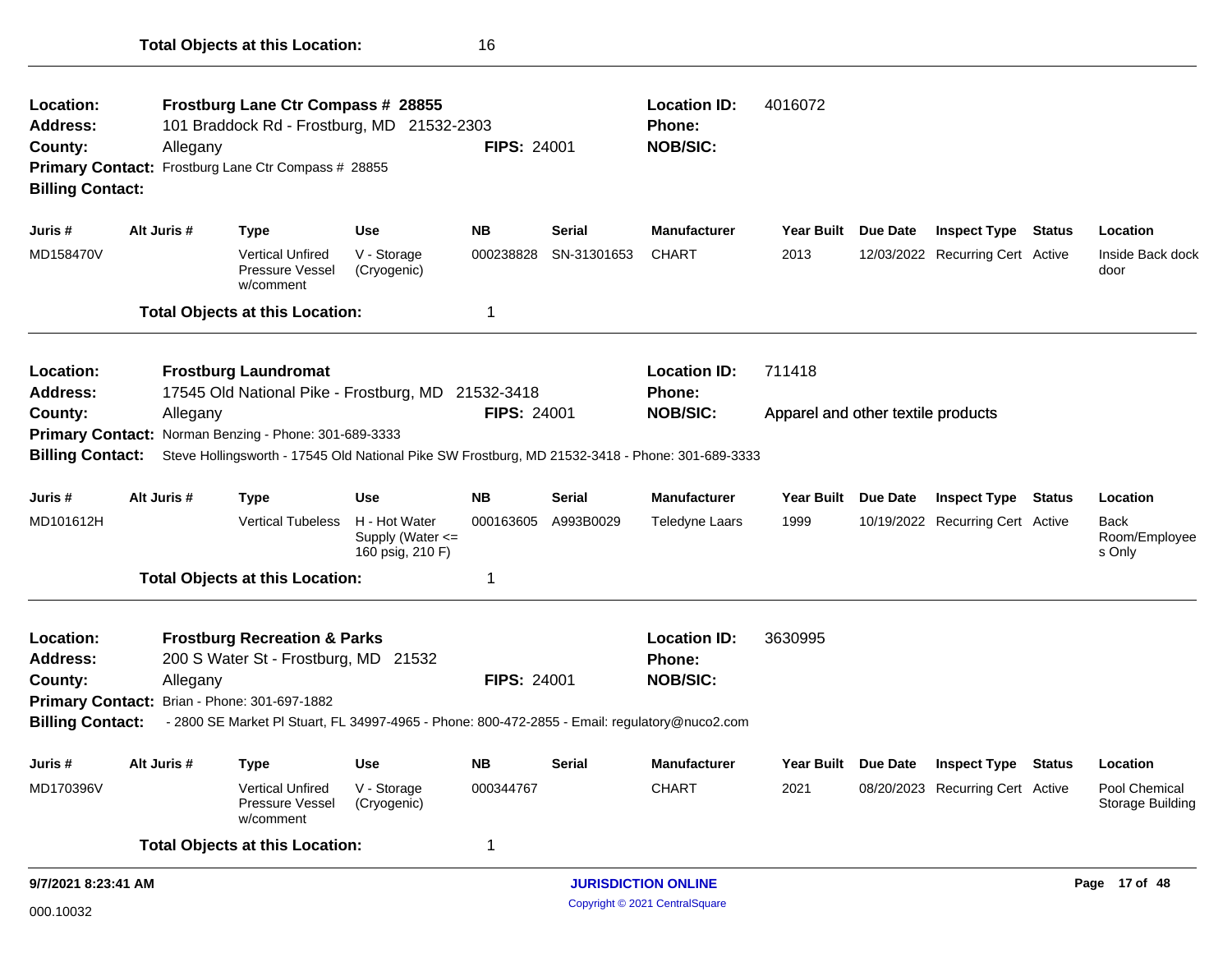| Location:<br><b>Address:</b><br>County:<br><b>Billing Contact:</b>                            | Allegany                                                                                                                                                                                                                                                                             | Frostburg Resident Compass # 28857<br>101 Braddock Rd - Frostburg, MD 21532-2303<br>Primary Contact: Frostburg Resident Compass # 28857 |                                          | <b>FIPS: 24001</b>                                      |                                  | <b>Location ID:</b><br>Phone:<br><b>NOB/SIC:</b>        | 4016076                |          |                                          |               |                                                          |
|-----------------------------------------------------------------------------------------------|--------------------------------------------------------------------------------------------------------------------------------------------------------------------------------------------------------------------------------------------------------------------------------------|-----------------------------------------------------------------------------------------------------------------------------------------|------------------------------------------|---------------------------------------------------------|----------------------------------|---------------------------------------------------------|------------------------|----------|------------------------------------------|---------------|----------------------------------------------------------|
| Juris #                                                                                       | Alt Juris #                                                                                                                                                                                                                                                                          | <b>Type</b>                                                                                                                             | Use                                      | <b>NB</b>                                               | Serial                           | <b>Manufacturer</b>                                     | <b>Year Built</b>      | Due Date | <b>Inspect Type Status</b>               |               | Location                                                 |
| MD158880V                                                                                     |                                                                                                                                                                                                                                                                                      | <b>Vertical Unfired</b><br>Pressure Vessel<br>w/comment                                                                                 | V - Storage<br>(Cryogenic)               | 000008798                                               | SN-BC500-13-<br>181              | <b>BTIC</b>                                             | 2013                   |          | 12/03/2022 Recurring Cert Active         |               | Chesapeake next<br>to loading dock -<br>chain-link fence |
|                                                                                               |                                                                                                                                                                                                                                                                                      | <b>Total Objects at this Location:</b>                                                                                                  |                                          | 1                                                       |                                  |                                                         |                        |          |                                          |               |                                                          |
| Location:<br><b>Address:</b><br>County:<br><b>Primary Contact:</b><br><b>Billing Contact:</b> | Allegany                                                                                                                                                                                                                                                                             | Frostburg Sowers Compass # 28854<br>101 Braddock Rd - Frostburg, MD 21532-2303<br>Frostburg Sowers Compass # 28854                      | <b>FIPS: 24001</b>                       | <b>Location ID:</b><br><b>Phone:</b><br><b>NOB/SIC:</b> | 4016070                          |                                                         |                        |          |                                          |               |                                                          |
| Juris #                                                                                       | Alt Juris #                                                                                                                                                                                                                                                                          | <b>Type</b>                                                                                                                             | Use                                      | <b>NB</b>                                               | Serial                           | <b>Manufacturer</b>                                     | <b>Year Built</b>      | Due Date | <b>Inspect Type</b>                      | <b>Status</b> | Location                                                 |
| MD158471V                                                                                     |                                                                                                                                                                                                                                                                                      | <b>Vertical Unfired</b><br><b>Pressure Vessel</b><br>w/comment                                                                          | V - Storage<br>(Cryogenic)               | 000163679                                               | SN-<br>CJJP05F204                | <b>CHART</b>                                            | 2005                   |          | 12/03/2022 Recurring Cert Active         |               | Parking lot side<br>of building                          |
|                                                                                               |                                                                                                                                                                                                                                                                                      |                                                                                                                                         |                                          | 1                                                       |                                  |                                                         |                        |          |                                          |               |                                                          |
| Location:<br><b>Address:</b><br>County:<br><b>Billing Contact:</b>                            | <b>Total Objects at this Location:</b><br><b>G &amp; G Tire Services</b><br>14304 National Highway - Cumberland, MD<br>Allegany<br>Primary Contact: Garth Glotfelty - Phone: 301-729-0752<br>Garth Glotfelty - 14304 National Hwy SW Cumberland, MD 21502-6517 - Phone: 301-729-0752 |                                                                                                                                         |                                          |                                                         | 21502-6517<br><b>FIPS: 24001</b> | <b>Location ID:</b><br><b>Phone:</b><br><b>NOB/SIC:</b> | 711492<br>301-729-0752 |          | Automotive repair, services, and parking |               |                                                          |
| Juris #                                                                                       | Alt Juris #                                                                                                                                                                                                                                                                          | Type                                                                                                                                    | Use                                      | NB.                                                     | Serial                           | Manufacturer                                            | Year Built Due Date    |          | <b>Inspect Type Status</b>               |               | Location                                                 |
| MD168515V                                                                                     |                                                                                                                                                                                                                                                                                      | <b>Vertical Unfired</b><br>Pressure Vessel<br>w/comment                                                                                 | V - Storage (NOT 000929491<br>Cryogenic) |                                                         |                                  | <b>SPV</b>                                              | 2019                   |          | 01/05/2023 Recurring Cert Active         |               | <b>COMP RM</b>                                           |
| MD168516V                                                                                     |                                                                                                                                                                                                                                                                                      | <b>Vertical Unfired</b><br>Pressure Vessel<br>w/comment                                                                                 | V - Storage (NOT 000929498<br>Cryogenic) |                                                         |                                  | <b>SPV</b>                                              | 2019                   |          | 01/05/2023 Recurring Cert Active         |               | <b>COMP RM</b>                                           |
| 9/7/2021 8:23:41 AM                                                                           |                                                                                                                                                                                                                                                                                      |                                                                                                                                         |                                          |                                                         | <b>JURISDICTION ONLINE</b>       |                                                         |                        |          |                                          | Page 18 of 48 |                                                          |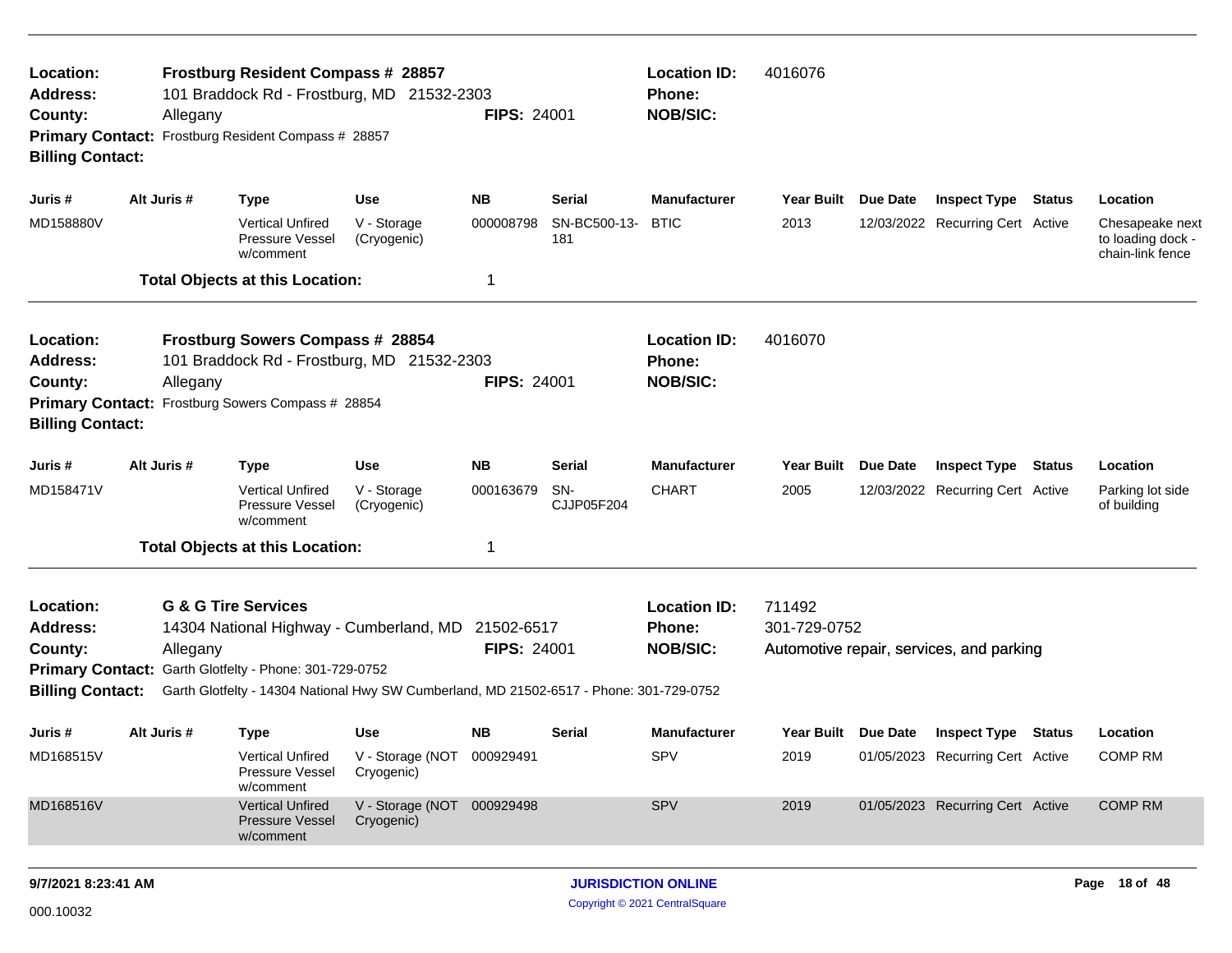| Location:<br><b>Address:</b><br>County:<br><b>Primary Contact:</b><br><b>Billing Contact:</b> | <b>Gunter Hotel</b><br>Allegany |                                        | 11 W Main St - Frostburg, MD 21532-1384<br>Donny Carter - Phone: 240-657-0500 - Cell: 301-268-3010<br>Donny Carter - 11 W Main St Frostburg, MD 21532-1384 - Phone: 240-657-0500 - Cell: 301-268-3010 | <b>FIPS: 24001</b> |               | <b>Location ID:</b><br><b>Phone:</b><br><b>NOB/SIC:</b> | 712912<br>301-689-6511               |          | Hotels, rooming houses, camps, and other lodging places |                     |
|-----------------------------------------------------------------------------------------------|---------------------------------|----------------------------------------|-------------------------------------------------------------------------------------------------------------------------------------------------------------------------------------------------------|--------------------|---------------|---------------------------------------------------------|--------------------------------------|----------|---------------------------------------------------------|---------------------|
| Juris #                                                                                       | Alt Juris #                     | <b>Type</b>                            | <b>Use</b>                                                                                                                                                                                            | <b>NB</b>          | <b>Serial</b> | <b>Manufacturer</b>                                     | Year Built                           | Due Date | <b>Inspect Type Status</b>                              | Location            |
| MD164409H                                                                                     | <b>Blr #1</b>                   | Cast Aluminum                          | H - Hot Water<br>Heat (Water $\leq$<br>160 psig, 250 F)                                                                                                                                               | 000367731          |               | Lochinvar                                               | 2015                                 |          | 07/25/2023 Recurring Cert Active                        | Boiler Room         |
| MD164410H                                                                                     | <b>Blr #2</b>                   | <b>Cast Aluminum</b>                   | H - Hot Water<br>Heat (Water $\leq$<br>160 psig, 250 F)                                                                                                                                               | 000367727          |               | Lochinvar                                               | 2015                                 |          | 07/25/2023 Recurring Cert Active                        | <b>Boiler Room</b>  |
|                                                                                               |                                 | <b>Total Objects at this Location:</b> |                                                                                                                                                                                                       | $\overline{2}$     |               |                                                         |                                      |          |                                                         |                     |
| Location:<br><b>Address:</b>                                                                  |                                 | <b>Henry Hart VFW Post 1411</b>        | 205 E Union St - Cumberland, MD 21502-3118                                                                                                                                                            |                    |               | <b>Location ID:</b><br>Phone:                           | 2156538                              |          |                                                         |                     |
| County:                                                                                       | Allegany                        |                                        |                                                                                                                                                                                                       | <b>FIPS: 24001</b> |               | <b>NOB/SIC:</b>                                         | <b>Membership Organizations, NEC</b> |          |                                                         |                     |
| <b>Primary Contact:</b><br><b>Billing Contact:</b>                                            |                                 |                                        | Jack Yarnall - Phone: 301-729-6185 - Cell: 240-727-7320<br>Jack Yarnall - 205 E Union St Cumberland, MD 21502-3118 - Phone: 301-729-6185 - Cell: 240-727-7320                                         |                    |               |                                                         |                                      |          |                                                         |                     |
| Juris #                                                                                       | Alt Juris #                     | <b>Type</b>                            | <b>Use</b>                                                                                                                                                                                            | <b>NB</b>          | <b>Serial</b> | <b>Manufacturer</b>                                     | <b>Year Built</b>                    | Due Date | <b>Inspect Type Status</b>                              | Location            |
| MD127747H                                                                                     |                                 | Cast Iron                              | H - Hot Water<br>Heat (Water $\leq$<br>160 psig, 250 F)                                                                                                                                               | <b>CI</b>          | MD127716H     | National                                                | 1977                                 |          | 08/30/2022 Recurring Cert Active                        | <b>Bar Basement</b> |
| MD127748H                                                                                     | MD127717H                       | Cast Iron                              | H - Hot Water<br>Heat (Water $\leq$<br>160 psig, 250 F)                                                                                                                                               | <b>CI</b>          | 17047844      | <b>Burnham</b>                                          | 2005                                 |          | 08/30/2022 Recurring Cert Active                        | 205 Basement        |
|                                                                                               |                                 | <b>Total Objects at this Location:</b> |                                                                                                                                                                                                       | 2                  |               |                                                         |                                      |          |                                                         |                     |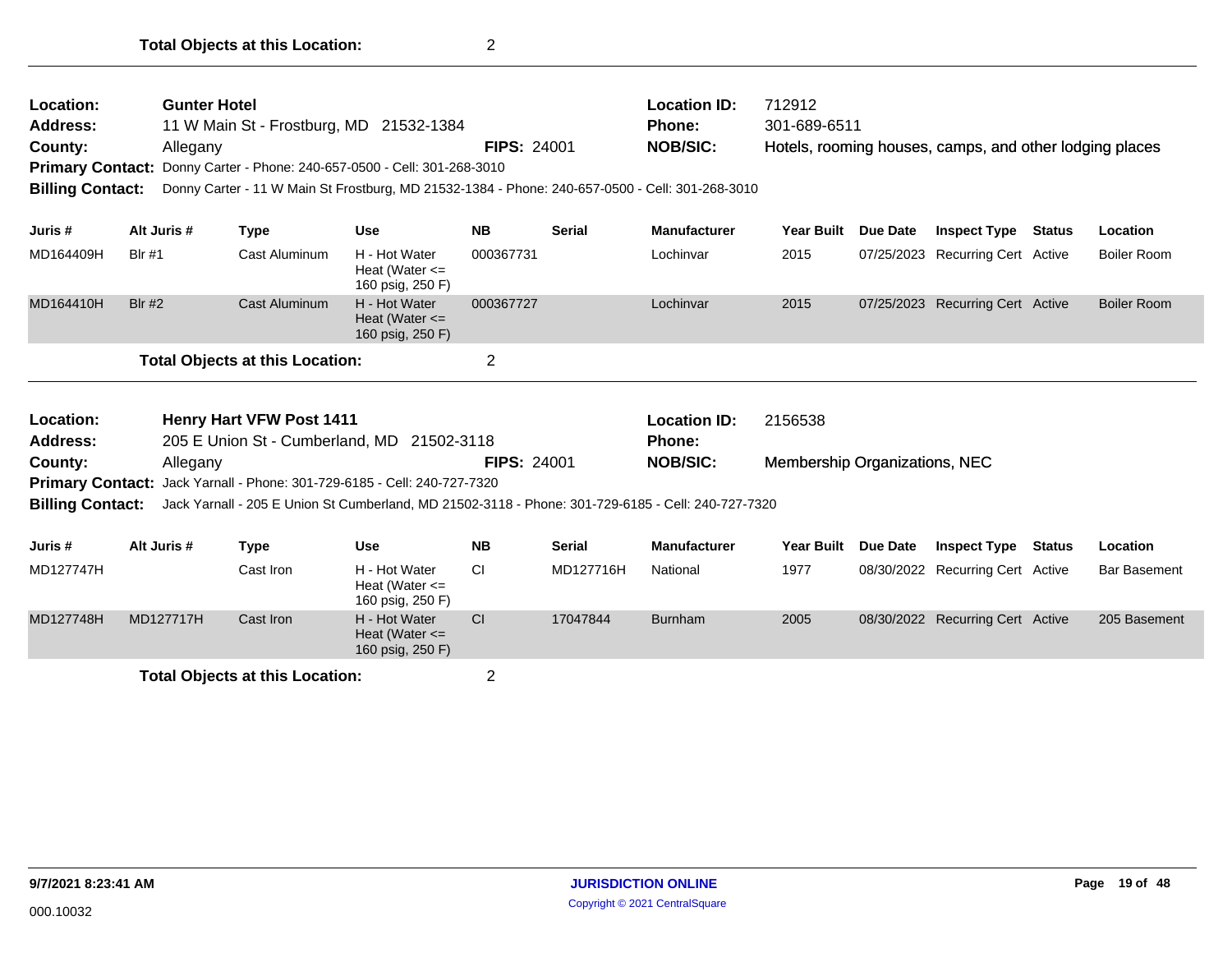| Location:<br><b>Address:</b><br>County:<br><b>Primary Contact:</b><br><b>Billing Contact:</b> |              | Allegany | <b>Highland Harley Davidson</b><br>1285 National Hwy - Cumberland, MD<br>Jackie Eberly - Phone: 240-362-0200 | Jackie Eberly - 1285 National Hwy Cumberland, MD 21502-7606 - Phone: 240-362-0200 | 21502-7606<br><b>FIPS: 24001</b> |               | <b>Location ID:</b><br><b>Phone:</b><br><b>NOB/SIC:</b> | 988611<br>240-362-0200<br><b>Motorcycle Dealers</b> |                 |                                  |                       |
|-----------------------------------------------------------------------------------------------|--------------|----------|--------------------------------------------------------------------------------------------------------------|-----------------------------------------------------------------------------------|----------------------------------|---------------|---------------------------------------------------------|-----------------------------------------------------|-----------------|----------------------------------|-----------------------|
| Juris #                                                                                       | Alt Juris #  |          | <b>Type</b>                                                                                                  | <b>Use</b>                                                                        | <b>NB</b>                        | <b>Serial</b> | <b>Manufacturer</b>                                     | <b>Year Built</b>                                   | <b>Due Date</b> | <b>Inspect Type Status</b>       | Location              |
| MD118233V                                                                                     |              |          | <b>Vertical Unfired</b><br>Pressure Vessel<br>w/comment                                                      | V - Storage (NOT<br>Cryogenic)                                                    | 000098735                        |               | Stoystown                                               | 1997                                                |                 | 06/23/2022 Recurring Cert Active | Mezzanie Comp<br>Room |
|                                                                                               |              |          | <b>Total Objects at this Location:</b>                                                                       |                                                                                   |                                  |               |                                                         |                                                     |                 |                                  |                       |
| Location:<br><b>Address:</b>                                                                  |              |          | <b>Hillside Animal Hospital</b>                                                                              | 17100 National Hwy SW - Eckhart Mines, MD 21528                                   |                                  |               | <b>Location ID:</b><br>Phone:                           | 2385279                                             |                 |                                  |                       |
| County:<br><b>Primary Contact:</b><br><b>Billing Contact:</b>                                 |              | Allegany | Harry Sagal* - Phone: 301-689-2782                                                                           | Harry Sagal* - PO Box 31 Eckhart Mines, MD 21528-0031 - Phone: 301-689-2782       | <b>FIPS: 24001</b>               |               | <b>NOB/SIC:</b>                                         | <b>Animal Specialities, NEC</b>                     |                 |                                  |                       |
| Juris #                                                                                       | Alt Juris #  |          | <b>Type</b>                                                                                                  | <b>Use</b>                                                                        | <b>NB</b>                        | <b>Serial</b> | <b>Manufacturer</b>                                     | Year Built                                          | Due Date        | <b>Inspect Type Status</b>       | Location              |
| MD124960H                                                                                     | BLR-2        |          | <b>Horizontal Water</b><br>Tube                                                                              | H - Hot Water<br>Heat (Water $\leq$<br>160 psig, 250 F)                           | 000027623                        | <b>REPPRV</b> | <b>Heat Transfer</b>                                    | 2006                                                |                 | 08/17/2022 Recurring Cert Active | <b>Boiler Room</b>    |
| MD124961H                                                                                     | <b>BLR-1</b> |          | <b>Horizontal Water</b><br>Tube                                                                              | H - Hot Water<br>Heat (Water $\leq$<br>160 psig, 250 F)                           | 000025276                        |               | <b>Heat Transfer</b>                                    | 2006                                                |                 | 08/17/2022 Recurring Cert Active | <b>Boiler Room</b>    |
| MD167542V                                                                                     |              |          | <b>Vertical Unfired</b><br>Pressure Vessel<br>w/comment                                                      | V - Storage (NOT<br>Cryogenic)                                                    | 000439080                        |               | <b>Steel Fab</b>                                        | 2006                                                |                 | 08/06/2022 Recurring Cert Active | <b>Basement</b>       |
|                                                                                               |              |          | <b>Total Objects at this Location:</b>                                                                       |                                                                                   | 3                                |               |                                                         |                                                     |                 |                                  |                       |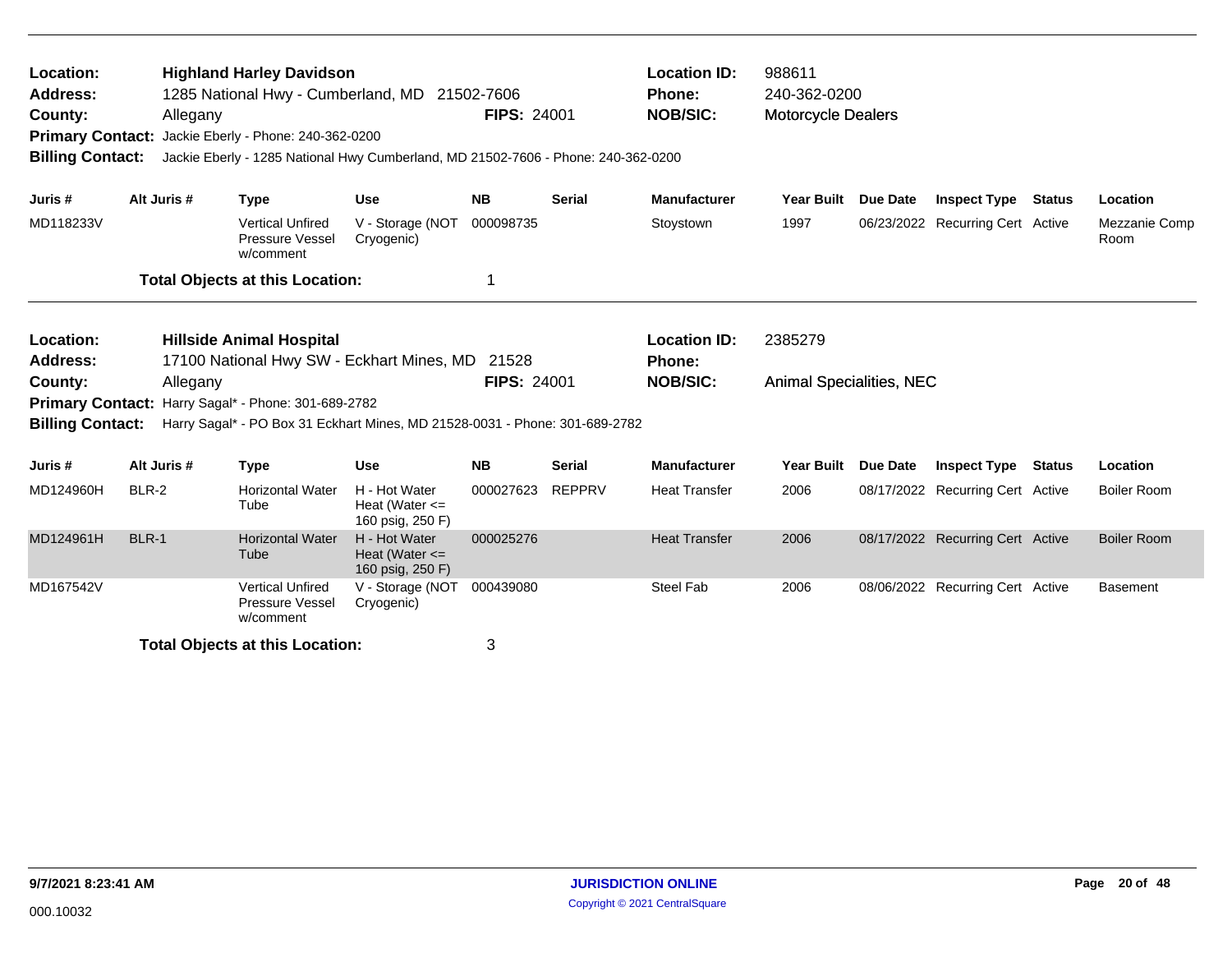| Location:<br><b>Address:</b><br>County:<br><b>Billing Contact:</b> | Allegany    | <b>Ibex Biosciences</b><br>320 Greene St - Cumberland, MD 21502-2840<br>Primary Contact: Murat Croci - Phone: 202-244-7701 - Cell: 202-244-7702 - Email: mcroci@ibex.bio<br>Murat Croci - 320 Greene St Cumberland, MD 21502-2840 - Phone: 202-244-7701 - Cell: 202-244-7702 - Email: mcroci@ibex.bio |                                                         | <b>FIPS: 24001</b> |                   | <b>Location ID:</b><br><b>Phone:</b><br><b>NOB/SIC:</b> | 718076<br>301-761-1500 |                 | Finance, taxation, and monetary policy       |               |                  |
|--------------------------------------------------------------------|-------------|-------------------------------------------------------------------------------------------------------------------------------------------------------------------------------------------------------------------------------------------------------------------------------------------------------|---------------------------------------------------------|--------------------|-------------------|---------------------------------------------------------|------------------------|-----------------|----------------------------------------------|---------------|------------------|
| Juris #                                                            | Alt Juris # | <b>Type</b>                                                                                                                                                                                                                                                                                           | <b>Use</b>                                              | <b>NB</b>          | <b>Serial</b>     | <b>Manufacturer</b>                                     | Year Built Due Date    |                 | <b>Inspect Type Status</b>                   |               | Location         |
| MD113753H                                                          |             | Cast Iron                                                                                                                                                                                                                                                                                             | H - Hot Water<br>Heat (Water $\leq$<br>160 psig, 250 F) | CI.                | 900051-<br>200003 | Peerless                                                | 1995                   |                 | 08/23/2023 Recurring Cert Active             |               | <b>Basement</b>  |
|                                                                    |             | <b>Total Objects at this Location:</b>                                                                                                                                                                                                                                                                |                                                         | 1                  |                   |                                                         |                        |                 |                                              |               |                  |
| Location:<br><b>Address:</b>                                       |             | <b>James Day Drive LLC</b><br>1 James Day Dr - Cumberland, MD 21502-2565                                                                                                                                                                                                                              |                                                         |                    |                   | <b>Location ID:</b><br><b>Phone:</b>                    | 721259                 |                 |                                              |               |                  |
| County:<br><b>Billing Contact:</b>                                 | Allegany    | Primary Contact: Michael Joy - Phone: 202-288-7908 - Email: mike@joy-development.com<br>Michael Joy - P O Box 40028 Washington, DC 20016-0028 - Phone: 202-288-7908 - Email: mike@joy-development.com                                                                                                 |                                                         | <b>FIPS: 24001</b> |                   | <b>NOB/SIC:</b>                                         |                        |                 | <b>Operators of Nonresidential Buildings</b> |               |                  |
| Juris #                                                            | Alt Juris # | <b>Type</b>                                                                                                                                                                                                                                                                                           | <b>Use</b>                                              | <b>NB</b>          | <b>Serial</b>     | <b>Manufacturer</b>                                     | <b>Year Built</b>      | <b>Due Date</b> | <b>Inspect Type</b>                          | <b>Status</b> | Location         |
| MD100010H                                                          |             | Cast Iron                                                                                                                                                                                                                                                                                             | H - Hot Water<br>Heat (Water $\leq$<br>160 psig, 250 F) | Cast Iron          |                   | Weil-McLain                                             | 1998                   |                 | 10/19/2022 Recurring Cert Active             |               | <b>BLRM</b>      |
| MD100011H                                                          |             | Cast Iron                                                                                                                                                                                                                                                                                             | H - Hot Water<br>Heat (Water $\leq$<br>160 psig, 250 F) | <b>CI</b>          |                   | Weil-McLain                                             | 1998                   |                 | 10/19/2022 Recurring Cert Active             |               | <b>BLRM</b>      |
| MD147564V                                                          |             | <b>Horizontal Unfired</b><br>Pressure Vessel<br>w/comment                                                                                                                                                                                                                                             | V - Storage (NOT<br>Cryogenic)                          | 000029742          |                   | AIR COM                                                 | 2011                   |                 | 10/19/2022 Recurring Cert Active             |               | <b>BOILER RM</b> |
|                                                                    |             | <b>Total Objects at this Location:</b>                                                                                                                                                                                                                                                                |                                                         | 3                  |                   |                                                         |                        |                 |                                              |               |                  |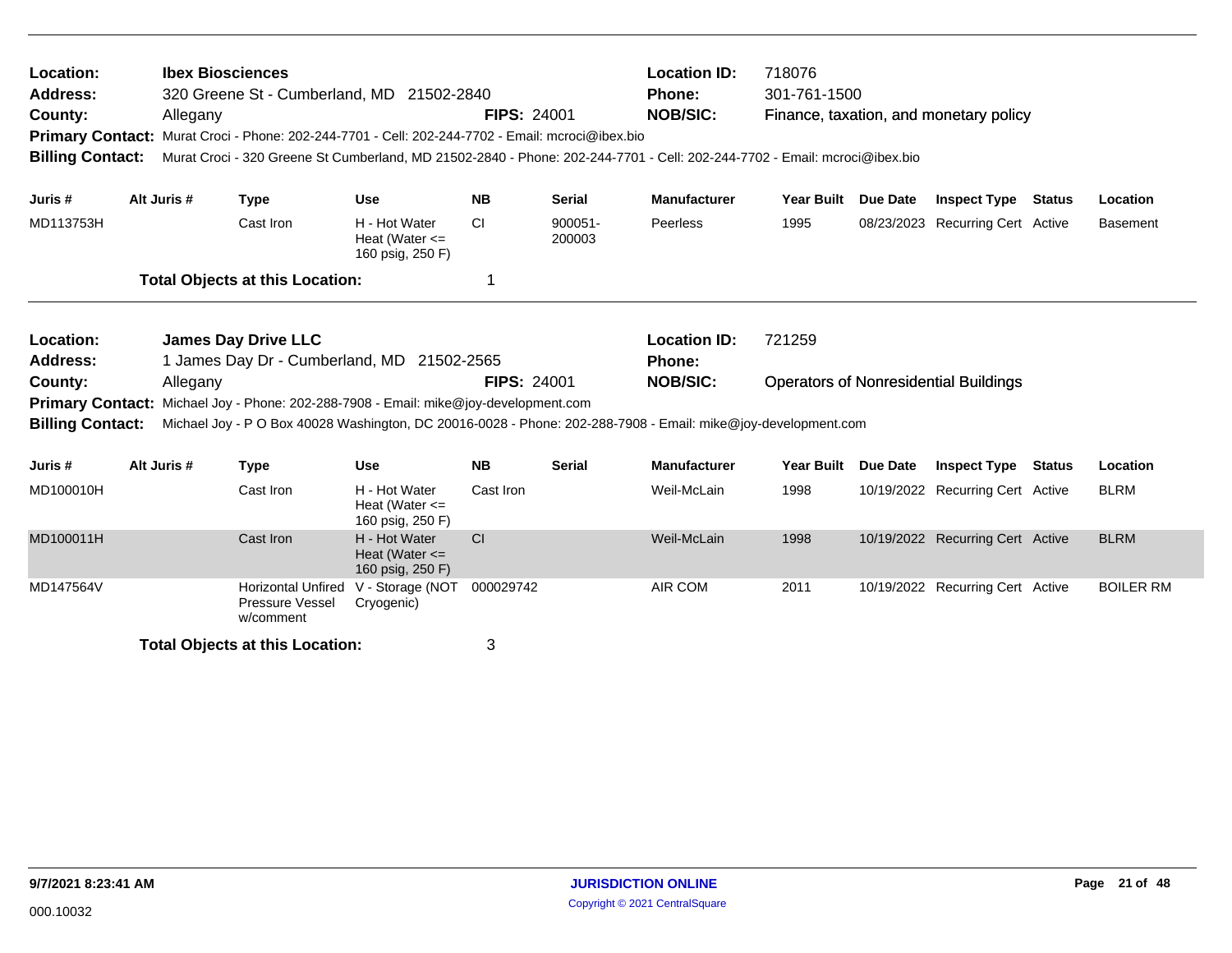| Location:<br>Address:<br>County:<br><b>Primary Contact:</b><br><b>Billing Contact:</b> |                                                                                                                                                                                                | Allegany | K J Williams Concrete Co., Inc.                                                                  | 15213 McMullen Hwy SW - Cresaptown, MD 21502-5644                                                             | <b>FIPS: 24001</b> |               | <b>Location ID:</b><br><b>Phone:</b><br><b>NOB/SIC:</b><br>Jeff Zumbrum - Phone: 301-729-0303 - Cell: 240-979-8165 - Email: jzumbrum@kjwilliamsconcrete.com<br>Jeff Zumbrum - PO Box 5137 Cresaptown, MD 21505-5137 - Phone: 301-729-0303 - Cell: 240-979-8165 - Email: jzumbrum@kjwilliamsconcrete.com | 715373<br>301-729-0303<br>Manufacturing Industries, NEC |          |                                                  |               |             |
|----------------------------------------------------------------------------------------|------------------------------------------------------------------------------------------------------------------------------------------------------------------------------------------------|----------|--------------------------------------------------------------------------------------------------|---------------------------------------------------------------------------------------------------------------|--------------------|---------------|---------------------------------------------------------------------------------------------------------------------------------------------------------------------------------------------------------------------------------------------------------------------------------------------------------|---------------------------------------------------------|----------|--------------------------------------------------|---------------|-------------|
| Juris #                                                                                | Alt Juris #                                                                                                                                                                                    |          | <b>Type</b>                                                                                      | <b>Use</b>                                                                                                    | <b>NB</b>          | <b>Serial</b> | <b>Manufacturer</b>                                                                                                                                                                                                                                                                                     | Year Built Due Date                                     |          | <b>Inspect Type Status</b>                       |               | Location    |
| MD089588H                                                                              |                                                                                                                                                                                                |          | <b>Horizontal Fire</b><br>Tube                                                                   | H - Steam Heat<br>(Steam $\le$ 15<br>psig)                                                                    | 000022994          |               | <b>Burnham</b>                                                                                                                                                                                                                                                                                          | 1994                                                    |          | 04/13/2022 Recurring Cert Active                 |               | Plant       |
| MD141751V                                                                              |                                                                                                                                                                                                |          | <b>Horizontal Unfired</b><br><b>Pressure Vessel</b><br>w/comment                                 | V - Storage (NOT 000420685<br>Cryogenic)                                                                      |                    |               | <b>Buckeye</b>                                                                                                                                                                                                                                                                                          | 1983                                                    |          | 04/13/2022 Recurring Cert Active                 |               | loft        |
|                                                                                        |                                                                                                                                                                                                |          | <b>Total Objects at this Location:</b>                                                           |                                                                                                               | $\overline{2}$     |               |                                                                                                                                                                                                                                                                                                         |                                                         |          |                                                  |               |             |
| <b>Location:</b><br><b>Address:</b><br>County:<br><b>Billing Contact:</b>              |                                                                                                                                                                                                | Allegany | Knieriem Tire Service, Inc.<br>Primary Contact: Knieriem Tire Service Inc. - Phone: 301-689-9481 | 11603 Furnace Hill Rd. - Midlothian, MD 21543<br>- PO Box 611 Midlothian, MD 21543-0611 - Phone: 301-689-9481 | <b>FIPS: 24001</b> |               | <b>Location ID:</b><br><b>Phone:</b><br><b>NOB/SIC:</b>                                                                                                                                                                                                                                                 | 715829<br>301-689-9481                                  |          | Automotive dealers and gasoline service stations |               |             |
| Juris #                                                                                | Alt Juris #                                                                                                                                                                                    |          | <b>Type</b>                                                                                      | <b>Use</b>                                                                                                    | <b>NB</b>          | <b>Serial</b> | <b>Manufacturer</b>                                                                                                                                                                                                                                                                                     | <b>Year Built</b>                                       | Due Date | <b>Inspect Type</b>                              | <b>Status</b> | Location    |
| MD167950V                                                                              |                                                                                                                                                                                                |          | <b>Vertical Unfired</b><br>Pressure Vessel<br>w/comment                                          | V - Storage (NOT<br>Cryogenic)                                                                                | 000817027          |               | <b>Steel Fab</b>                                                                                                                                                                                                                                                                                        | 2016                                                    |          | 09/22/2022 Recurring Cert Active                 |               | <b>BLRM</b> |
|                                                                                        |                                                                                                                                                                                                |          |                                                                                                  |                                                                                                               | 1                  |               |                                                                                                                                                                                                                                                                                                         |                                                         |          |                                                  |               |             |
| Location:<br><b>Address:</b><br>County:<br><b>Billing Contact:</b>                     | <b>Total Objects at this Location:</b><br><b>Langleys Auto Service</b><br>77 S Grant St - Frostburg, MD 21532-1923<br>Allegany<br>Primary Contact: Langleys Auto Service - Phone: 301-689-3768 |          |                                                                                                  |                                                                                                               | <b>FIPS: 24001</b> |               | <b>Location ID:</b><br><b>Phone:</b><br><b>NOB/SIC:</b>                                                                                                                                                                                                                                                 | 716135<br>301 689 3768                                  |          | Automotive dealers and gasoline service stations |               |             |
| Juris #                                                                                | Alt Juris #                                                                                                                                                                                    |          | <b>Type</b>                                                                                      | <b>Use</b>                                                                                                    | <b>NB</b>          | Serial        | <b>Manufacturer</b>                                                                                                                                                                                                                                                                                     | Year Built Due Date                                     |          | <b>Inspect Type</b>                              | <b>Status</b> | Location    |
| MD168507H                                                                              |                                                                                                                                                                                                |          | Cast Iron                                                                                        | H - Hot Water<br>Heat (Water $\leq$<br>160 psig, 250 F)                                                       | <b>CI</b>          |               | <b>US Boiler</b>                                                                                                                                                                                                                                                                                        | 2018                                                    |          | 12/23/2022 Recurring Cert Active                 |               | <b>SHOP</b> |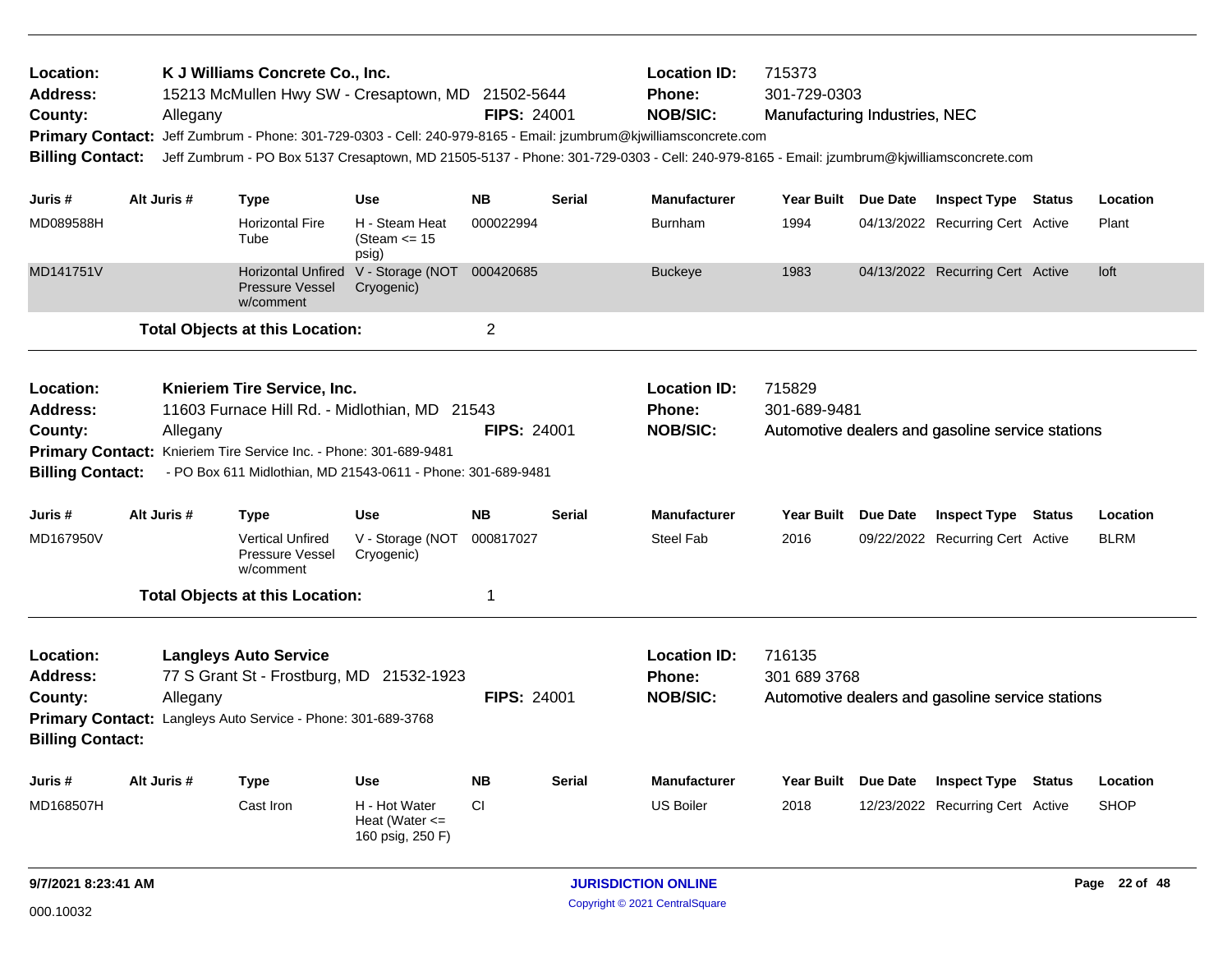| Juris #                 | Alt Juris # | <b>Type</b>                                                               | Use                                                     | <b>NB</b>          | Serial        | <b>Manufacturer</b>                                                                               | Year Built Due Date |                 | <b>Inspect Type Status</b>                       |               | Location       |
|-------------------------|-------------|---------------------------------------------------------------------------|---------------------------------------------------------|--------------------|---------------|---------------------------------------------------------------------------------------------------|---------------------|-----------------|--------------------------------------------------|---------------|----------------|
| MD168508V               |             | <b>Vertical Unfired</b><br><b>Pressure Vessel</b><br>w/comment            | V - Storage (NOT<br>Cryogenic)                          | 000810026          |               | Morganton                                                                                         | 2019                |                 | 12/23/2022 Recurring Cert Active                 |               | <b>COMP RM</b> |
|                         |             | <b>Total Objects at this Location:</b>                                    |                                                         | $\overline{2}$     |               |                                                                                                   |                     |                 |                                                  |               |                |
| Location:               |             | <b>Lasbaughs West</b>                                                     |                                                         |                    |               | <b>Location ID:</b>                                                                               | 716983              |                 |                                                  |               |                |
| <b>Address:</b>         |             | 210 W Main St - Frostburg, MD 21532-1504                                  |                                                         |                    |               | Phone:                                                                                            | 202-475-8109        |                 |                                                  |               |                |
| County:                 | Allegany    |                                                                           |                                                         | <b>FIPS: 24001</b> |               | <b>NOB/SIC:</b>                                                                                   |                     |                 | Civic, Social, and Fraternal Associations        |               |                |
|                         |             | Primary Contact: Jim Lashbaugh - Phone: 202-475-8109 - Cell: 301-729-2570 |                                                         |                    |               |                                                                                                   |                     |                 |                                                  |               |                |
| <b>Billing Contact:</b> |             |                                                                           |                                                         |                    |               | Jim Lashbaugh - 210 W Main St Frostburg, MD 21532-1504 - Phone: 202-475-8109 - Cell: 301-729-2570 |                     |                 |                                                  |               |                |
| Juris #                 | Alt Juris # | <b>Type</b>                                                               | <b>Use</b>                                              | <b>NB</b>          | <b>Serial</b> | <b>Manufacturer</b>                                                                               | Year Built Due Date |                 | <b>Inspect Type Status</b>                       |               | Location       |
| MD113751H               |             | Cast Iron                                                                 | H - Hot Water<br>Heat (Water $\leq$<br>160 psig, 250 F) | CI                 | 17003771      | <b>Burnham</b>                                                                                    | 1993                |                 | 11/01/2021 Recurring Cert Active                 |               | Blrm 1         |
|                         |             | <b>Total Objects at this Location:</b>                                    |                                                         | -1                 |               |                                                                                                   |                     |                 |                                                  |               |                |
| Location:               |             | <b>Lavale Automotive Service</b>                                          |                                                         |                    |               | <b>Location ID:</b>                                                                               | 715011              |                 |                                                  |               |                |
| <b>Address:</b>         |             | 12 National Hwy - Cumberland, MD 21502-7028                               |                                                         |                    |               | <b>Phone:</b>                                                                                     | 240-362-7296        |                 |                                                  |               |                |
| County:                 | Allegany    |                                                                           |                                                         | <b>FIPS: 24001</b> |               | <b>NOB/SIC:</b>                                                                                   |                     |                 | Automotive Services, Except Repair and Carwashes |               |                |
|                         |             | Primary Contact: Lavale Automotive Service - Phone: 240-362-7296          |                                                         |                    |               |                                                                                                   |                     |                 |                                                  |               |                |
| <b>Billing Contact:</b> |             | - 12 National Hwy Cumberland, MD 21502-7028 - Phone: 240-362-7296         |                                                         |                    |               |                                                                                                   |                     |                 |                                                  |               |                |
| Juris#                  | Alt Juris # | <b>Type</b>                                                               | <b>Use</b>                                              | <b>NB</b>          | <b>Serial</b> | <b>Manufacturer</b>                                                                               | <b>Year Built</b>   | <b>Due Date</b> | <b>Inspect Type</b>                              | <b>Status</b> | Location       |
| MD134455V               |             | <b>Vertical Unfired</b><br>Pressure Vessel<br>w/comment                   | V - Storage (NOT 000173200<br>Cryogenic)                |                    |               | Manchester                                                                                        | 2003                |                 | 06/28/2023 Recurring Cert Active                 |               | Shop           |
| MD164386V               |             | <b>Vertical Unfired</b><br>Pressure Vessel<br>w/comment                   | V - Storage (NOT<br>Cryogenic)                          | 002008640          |               | <b>Twin Lakes Tanks</b>                                                                           | 2017                |                 | 06/28/2023 Recurring Cert Active                 |               | Shop           |
|                         |             | <b>Total Objects at this Location:</b>                                    |                                                         | $\overline{2}$     |               |                                                                                                   |                     |                 |                                                  |               |                |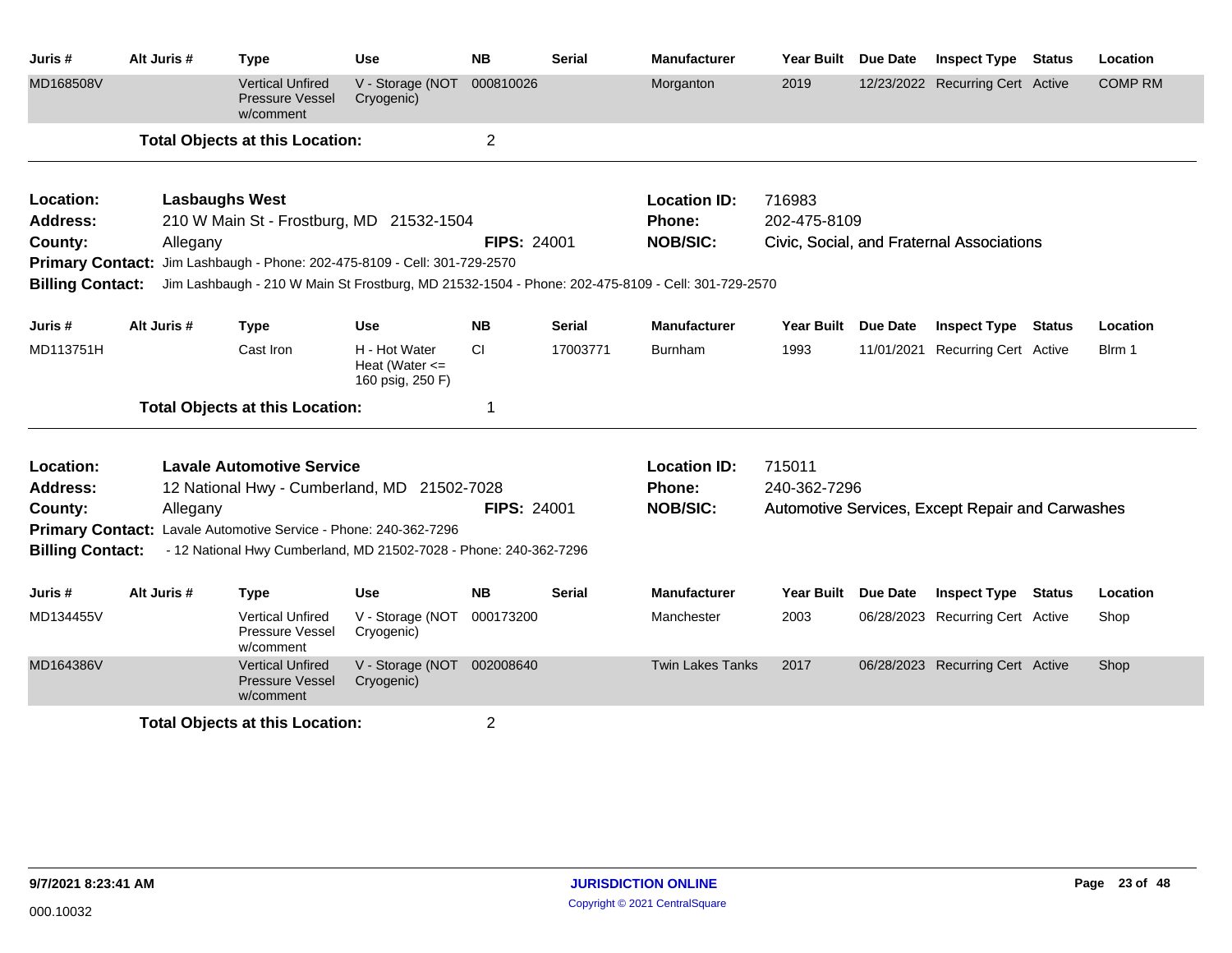| Location:<br><b>Address:</b><br>County:<br><b>Billing Contact:</b>                            |             | Ledo Pizza<br>Allegany |                                                         | 1266 National Hwy - Lavale, MD 21502-7607<br>Primary Contact: NuCO2-Regulatory (MD BPV) - Phone: 800-472-2855 - Email: regulatory@nuco2.com<br>- 2800 SE Market PI Stuart, FL 34997-4965 - Phone: 800-472-2855 - Email: regulatory@nuco2.com | <b>FIPS: 24001</b> |               | <b>Location ID:</b><br><b>Phone:</b><br><b>NOB/SIC:</b>                                                                                                                                        | 3633181<br><b>Industrial Gases</b> |                                        |                    |
|-----------------------------------------------------------------------------------------------|-------------|------------------------|---------------------------------------------------------|----------------------------------------------------------------------------------------------------------------------------------------------------------------------------------------------------------------------------------------------|--------------------|---------------|------------------------------------------------------------------------------------------------------------------------------------------------------------------------------------------------|------------------------------------|----------------------------------------|--------------------|
| Juris #                                                                                       | Alt Juris # |                        | Type                                                    | <b>Use</b>                                                                                                                                                                                                                                   | <b>NB</b>          | <b>Serial</b> | <b>Manufacturer</b>                                                                                                                                                                            | Year Built Due Date                | <b>Inspect Type Status</b>             | Location           |
| MD169559V                                                                                     |             |                        | <b>Vertical Unfired</b><br>Pressure Vessel<br>w/comment | V - Storage<br>(Cryogenic)                                                                                                                                                                                                                   | 000151698          |               | <b>CHART</b>                                                                                                                                                                                   | 2004                               | 07/23/2023 Recurring Cert Active       | Outside            |
|                                                                                               |             |                        | <b>Total Objects at this Location:</b>                  |                                                                                                                                                                                                                                              | $\mathbf 1$        |               |                                                                                                                                                                                                |                                    |                                        |                    |
| <b>Location:</b><br><b>Address:</b>                                                           |             |                        |                                                         | <b>LGIT - Cumberland City/Police &amp; Fire Station</b><br>20 Bedford St - Cumberland, MD 21502-2303                                                                                                                                         |                    |               | <b>Location ID:</b><br><b>Phone:</b>                                                                                                                                                           | 721601                             |                                        |                    |
| County:<br><b>Primary Contact:</b><br><b>Billing Contact:</b>                                 |             | Allegany               |                                                         | Greg Snyder - Phone: 301-759-6640 - Cell: 301-268-9026 - Email: greg.snyder@cumberlandmd.gov                                                                                                                                                 | <b>FIPS: 24001</b> |               | <b>NOB/SIC:</b><br>Greg Snyder - 400 E Offutt St Cumberland, MD 21502 - Phone: 301-759-6640 - Cell: 301-268-9026 - Email: greg.snyder@cumberlandmd.gov                                         | Justice, public order, and safety  |                                        |                    |
| Juris #                                                                                       | Alt Juris # |                        | Type                                                    | <b>Use</b>                                                                                                                                                                                                                                   | <b>NB</b>          | <b>Serial</b> | <b>Manufacturer</b>                                                                                                                                                                            | Year Built Due Date                | <b>Inspect Type Status</b>             | Location           |
| MD169543V                                                                                     |             |                        | <b>Vertical Unfired</b><br>Pressure Vessel<br>w/comment | V - Storage (NOT<br>Cryogenic)                                                                                                                                                                                                               | 002057387          |               | <b>TWIN LAKES</b>                                                                                                                                                                              | 2018                               | 04/21/2023 Recurring Cert Active       | <b>FIRE GARAGE</b> |
|                                                                                               |             |                        | <b>Total Objects at this Location:</b>                  |                                                                                                                                                                                                                                              | $\mathbf 1$        |               |                                                                                                                                                                                                |                                    |                                        |                    |
| Location:<br><b>Address:</b><br>County:<br><b>Primary Contact:</b><br><b>Billing Contact:</b> |             | Allegany               |                                                         | <b>LGIT - Cumberland City/Warehouse Building</b><br>215 Bowen St - Cumberland, MD 21502-4502<br>Greg Snyder - Phone: 301-759-6640 - Cell: 301-268-9026 - Email: greg.snyder@cumberlandmd.gov                                                 | <b>FIPS: 24001</b> |               | <b>Location ID:</b><br><b>Phone:</b><br><b>NOB/SIC:</b><br>Greg Snyder - 400 E Offutt St Cumberland, MD 21502 - Phone: 301-759-6640 - Cell: 301-268-9026 - Email: greg.snyder@cumberlandmd.gov | 728349                             | Finance, taxation, and monetary policy |                    |
| Juris #                                                                                       | Alt Juris # |                        | <b>Type</b>                                             | <b>Use</b>                                                                                                                                                                                                                                   | <b>NB</b>          | <b>Serial</b> | <b>Manufacturer</b>                                                                                                                                                                            | Year Built Due Date                | <b>Inspect Type Status</b>             | Location           |
| MD169564V                                                                                     |             |                        | <b>Vertical Unfired</b><br>Pressure Vessel<br>w/comment | V - Storage (NOT<br>Cryogenic)                                                                                                                                                                                                               | 000848254          |               | Morganton                                                                                                                                                                                      | 2019                               | 04/21/2023 Recurring Cert Active       | <b>LOFT</b>        |
|                                                                                               |             |                        | <b>Total Objects at this Location:</b>                  |                                                                                                                                                                                                                                              | 1                  |               |                                                                                                                                                                                                |                                    |                                        |                    |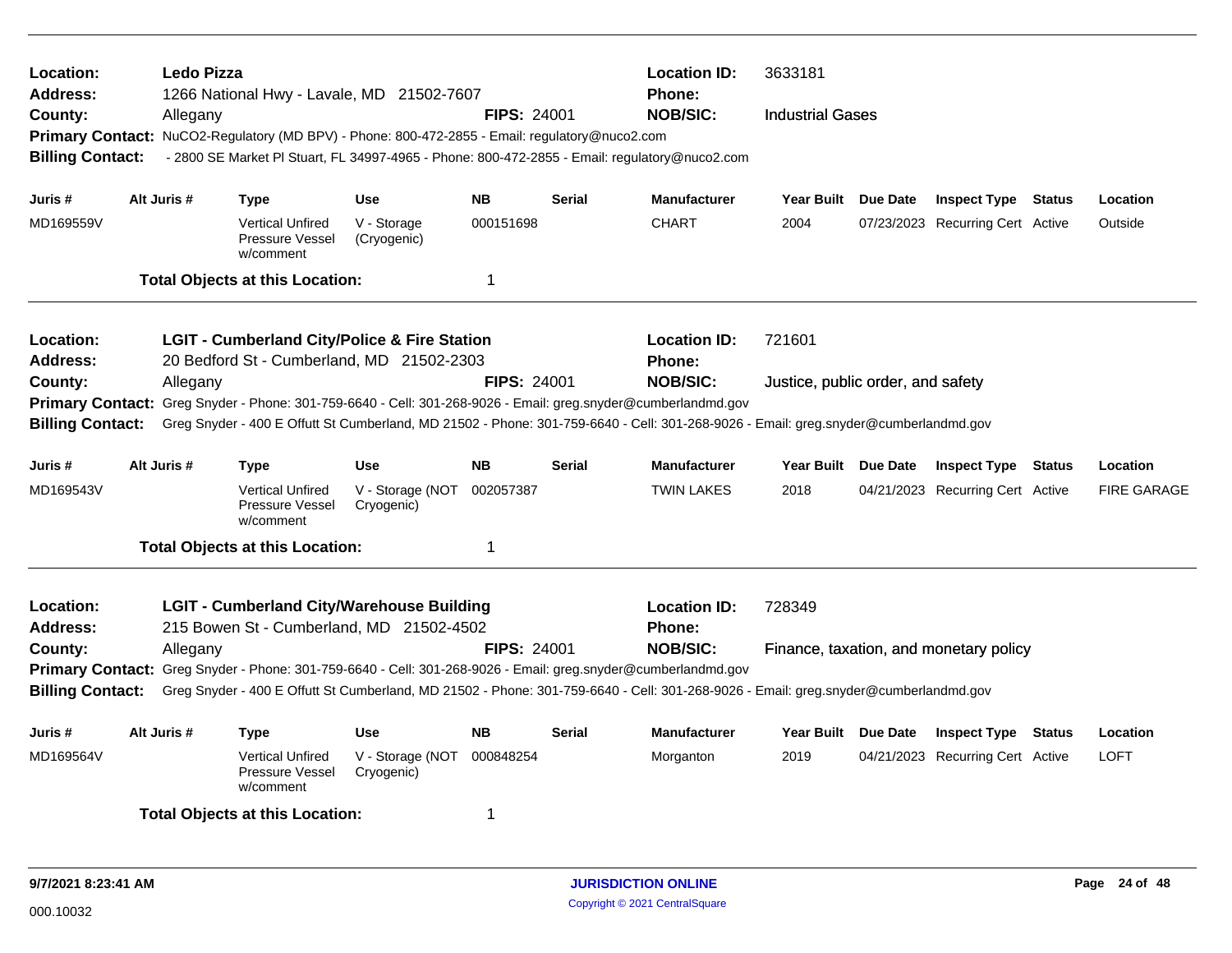| Location:<br>Address:                                                                         |             | <b>LGIT - Westernport Town/Garage</b><br>83 Chestnut St - Westernport, MD 21562-1144                                                                                                              |                                                         |                    |               | <b>Location ID:</b><br>Phone:                           | 726891                                             |                 |                                           |               |                 |
|-----------------------------------------------------------------------------------------------|-------------|---------------------------------------------------------------------------------------------------------------------------------------------------------------------------------------------------|---------------------------------------------------------|--------------------|---------------|---------------------------------------------------------|----------------------------------------------------|-----------------|-------------------------------------------|---------------|-----------------|
| County:                                                                                       | Allegany    |                                                                                                                                                                                                   |                                                         | <b>FIPS: 24001</b> |               | <b>NOB/SIC:</b>                                         |                                                    |                 | Finance, taxation, and monetary policy    |               |                 |
|                                                                                               |             | Primary Contact: Renee Morris - Phone: 301-359-3932                                                                                                                                               |                                                         |                    |               |                                                         |                                                    |                 |                                           |               |                 |
| <b>Billing Contact:</b>                                                                       |             | Town Clerk - 107 Washington St Westernport, MD 21562-1445 - Phone: 301-359-3932                                                                                                                   |                                                         |                    |               |                                                         |                                                    |                 |                                           |               |                 |
| Juris #                                                                                       | Alt Juris # | Type                                                                                                                                                                                              | <b>Use</b>                                              | <b>NB</b>          | <b>Serial</b> | <b>Manufacturer</b>                                     | Year Built Due Date                                |                 | <b>Inspect Type Status</b>                |               | Location        |
| MD169563V                                                                                     |             | <b>Vertical Unfired</b><br><b>Pressure Vessel</b><br>w/comment                                                                                                                                    | V - Storage (NOT<br>Cryogenic)                          | 000867969          |               | Morganton                                               | 2020                                               |                 | 07/13/2023 Recurring Cert Active          |               | GARAGE          |
| MD170393H                                                                                     |             | Cast Iron                                                                                                                                                                                         | H - Hot Water<br>Heat (Water $\leq$<br>160 psig, 250 F) | <b>CI</b>          |               | <b>NYBC</b>                                             | 2021                                               |                 | 07/27/2023 Recurring Cert Active          |               | <b>BSMT</b>     |
|                                                                                               |             | <b>Total Objects at this Location:</b>                                                                                                                                                            |                                                         | $\overline{2}$     |               |                                                         |                                                    |                 |                                           |               |                 |
| Location:<br><b>Address:</b><br>County:                                                       | Allegany    | <b>Liller Asphalt Co</b><br>15313 McMullen Hwy. - Pinto, MD 21556-0109                                                                                                                            |                                                         | <b>FIPS: 24001</b> |               | <b>Location ID:</b><br>Phone:<br><b>NOB/SIC:</b>        | 716645<br>301-729-0505                             |                 | Stone, clay, glass, and concrete products |               |                 |
| <b>Billing Contact:</b>                                                                       |             | Primary Contact: Liller Asphalt Co - Phone: 301-729-0505<br>- PO Box 109 Pinto, MD 21556-0109 - Phone: 301-729-0505                                                                               |                                                         |                    |               |                                                         |                                                    |                 |                                           |               |                 |
| Juris#                                                                                        | Alt Juris # | <b>Type</b>                                                                                                                                                                                       | <b>Use</b>                                              | <b>NB</b>          | <b>Serial</b> | <b>Manufacturer</b>                                     | Year Built Due Date                                |                 | <b>Inspect Type</b>                       | <b>Status</b> | Location        |
| MD127646V                                                                                     |             | <b>Vertical Unfired</b><br>Pressure Vessel<br>w/comment                                                                                                                                           | V - Storage (NOT 001177122<br>Cryogenic)                |                    |               | Campbell Hausfield                                      | 2003                                               |                 | 08/21/2023 Recurring Cert Active          |               | Storage Shed    |
|                                                                                               |             | <b>Total Objects at this Location:</b>                                                                                                                                                            |                                                         | $\mathbf 1$        |               |                                                         |                                                    |                 |                                           |               |                 |
| Location:<br><b>Address:</b><br>County:<br><b>Primary Contact:</b><br><b>Billing Contact:</b> | Allegany    | <b>Lonaconing Republican Club</b><br>14 Union St - Lonaconing, MD 21539-1136<br>Lonaconing Republican Club - Phone: 301 463 6191<br>- 14 Union St Lonaconing, MD 21539-1136 - Phone: 301 463 6191 |                                                         | <b>FIPS: 24001</b> |               | <b>Location ID:</b><br><b>Phone:</b><br><b>NOB/SIC:</b> | 716857<br>301-463-6191<br>Membership organizations |                 |                                           |               |                 |
| Juris #                                                                                       | Alt Juris # | Type                                                                                                                                                                                              | <b>Use</b>                                              | <b>NB</b>          | <b>Serial</b> | <b>Manufacturer</b>                                     | <b>Year Built</b>                                  | <b>Due Date</b> | <b>Inspect Type</b>                       | <b>Status</b> | Location        |
| MD053367H                                                                                     |             | Cast Iron                                                                                                                                                                                         | H - Hot Water<br>Heat (Water $\leq$<br>160 psig, 250 F) | CI.                | IC10578       | Slant Fin                                               | 1981                                               |                 | 11/09/2021 Recurring Cert Active          |               | <b>Basement</b> |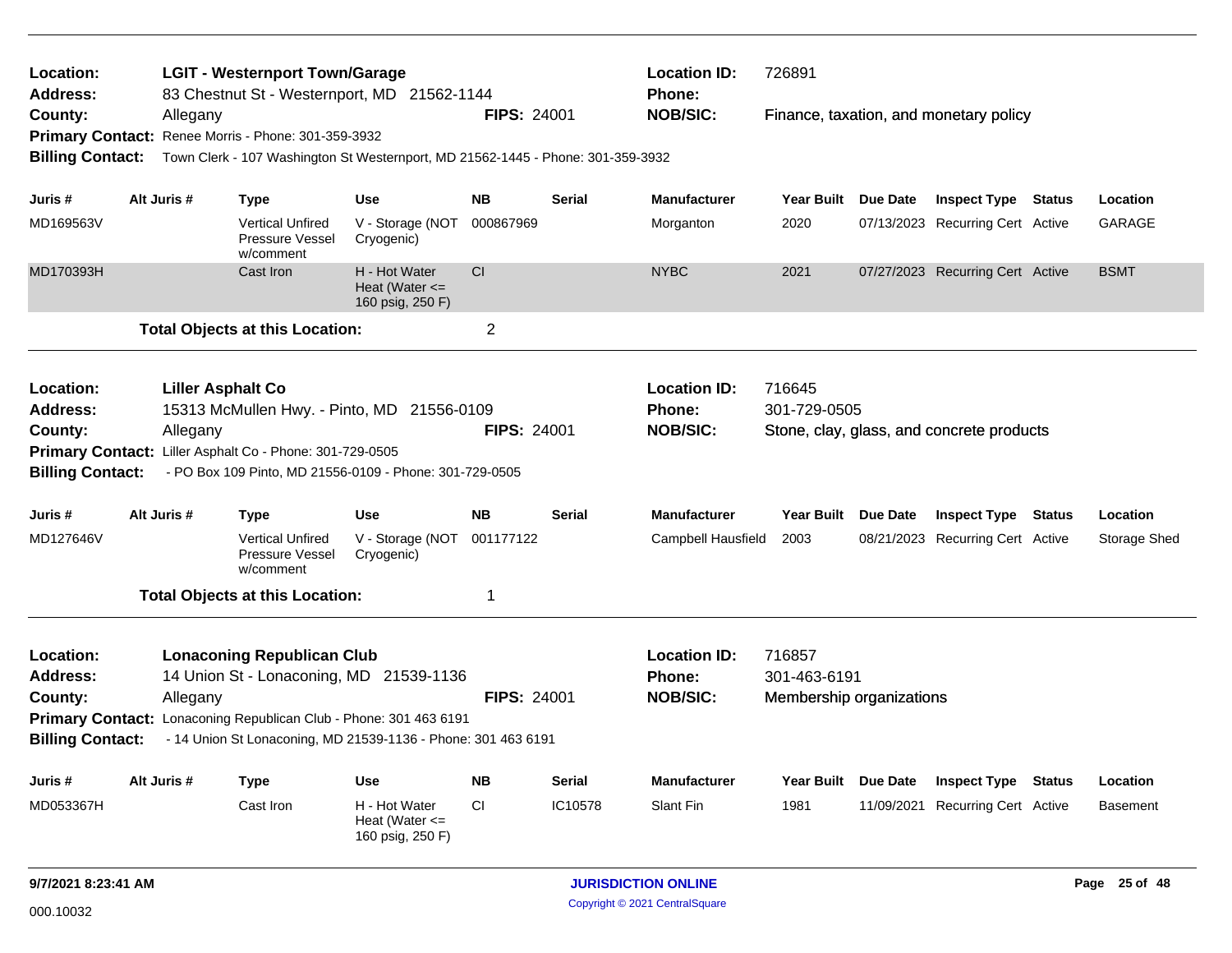| Location:<br><b>Address:</b> | M & T Bank                                       | 118 Baltimore St - Cumberland, MD 21502-2302                                               |                                                         |                    |               | <b>Location ID:</b><br><b>Phone:</b> | 717076                       |                 |                                                  |               |                       |
|------------------------------|--------------------------------------------------|--------------------------------------------------------------------------------------------|---------------------------------------------------------|--------------------|---------------|--------------------------------------|------------------------------|-----------------|--------------------------------------------------|---------------|-----------------------|
| County:                      | Allegany<br><b>Primary Contact: M&amp;T Bank</b> |                                                                                            |                                                         | <b>FIPS: 24001</b> |               | <b>NOB/SIC:</b>                      | <b>Commercial Banks, NEC</b> |                 |                                                  |               |                       |
| <b>Billing Contact:</b>      |                                                  | Matt Miller or Paul Kelly - 60 Pershing St Cumberland, MD 21502-3013 - Phone: 301-722-4173 |                                                         |                    |               |                                      |                              |                 |                                                  |               |                       |
| Juris #                      | Alt Juris #                                      | <b>Type</b>                                                                                | Use                                                     | <b>NB</b>          | <b>Serial</b> | <b>Manufacturer</b>                  | <b>Year Built</b>            | <b>Due Date</b> | <b>Inspect Type Status</b>                       |               | Location              |
| MD112617H                    |                                                  | Cast Iron                                                                                  | H - Hot Water<br>Heat (Water $\leq$<br>160 psig, 250 F) | <b>CI</b>          |               | Peerless                             | 1984                         |                 | 04/07/2022 Recurring Cert Active                 |               | Boiler Rm             |
| MD112618V                    |                                                  | <b>Vertical Unfired</b><br><b>Pressure Vessel</b><br>w/comment                             | V - Storage (NOT 000567271<br>Cryogenic)                |                    |               | <b>Buckeye</b>                       | 1984                         |                 | 04/07/2022 Recurring Cert Active                 |               | <b>Boiler Room</b>    |
|                              |                                                  | <b>Total Objects at this Location:</b>                                                     |                                                         | $\overline{c}$     |               |                                      |                              |                 |                                                  |               |                       |
| Location:                    |                                                  | M Kathryn Burkey, CPA                                                                      |                                                         |                    |               | <b>Location ID:</b>                  | 1666725                      |                 |                                                  |               |                       |
| Address:                     |                                                  | 120 S Liberty St - Cumberland, MD 21502-3016                                               |                                                         |                    |               | <b>Phone:</b>                        |                              |                 |                                                  |               |                       |
| County:                      | Allegany                                         |                                                                                            |                                                         | <b>FIPS: 24001</b> |               | <b>NOB/SIC:</b>                      |                              |                 | Accounting, Auditing, and Bookkeeping Services   |               |                       |
|                              |                                                  | Primary Contact: M Kathryn Burkey - Phone: 301-777-3301                                    |                                                         |                    |               |                                      |                              |                 |                                                  |               |                       |
| <b>Billing Contact:</b>      |                                                  | M Kathryn Burkey - 120 S Liberty St Cumberland, MD 21502-3016 - Phone: 301-777-3301        |                                                         |                    |               |                                      |                              |                 |                                                  |               |                       |
| Juris #                      | Alt Juris #                                      | <b>Type</b>                                                                                | <b>Use</b>                                              | <b>NB</b>          | Serial        | <b>Manufacturer</b>                  | Year Built                   | <b>Due Date</b> | <b>Inspect Type</b>                              | <b>Status</b> | Location              |
| MD138498H                    | $\mathbf 1$                                      | Cast Iron                                                                                  | H - Hot Water<br>Heat (Water $\leq$<br>160 psig, 250 F) | CI.                | 102942        | Peerless                             | 2000                         |                 | 10/15/2021 Recurring Cert Active                 |               | Office Boiler<br>Room |
|                              |                                                  | <b>Total Objects at this Location:</b>                                                     |                                                         | 1                  |               |                                      |                              |                 |                                                  |               |                       |
| Location:                    |                                                  | <b>Mc Donalds Auto Electric</b>                                                            |                                                         |                    |               | <b>Location ID:</b>                  | 718057                       |                 |                                                  |               |                       |
| <b>Address:</b>              |                                                  | 609 Virginia Ave P O Box 2383 - Cumberland, MD 21502-4540                                  |                                                         |                    |               | Phone:                               |                              |                 |                                                  |               |                       |
| County:                      | Allegany                                         |                                                                                            |                                                         | <b>FIPS: 24001</b> |               | <b>NOB/SIC:</b>                      |                              |                 | Automotive dealers and gasoline service stations |               |                       |
|                              |                                                  | Primary Contact: Mc Donalds Auto Electric - Phone: 3017772704                              |                                                         |                    |               |                                      |                              |                 |                                                  |               |                       |
| <b>Billing Contact:</b>      |                                                  |                                                                                            |                                                         |                    |               |                                      |                              |                 |                                                  |               |                       |
| Juris #                      | Alt Juris #                                      | <b>Type</b>                                                                                | <b>Use</b>                                              | <b>NB</b>          | Serial        | <b>Manufacturer</b>                  | <b>Year Built</b>            | Due Date        | <b>Inspect Type</b>                              | Status        | Location              |
| MD069905V                    |                                                  | <b>Vertical Unfired</b><br>Pressure Vessel                                                 | V - Storage (NOT<br>Cryogenic)                          | 000191322          |               | Manchester                           | 1974                         |                 | 04/30/2023 Recurring Cert Active                 |               | Garage Area           |
| 9/7/2021 8:23:41 AM          |                                                  |                                                                                            |                                                         |                    |               | <b>JURISDICTION ONLINE</b>           |                              |                 |                                                  |               | Page 26 of 48         |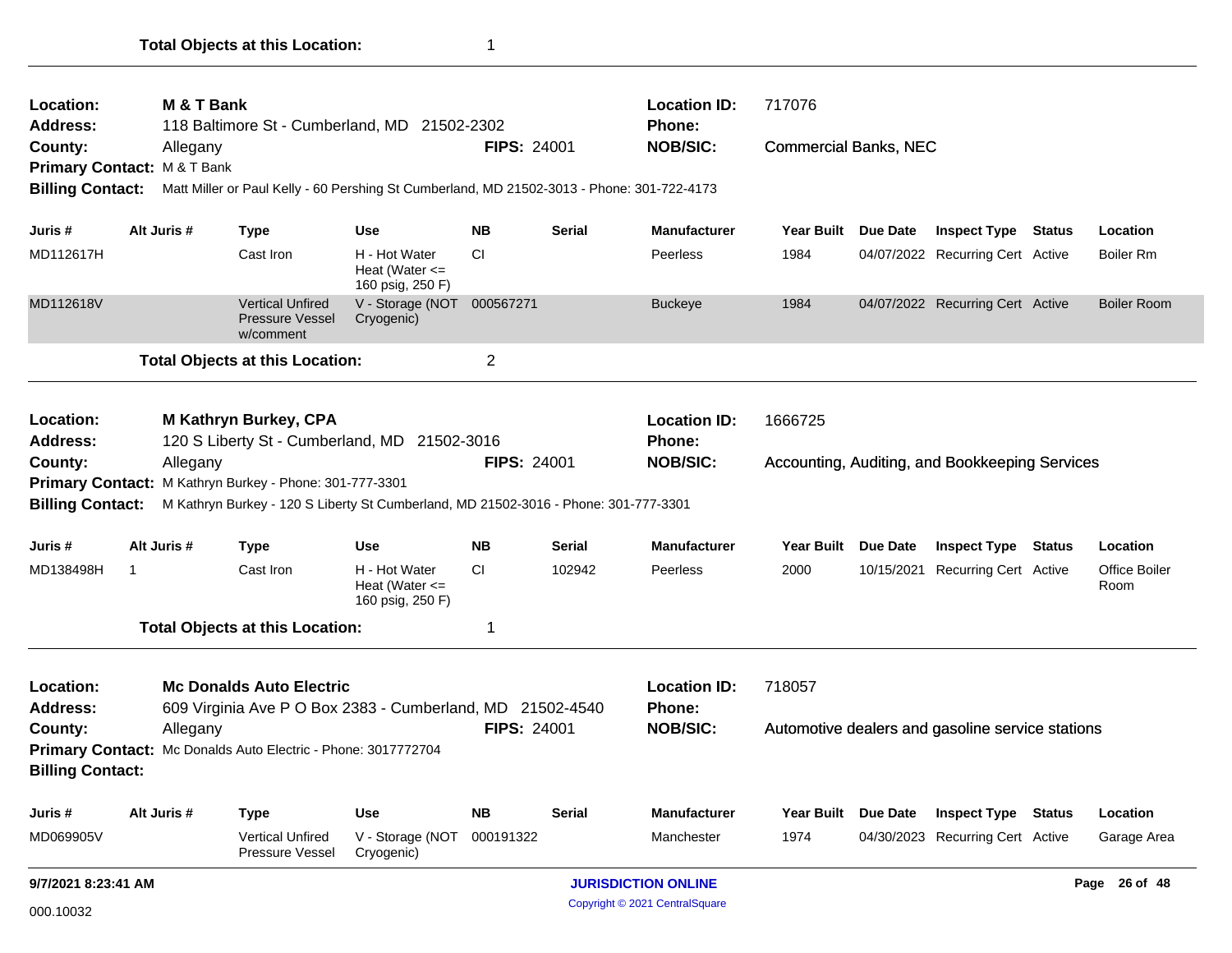| Juris #                 | Alt Juris # |          | <b>Type</b><br>w/comment                                       | <b>Use</b>                 | <b>NB</b>          | Serial        | <b>Manufacturer</b>                                                                                             | Year Built Due Date               | <b>Inspect Type Status</b>       | Location |
|-------------------------|-------------|----------|----------------------------------------------------------------|----------------------------|--------------------|---------------|-----------------------------------------------------------------------------------------------------------------|-----------------------------------|----------------------------------|----------|
|                         |             |          | <b>Total Objects at this Location:</b>                         |                            | 1                  |               |                                                                                                                 |                                   |                                  |          |
| Location:               |             |          | McDonald's #2027                                               |                            |                    |               | <b>Location ID:</b>                                                                                             | 3322572                           |                                  |          |
| <b>Address:</b>         |             |          | 1242 National Hwy - Cumberland, MD 21502-7603                  |                            |                    |               | Phone:                                                                                                          | 301-729-6679                      |                                  |          |
| County:                 |             | Allegany |                                                                |                            | <b>FIPS: 24001</b> |               | <b>NOB/SIC:</b>                                                                                                 | <b>Eating and Drinking Places</b> |                                  |          |
|                         |             |          | Primary Contact: Store Manager - Phone: 301-729-6679           |                            |                    |               |                                                                                                                 |                                   |                                  |          |
| <b>Billing Contact:</b> |             |          |                                                                |                            |                    |               | Mark Bittner - 13 N Edgewood Dr Hagerstown, MD 21740-6501 - Phone: 301-766-4557 - Email: kmarkbittner@gmail.com |                                   |                                  |          |
| Juris #                 | Alt Juris # |          | <b>Type</b>                                                    | <b>Use</b>                 | <b>NB</b>          | <b>Serial</b> | <b>Manufacturer</b>                                                                                             | Year Built Due Date               | <b>Inspect Type Status</b>       | Location |
| MD145087V               |             |          | <b>Vertical Unfired</b><br>Pressure Vessel<br>w/comment        | V - Storage<br>(Cryogenic) | 000012818          |               | MVE Inc                                                                                                         | 1987                              | 06/15/2023 Recurring Cert Active | kitchen  |
| MD145088V               |             |          | <b>Vertical Unfired</b><br><b>Pressure Vessel</b><br>w/comment | V - Storage<br>(Cryogenic) | 000012820          |               | MVE Inc                                                                                                         | 1987                              | 06/15/2023 Recurring Cert Active | Kitchen  |
|                         |             |          | <b>Total Objects at this Location:</b>                         |                            | $\overline{c}$     |               |                                                                                                                 |                                   |                                  |          |
| Location:               |             |          | McDonald's #22608                                              |                            |                    |               | <b>Location ID:</b>                                                                                             | 3323049                           |                                  |          |
| <b>Address:</b>         |             |          | 22 Queen City Dr - Cumberland, MD 21502-2483                   |                            |                    |               | Phone:                                                                                                          | 301-722-4071                      |                                  |          |
| County:                 |             | Allegany |                                                                |                            | <b>FIPS: 24001</b> |               | <b>NOB/SIC:</b>                                                                                                 | <b>Eating and Drinking Places</b> |                                  |          |
|                         |             |          | Primary Contact: Store Manager - Phone: 301-722-4071           |                            |                    |               |                                                                                                                 |                                   |                                  |          |
| <b>Billing Contact:</b> |             |          |                                                                |                            |                    |               | Mark Bittner - 13 N Edgewood Dr Hagerstown, MD 21740-6501 - Phone: 301-766-4557 - Email: kmarkbittner@gmail.com |                                   |                                  |          |
| Juris #                 | Alt Juris # |          | <b>Type</b>                                                    | <b>Use</b>                 | <b>NB</b>          | Serial        | <b>Manufacturer</b>                                                                                             | Year Built Due Date               | <b>Inspect Type Status</b>       | Location |
| MD145085V               |             |          | <b>Vertical Unfired</b><br>Pressure Vessel<br>w/comment        | V - Storage<br>(Cryogenic) | 000012828          |               | MVE Inc                                                                                                         | 1987                              | 06/15/2023 Recurring Cert Active | kitchen  |
|                         |             |          | <b>Total Objects at this Location:</b>                         |                            |                    |               |                                                                                                                 |                                   |                                  |          |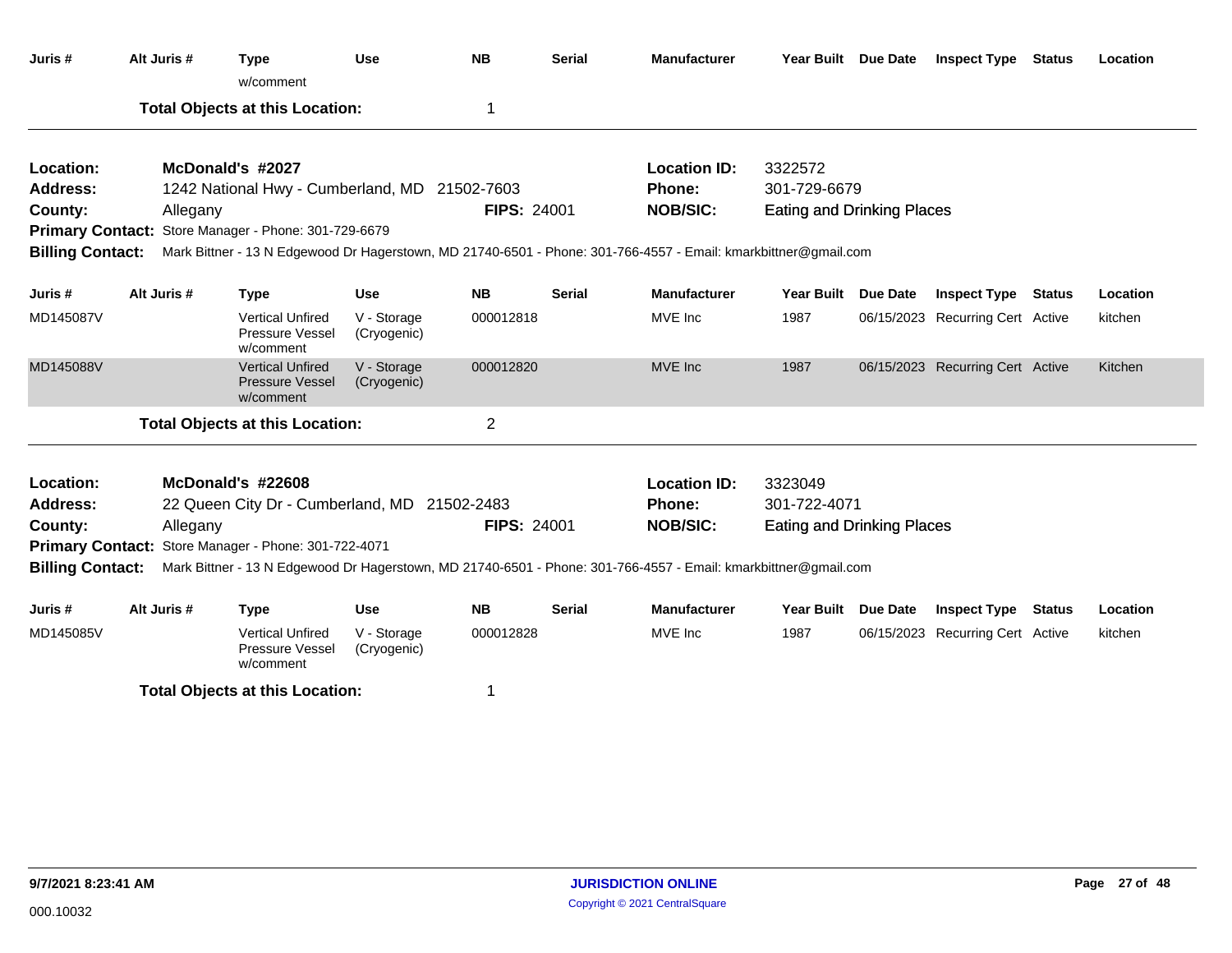| Location: | <b>Mister Suds Auto Wash</b>                               |                    | <b>Location ID:</b> | 707341    |
|-----------|------------------------------------------------------------|--------------------|---------------------|-----------|
| Address:  | 302 E Main St - Frostburg, MD 21532-2017                   |                    | <b>Phone:</b>       |           |
| County:   | Allegany                                                   | <b>FIPS: 24001</b> | NOB/SIC:            | Carwashes |
|           | <b>Primary Contact: Shawn Carder - Phone: 301-697-7919</b> |                    |                     |           |

**Billing Contact:** Shawn Carder - 2980 Finzel Rd Frostburg, MD 21532-4117 - Phone: 301-697-7919

| Juris #   | Alt Juris # | Type                                                                  | <b>Use</b>                                                | <b>NB</b> | <b>Serial</b> | <b>Manufacturer</b> | <b>Year Built</b> | Due Date | <b>Inspect Type</b>              | Status | <b>Location</b>       |
|-----------|-------------|-----------------------------------------------------------------------|-----------------------------------------------------------|-----------|---------------|---------------------|-------------------|----------|----------------------------------|--------|-----------------------|
| MD103325H |             | Water Tube<br>Coiled (NOT<br>Flueless Hi<br>Efficiency)               | H - Hot Water<br>Supply (Water $\leq$<br>160 psig, 210 F) | 000153188 | 9810153188    | Raypak              | 1998              |          | 10/15/2022 Recurring Cert Active |        | Equipment Room        |
| MD103326H |             | <b>Water Tube</b><br>Coiled (NOT<br><b>Flueless Hi</b><br>Efficiency) | H - Hot Water<br>Heat (Water $\leq$<br>160 psig, 250 F)   | 000149913 | 9806149913    | Raypak              | 1998              |          | 10/15/2022 Recurring Cert Active |        | <b>Equipment Room</b> |
| MD119558V |             | <b>Vertical Unfired</b><br><b>Pressure Vessel</b><br>w/comment        | V - Storage (NOT<br>Cryogenic)                            | 000259479 |               | Manchester          | 2004              |          | 10/15/2022 Recurring Cert Active |        | Equioment Rm          |
|           |             | Total Objects at this Location:                                       |                                                           | 3         |               |                     |                   |          |                                  |        |                       |

| Location:               | <b>Mount Calvary Lutheran Church</b>                                |                    | <b>Location ID:</b> | 719216                   |
|-------------------------|---------------------------------------------------------------------|--------------------|---------------------|--------------------------|
| <b>Address:</b>         | 1 Fusner St - Westernport, MD 21562-1421                            |                    | <b>Phone:</b>       |                          |
| County:                 | Allegany                                                            | <b>FIPS: 24001</b> | <b>NOB/SIC:</b>     | Membership organizations |
|                         | <b>Primary Contact:</b> James or Carol Worgan - Phone: 301-359-0184 |                    |                     |                          |
| <b>Billing Contact:</b> | - PO Box 268 Westernport, MD 21562-0268 - Phone: 301-359-3504       |                    |                     |                          |
|                         |                                                                     |                    |                     |                          |
| .                       | .                                                                   |                    |                     |                          |

| Juris #   | Alt Juris # | Type                                   | <b>Use</b>                                              | <b>NB</b> | <b>Serial</b> | <b>Manufacturer</b> | <b>Year Built</b> | <b>Due Date</b> | <b>Inspect Type</b>              | <b>Status</b> | Location    |
|-----------|-------------|----------------------------------------|---------------------------------------------------------|-----------|---------------|---------------------|-------------------|-----------------|----------------------------------|---------------|-------------|
| MD066762H |             | Cast Iron                              | H - Hot Water<br>Heat (Water $\leq$<br>160 psig, 250 F) | СI        | G47           | American Standard   | 1968              |                 | 08/17/2022 Recurring Cert Active |               | Boiler Room |
|           |             | <b>Total Objects at this Location:</b> |                                                         |           |               |                     |                   |                 |                                  |               |             |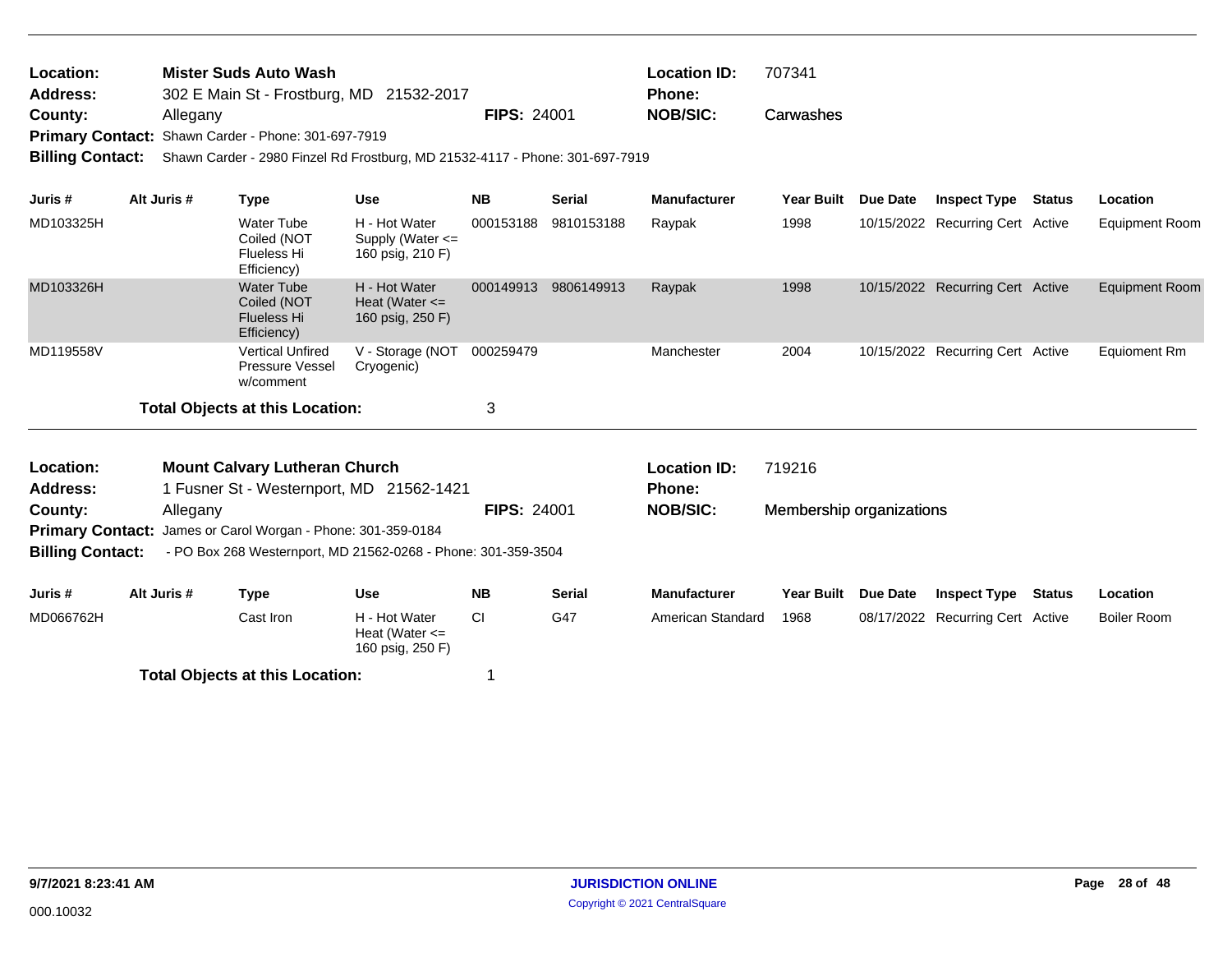| Location:<br><b>Address:</b><br>County:<br><b>Billing Contact:</b> | Allegany    | <b>Mount Savage United Methodist Church Hall</b><br>12619 New Row Rd NW - Mount Savage, MD 21545-1006<br>Primary Contact: Mount Savage United Methodist Church Hall |                                                             | <b>FIPS: 24001</b> |               | <b>Location ID:</b><br>Phone:<br><b>NOB/SIC:</b> | 4037464<br>301-264-3535  |                                  |               |                      |
|--------------------------------------------------------------------|-------------|---------------------------------------------------------------------------------------------------------------------------------------------------------------------|-------------------------------------------------------------|--------------------|---------------|--------------------------------------------------|--------------------------|----------------------------------|---------------|----------------------|
| Juris #                                                            | Alt Juris # | <b>Type</b>                                                                                                                                                         | <b>Use</b>                                                  | <b>NB</b>          | <b>Serial</b> | <b>Manufacturer</b>                              | Year Built Due Date      | <b>Inspect Type Status</b>       |               | Location             |
| MD113786H                                                          |             | Cast Iron                                                                                                                                                           | H - Steam Heat<br>(Steam $\le$ 15<br>psig)                  | CI.                | LGB-8         | Weil-McLain                                      | 2002                     | 09/08/2022 Recurring Cert Active |               | Social Hall          |
|                                                                    |             | <b>Total Objects at this Location:</b>                                                                                                                              |                                                             | 1                  |               |                                                  |                          |                                  |               |                      |
| Location:<br><b>Address:</b>                                       |             | <b>Mt Savage Firebrick Company</b><br>17901 Mount Savage Rd NW - Frostburg, MD 21532-3032                                                                           |                                                             |                    |               | <b>Location ID:</b><br><b>Phone:</b>             | 719247                   |                                  |               |                      |
| County:<br><b>Primary Contact:</b><br><b>Billing Contact:</b>      | Allegany    | Randy Swafford - Phone: 301-689-1788<br>- P O Box 179 17901 Mt Savage Road Frostburg, MD 21532 - Phone: 3016891788                                                  |                                                             | <b>FIPS: 24001</b> |               | <b>NOB/SIC:</b>                                  | <b>Clay Refractories</b> |                                  |               |                      |
| Juris #                                                            | Alt Juris # | <b>Type</b>                                                                                                                                                         | <b>Use</b>                                                  | <b>NB</b>          | <b>Serial</b> | <b>Manufacturer</b>                              | Year Built Due Date      | <b>Inspect Type</b>              | <b>Status</b> | Location             |
| MD029214H                                                          | #1          | Cast Iron                                                                                                                                                           | H - Hot Water<br>Heat (Water $\leq$<br>160 psig, 250 F)     | <b>CI</b>          | $7 - 22$      | <b>US Radiator</b>                               | 1950                     | 04/13/2022 Recurring Cert Active |               | Office Bldg Bsmt     |
| MD029218V                                                          | #2          | <b>Vertical Unfired</b><br><b>Pressure Vessel</b><br>w/comment                                                                                                      | V - Storage (NOT 000001291<br>Cryogenic)                    |                    | 00000         | Young Industries                                 | 1972                     | 04/13/2022 Recurring Cert Active |               | Comp Room            |
| MD154384V                                                          |             | Pressure Vessel<br>w/comment                                                                                                                                        | Horizontal Unfired V - Storage (NOT 000747926<br>Cryogenic) |                    |               | Steel Fab                                        | 2014                     | 04/13/2022 Recurring Cert Active |               | <b>Brick Storage</b> |
| MD154385V                                                          |             | <b>Pressure Vessel</b><br>w/comment                                                                                                                                 | Horizontal Unfired V - Storage (NOT<br>Cryogenic)           | 000741429          |               | <b>Steel Fab</b>                                 | 2014                     | 04/13/2022 Recurring Cert Active |               | <b>SCREEN ROOM</b>   |
| MD154386V                                                          |             | Pressure Vessel<br>w/comment                                                                                                                                        | Horizontal Unfired V - Storage (NOT<br>Cryogenic)           | 000492436          |               | Manchester                                       | 1997                     | 04/13/2022 Recurring Cert Active |               | <b>WELD SHOP</b>     |
|                                                                    |             | <b>Total Objects at this Location:</b>                                                                                                                              |                                                             | 5                  |               |                                                  |                          |                                  |               |                      |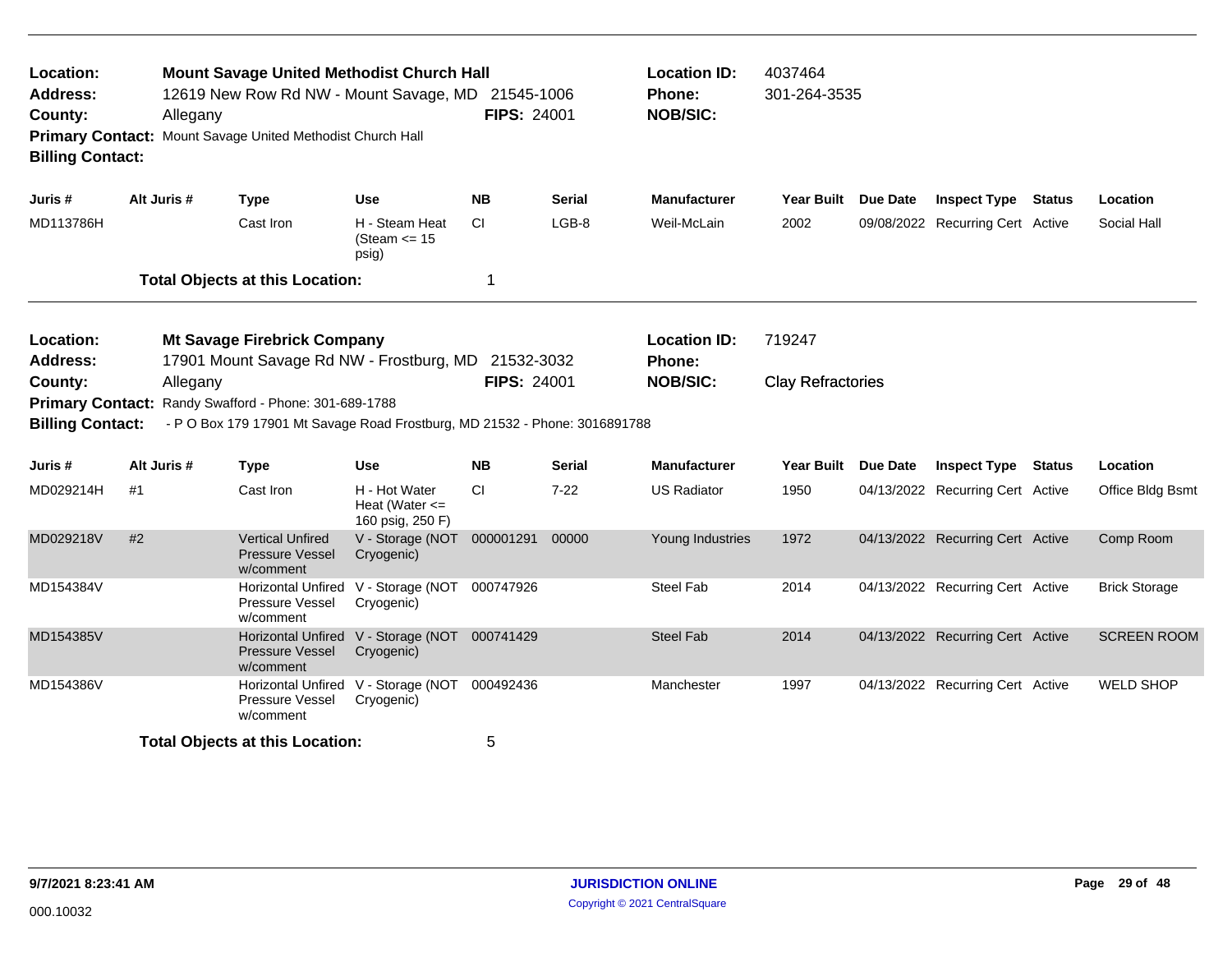| Location:<br><b>Address:</b><br>County:<br><b>Billing Contact:</b> | Allegany              | Niners Canal Pub (NuCO2) # 435438<br>2 Pershing St - Cumberland, MD 21502-3013<br>Primary Contact: Jason - Phone: 240 920 7210 |                                                                                            | <b>FIPS: 24001</b> |               | <b>Location ID:</b><br>Phone:<br><b>NOB/SIC:</b><br>- 2800 SE Market PI Stuart, FL 34997-4965 - Phone: 800-472-2855 - Email: pressurevesselpermitting@nuco2.com | 3632465<br>301-777-1121<br><b>Industrial Gases</b> |                 |                                      |               |                |
|--------------------------------------------------------------------|-----------------------|--------------------------------------------------------------------------------------------------------------------------------|--------------------------------------------------------------------------------------------|--------------------|---------------|-----------------------------------------------------------------------------------------------------------------------------------------------------------------|----------------------------------------------------|-----------------|--------------------------------------|---------------|----------------|
|                                                                    |                       |                                                                                                                                |                                                                                            |                    |               |                                                                                                                                                                 |                                                    |                 |                                      |               |                |
| Juris #                                                            | Alt Juris #           | <b>Type</b>                                                                                                                    | Use                                                                                        | <b>NB</b>          | Serial        | <b>Manufacturer</b>                                                                                                                                             | Year Built Due Date                                |                 | <b>Inspect Type Status</b>           |               | Location       |
| MD161587V                                                          |                       | <b>Vertical Unfired</b><br>Pressure Vessel<br>w/comment                                                                        | V - Storage<br>(Cryogenic)                                                                 | 000019328          | 431-033-K2    | Taylor-Wharton                                                                                                                                                  | 1994                                               |                 | 05/12/2022 Recurring Cert Active     |               | closet off bar |
|                                                                    |                       | <b>Total Objects at this Location:</b>                                                                                         |                                                                                            | 1                  |               |                                                                                                                                                                 |                                                    |                 |                                      |               |                |
| Location:                                                          |                       | <b>Orchid Owls Catering, Inc.</b>                                                                                              |                                                                                            |                    |               | <b>Location ID:</b>                                                                                                                                             | 712964                                             |                 |                                      |               |                |
| <b>Address:</b>                                                    |                       | 169 N Mechanic St - Cumberland, MD 21502-2315                                                                                  |                                                                                            |                    |               | Phone:                                                                                                                                                          | 240-362-7108                                       |                 |                                      |               |                |
| County:                                                            | Allegany              |                                                                                                                                |                                                                                            | FIPS: 24001        |               | <b>NOB/SIC:</b>                                                                                                                                                 |                                                    |                 | Holding and other investment offices |               |                |
| <b>Primary Contact:</b>                                            |                       | Owl House, LLC. - Phone: 240-362-7108                                                                                          |                                                                                            |                    |               |                                                                                                                                                                 |                                                    |                 |                                      |               |                |
| <b>Billing Contact:</b>                                            |                       | - 1042 Longwood Ave Cumberland, MD 21502-1931 - Phone: 240-362-7108                                                            |                                                                                            |                    |               |                                                                                                                                                                 |                                                    |                 |                                      |               |                |
| Juris #                                                            | Alt Juris #           | <b>Type</b>                                                                                                                    | Use                                                                                        | <b>NB</b>          | <b>Serial</b> | <b>Manufacturer</b>                                                                                                                                             | <b>Year Built</b>                                  | <b>Due Date</b> | <b>Inspect Type</b>                  | <b>Status</b> | Location       |
| MD013571H                                                          |                       | Cast Iron                                                                                                                      | H - Heating-Other CI<br>w/comment (Stm<br>$\le$ 15 psig or<br>Water <= 160<br>psig, 250 F) |                    |               | <b>National Radiator</b>                                                                                                                                        | 1965                                               |                 | 10/07/2021 Recurring Cert Active     |               | 1st Floor      |
|                                                                    |                       | <b>Total Objects at this Location:</b>                                                                                         |                                                                                            | -1                 |               |                                                                                                                                                                 |                                                    |                 |                                      |               |                |
| Location:                                                          | <b>Oscars (NuCO2)</b> |                                                                                                                                |                                                                                            |                    |               | <b>Location ID:</b>                                                                                                                                             | 4006473                                            |                 |                                      |               |                |
| <b>Address:</b>                                                    |                       | 1103 E Oldtown Rd - Cumberland, MD 21502-4039                                                                                  |                                                                                            |                    |               | <b>Phone:</b>                                                                                                                                                   |                                                    |                 |                                      |               |                |
| County:                                                            | Allegany              |                                                                                                                                |                                                                                            | <b>FIPS: 24001</b> |               | <b>NOB/SIC:</b>                                                                                                                                                 |                                                    |                 |                                      |               |                |
|                                                                    |                       |                                                                                                                                |                                                                                            |                    |               | Primary Contact: NUCO2 Regulatory & Compliance - Phone: 800-472-2855 - Email: pressurevesselpermitting@nuco2.com                                                |                                                    |                 |                                      |               |                |
| <b>Billing Contact:</b>                                            |                       |                                                                                                                                |                                                                                            |                    |               | - 2800 SE Market PI Stuart, FL 34997-4965 - Phone: 800-472-2855 - Email: pressurevesselpermitting@nuco2.com                                                     |                                                    |                 |                                      |               |                |
| Juris#                                                             | Alt Juris #           | <b>Type</b>                                                                                                                    | <b>Use</b>                                                                                 | <b>NB</b>          | <b>Serial</b> | <b>Manufacturer</b>                                                                                                                                             | Year Built Due Date                                |                 | <b>Inspect Type Status</b>           |               | Location       |
| MD166297V                                                          |                       | <b>Vertical Unfired</b><br>Pressure Vessel<br>w/comment                                                                        | V - Storage<br>(Cryogenic)                                                                 | 000052132          |               | MVE Inc                                                                                                                                                         | 1996                                               |                 | 02/05/2022 Recurring Cert Active     |               | Outside        |
|                                                                    |                       | <b>Total Objects at this Location:</b>                                                                                         |                                                                                            | 1                  |               |                                                                                                                                                                 |                                                    |                 |                                      |               |                |
| 9/7/2021 8:23:41 AM                                                |                       |                                                                                                                                |                                                                                            |                    |               | <b>JURISDICTION ONLINE</b>                                                                                                                                      |                                                    |                 |                                      |               | Page 30 of 48  |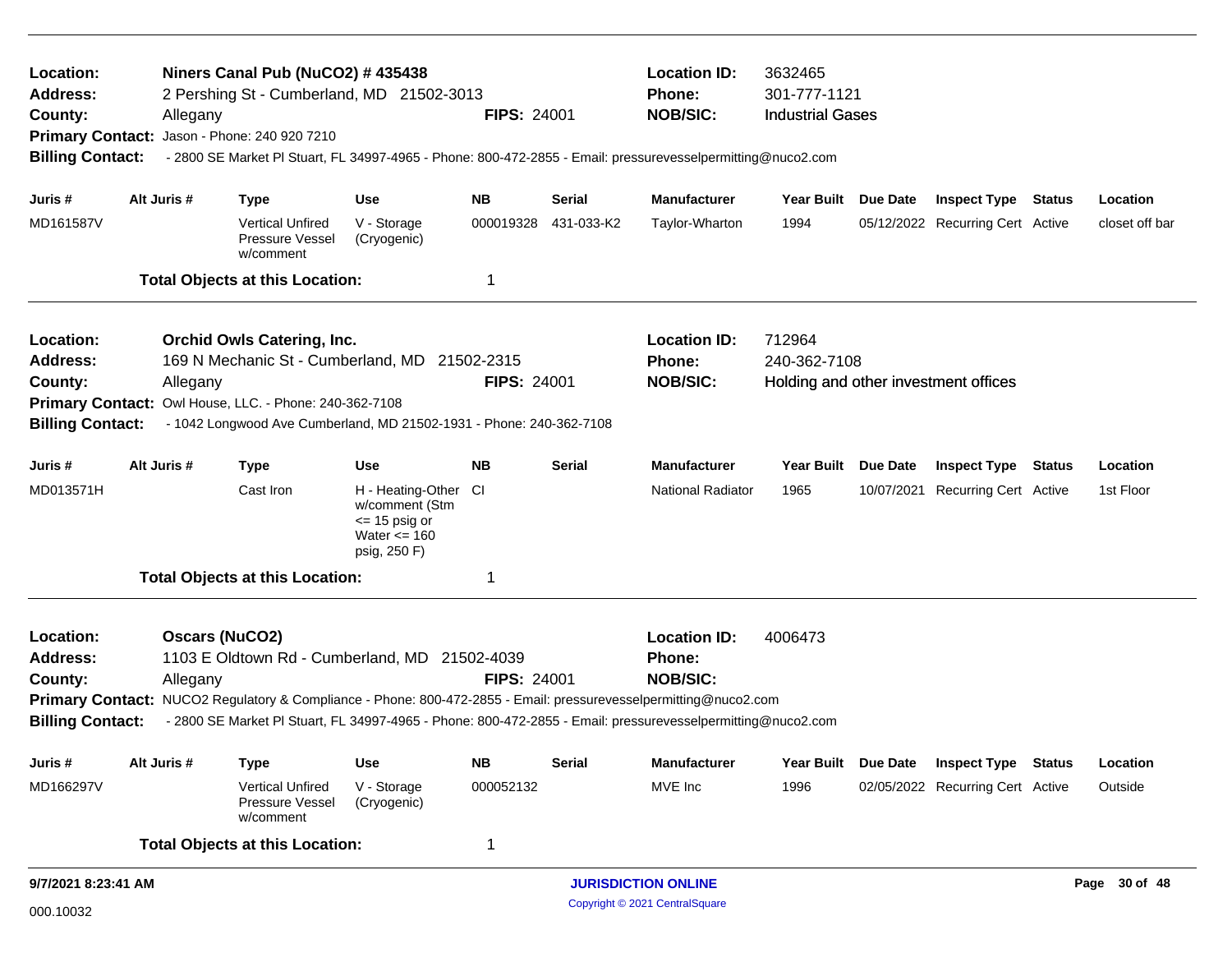| Location:<br>Address:<br>County:<br><b>Primary Contact:</b><br><b>Billing Contact:</b> | Allegany                                    | <b>Patrick's Pub &amp; Eatery</b><br>7 Willison PI - Cumberland, MD 21502-3530<br>Patrick's Pub & Eatery - Phone: 301-722-1007<br>- 7 Willison PI Cumberland, MD 21502-3530 - Phone: 301-722-1007 |                                                         | <b>FIPS: 24001</b> |               | <b>Location ID:</b><br><b>Phone:</b><br><b>NOB/SIC:</b> | 3632946<br>301-722-1007 |          |                                        |               |                             |
|----------------------------------------------------------------------------------------|---------------------------------------------|---------------------------------------------------------------------------------------------------------------------------------------------------------------------------------------------------|---------------------------------------------------------|--------------------|---------------|---------------------------------------------------------|-------------------------|----------|----------------------------------------|---------------|-----------------------------|
| Juris #                                                                                | Alt Juris #                                 | Type                                                                                                                                                                                              | <b>Use</b>                                              | <b>NB</b>          | <b>Serial</b> | <b>Manufacturer</b>                                     | <b>Year Built</b>       | Due Date | <b>Inspect Type Status</b>             |               | Location                    |
| MD164427V                                                                              |                                             | <b>Vertical Unfired</b><br>Pressure Vessel<br>w/comment                                                                                                                                           | V - Storage<br>(Cryogenic)                              | 000180556          | CCAU06M128    | <b>CHART</b>                                            | 2006                    |          | 08/11/2023 Recurring Cert Active       |               | <b>Outside Rear</b><br>Bldg |
|                                                                                        |                                             | <b>Total Objects at this Location:</b>                                                                                                                                                            |                                                         | -1                 |               |                                                         |                         |          |                                        |               |                             |
| Location:<br>Address:                                                                  |                                             | <b>Pepsi Cola Bottling Co</b><br>414 Paca St - Cumberland, MD 21502-2819                                                                                                                          |                                                         |                    |               | <b>Location ID:</b><br><b>Phone:</b>                    | 721141                  |          |                                        |               |                             |
| County:<br><b>Primary Contact:</b><br><b>Billing Contact:</b>                          | Allegany                                    | Mike Wageley - Phone: 301-724-1470<br>Mike Wageley - 414 Paca St Cumberland, MD 21502-2819 - Phone: 301-724-1470                                                                                  |                                                         | <b>FIPS: 24001</b> |               | <b>NOB/SIC:</b>                                         |                         |          | Miscellaneous manufacturing industries |               |                             |
| Juris #                                                                                | Alt Juris #                                 | <b>Type</b>                                                                                                                                                                                       | <b>Use</b>                                              | <b>NB</b>          | <b>Serial</b> | <b>Manufacturer</b>                                     | <b>Year Built</b>       | Due Date | <b>Inspect Type</b>                    | Status        | Location                    |
| MD090348V                                                                              |                                             | <b>Vertical Unfired</b><br>Pressure Vessel<br>w/comment                                                                                                                                           | V - Storage (NOT<br>Cryogenic)                          | 000902576          |               | <b>Brunner</b>                                          | 1992                    |          | 02/02/2022 Recurring Cert Active       |               | Garage                      |
|                                                                                        |                                             | <b>Total Objects at this Location:</b>                                                                                                                                                            |                                                         | $\mathbf 1$        |               |                                                         |                         |          |                                        |               |                             |
| Location:<br><b>Address:</b><br>County:<br><b>Billing Contact:</b>                     | Allegany<br>Primary Contact: Kevin Peterson | <b>Peterson Psychological Services</b><br>7-9 Market St - Cumberland, MD 21502-2214<br>Kevin Peterson - 12517 Ellis Dr NE Cumberland, MD 21502-6876                                               |                                                         | <b>FIPS: 24001</b> |               | <b>Location ID:</b><br><b>Phone:</b><br><b>NOB/SIC:</b> | 712966<br>301-777-8093  |          | Holding and other investment offices   |               |                             |
| Juris #                                                                                | Alt Juris #                                 | Type                                                                                                                                                                                              | <b>Use</b>                                              | <b>NB</b>          | <b>Serial</b> | <b>Manufacturer</b>                                     | <b>Year Built</b>       | Due Date | <b>Inspect Type</b>                    | <b>Status</b> | Location                    |
| MD141106H                                                                              | 64368385                                    | Cast Iron                                                                                                                                                                                         | H - Hot Water<br>Heat (Water $\leq$<br>160 psig, 250 F) | CI                 |               | <b>Burnham</b>                                          | 2001                    |          | 04/04/2022 Recurring Cert Active       |               | <b>Basement</b>             |
|                                                                                        |                                             | <b>Total Objects at this Location:</b>                                                                                                                                                            |                                                         | $\overline{1}$     |               |                                                         |                         |          |                                        |               |                             |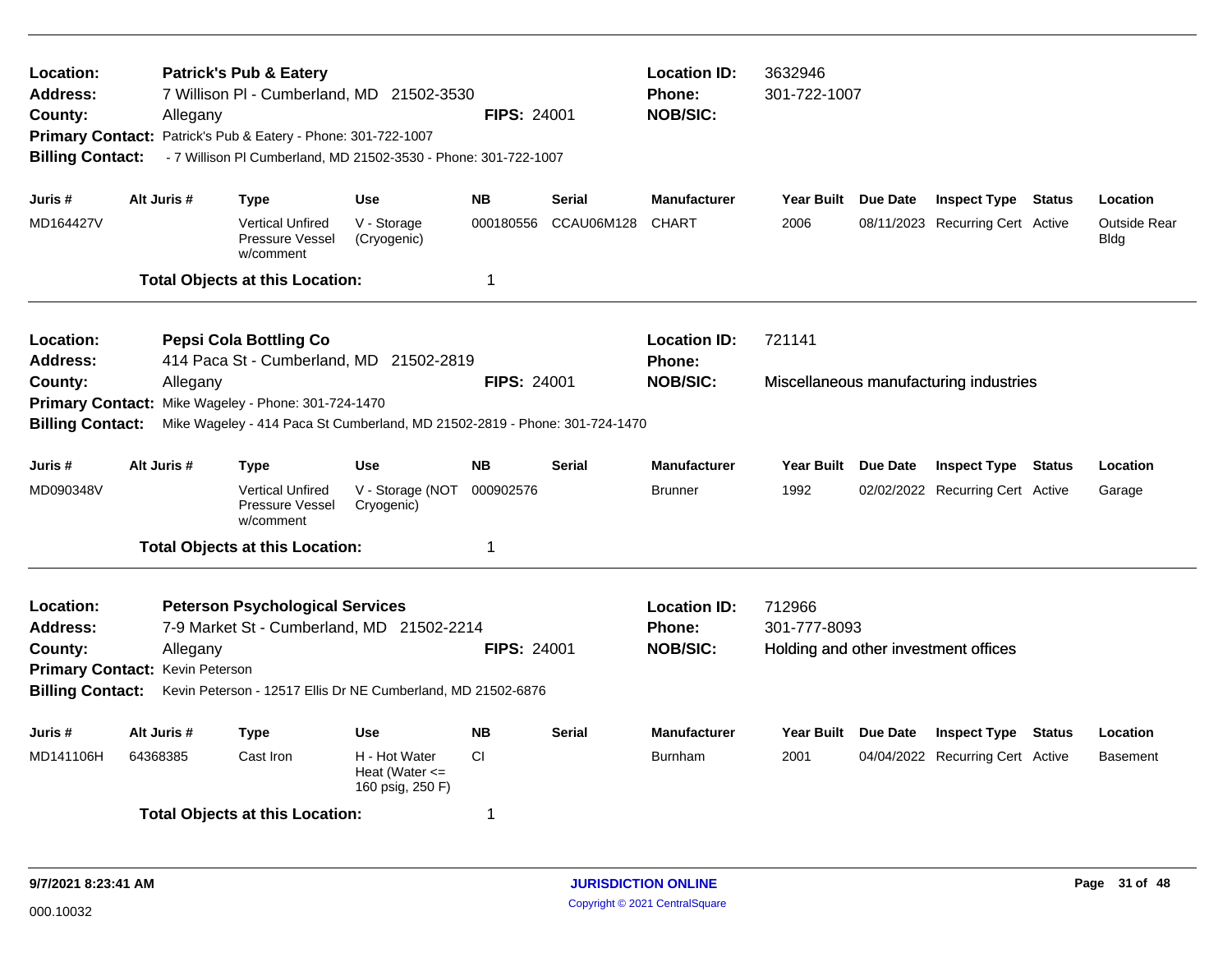| Location:<br>Address:<br>County:<br><b>Primary Contact:</b><br><b>Billing Contact:</b> |             | Allegany                        | <b>Premiere Car Wash &amp; Laundry</b>                         | 12410 Naves Crossroads - Cumberland, MD 21502<br>Premiere Car Wash & Laundry - Phone: 301-707-8467<br>- 12410 Naves Cross Rd NE Cumberland, MD 21502-8212 - Phone: 301-707-8467 | <b>FIPS: 24001</b> |               | <b>Location ID:</b><br><b>Phone:</b><br><b>NOB/SIC:</b>                                                                                                                  | 721831<br>301-777-0105<br>Carwashes                               |            |                                  |                    |
|----------------------------------------------------------------------------------------|-------------|---------------------------------|----------------------------------------------------------------|---------------------------------------------------------------------------------------------------------------------------------------------------------------------------------|--------------------|---------------|--------------------------------------------------------------------------------------------------------------------------------------------------------------------------|-------------------------------------------------------------------|------------|----------------------------------|--------------------|
| Juris #                                                                                | Alt Juris # |                                 | <b>Type</b>                                                    | <b>Use</b>                                                                                                                                                                      | NΒ                 | <b>Serial</b> | <b>Manufacturer</b>                                                                                                                                                      | Year Built Due Date                                               |            | <b>Inspect Type Status</b>       | Location           |
| MD050739H                                                                              |             |                                 | <b>Water Tube</b><br>Coiled (NOT<br>Flueless Hi<br>Efficiency) | H - Hot Water<br>Supply (Water <=<br>160 psig, 210 F)                                                                                                                           | 000062280          |               | A O Smith                                                                                                                                                                | 1986                                                              |            | 10/20/2021 Recurring Cert Active | <b>Boiler Room</b> |
| MD153891V                                                                              |             |                                 | <b>Vertical Unfired</b><br><b>Pressure Vessel</b><br>w/comment | V - Storage (NOT 001887326<br>Cryogenic)                                                                                                                                        |                    |               | <b>CAMPBELL</b><br><b>HAUSFELD</b>                                                                                                                                       | 2014                                                              | 10/20/2021 | <b>Recurring Cert Active</b>     | <b>Boiler Room</b> |
|                                                                                        |             |                                 | <b>Total Objects at this Location:</b>                         |                                                                                                                                                                                 | $\overline{2}$     |               |                                                                                                                                                                          |                                                                   |            |                                  |                    |
| Location:<br>Address:<br>County:<br><b>Billing Contact:</b>                            |             | Allegany                        | <b>Princess Restaurant</b>                                     | 12 W Main St - Frostburg, MD 21532-1302<br>Primary Contact: Lauren Pappas - Phone: 301-689-1680 - Email: twelvewestmain@gmail.com                                               | <b>FIPS: 24001</b> |               | <b>Location ID:</b><br><b>Phone:</b><br><b>NOB/SIC:</b><br>Lauren Pappas - 12 W Main St Frostburg, MD 21532-1302 - Phone: 301-689-1680 - Email: twelvewestmain@gmail.com | 721944<br>301-689-1680<br>Eating and drinking places              |            |                                  |                    |
| Juris #                                                                                | Alt Juris # |                                 | <b>Type</b>                                                    | <b>Use</b>                                                                                                                                                                      | <b>NB</b>          | Serial        | <b>Manufacturer</b>                                                                                                                                                      | Year Built Due Date                                               |            | <b>Inspect Type Status</b>       | Location           |
| MD149864H                                                                              |             |                                 | Cast Iron                                                      | H - Hot Water<br>Heat (Water $\leq$<br>160 psig, 250 F)                                                                                                                         | CI.                | 18146006      | <b>Burnham</b>                                                                                                                                                           | 2014                                                              |            | 10/31/2022 Recurring Cert Active | <b>Basement</b>    |
|                                                                                        |             |                                 | <b>Total Objects at this Location:</b>                         |                                                                                                                                                                                 | 1                  |               |                                                                                                                                                                          |                                                                   |            |                                  |                    |
| Location:<br><b>Address:</b><br>County:                                                |             | <b>Quality Auto</b><br>Allegany | Primary Contact: Rick Higson - Phone: 301-777-7000             | 931 National Hwy - Cumberland, MD 21502-7328<br>Billing Contact: Rick Higson - 931 National Hwy Cumberland, MD 21502-7328 - Phone: 301-777-7000                                 | <b>FIPS: 24001</b> |               | <b>Location ID:</b><br>Phone:<br><b>NOB/SIC:</b>                                                                                                                         | 3293785<br>301-777-7000<br><b>General Automotive Repair Shops</b> |            |                                  |                    |
| Juris #                                                                                | Alt Juris # |                                 | <b>Type</b>                                                    | Use                                                                                                                                                                             | <b>NB</b>          | <b>Serial</b> | <b>Manufacturer</b>                                                                                                                                                      | Year Built Due Date                                               |            | <b>Inspect Type Status</b>       | Location           |
| MD155965V                                                                              |             |                                 | <b>Vertical Unfired</b><br><b>Pressure Vessel</b><br>w/comment | V - Storage (NOT 001561777<br>Cryogenic)                                                                                                                                        |                    |               | Manchester                                                                                                                                                               | 2015                                                              |            | 11/21/2022 Recurring Cert Active | shop               |
| 9/7/2021 8:23:41 AM                                                                    |             |                                 |                                                                |                                                                                                                                                                                 |                    |               | <b>JURISDICTION ONLINE</b>                                                                                                                                               |                                                                   |            |                                  | Page 32 of 48      |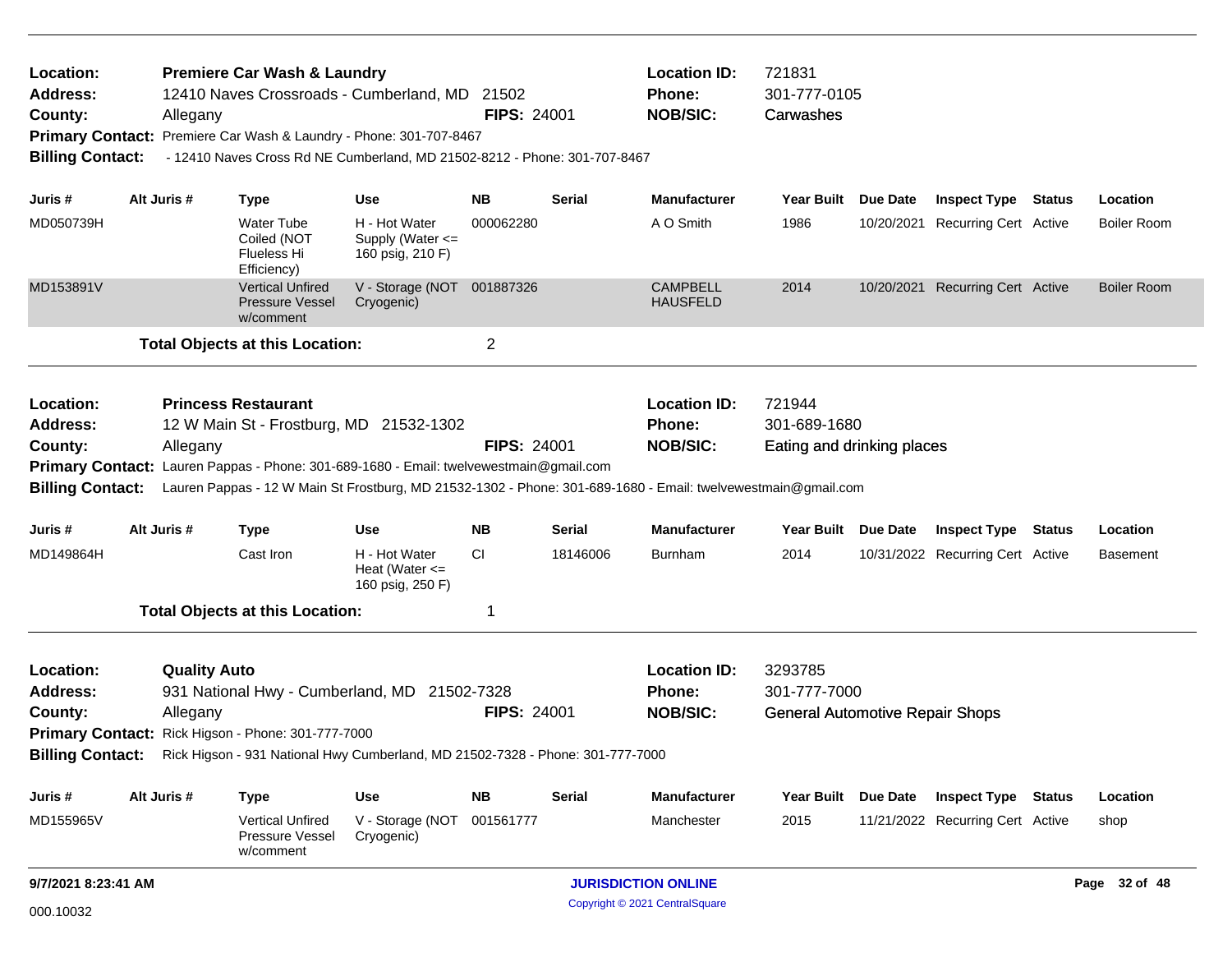| Location:                          |             |          | <b>Queen City Motor Tire &amp; Auto</b>                                         |                                                         |                    |               | <b>Location ID:</b> | 727816            |                 |                                                        |               |                             |
|------------------------------------|-------------|----------|---------------------------------------------------------------------------------|---------------------------------------------------------|--------------------|---------------|---------------------|-------------------|-----------------|--------------------------------------------------------|---------------|-----------------------------|
| Address:                           |             |          | 75 Henderson Ave - Cumberland, MD 21502-2452                                    |                                                         |                    |               | <b>Phone:</b>       |                   |                 |                                                        |               |                             |
| County:                            |             | Allegany |                                                                                 |                                                         | <b>FIPS: 24001</b> |               | <b>NOB/SIC:</b>     |                   |                 | Automotive dealers and gasoline service stations       |               |                             |
|                                    |             |          | Primary Contact: Queen City Motor Tire & Auto                                   |                                                         |                    |               |                     |                   |                 |                                                        |               |                             |
| <b>Billing Contact:</b>            |             |          | Mike Leasure - 75 Henderson Ave Cumberland, MD 21502-2452 - Phone: 301-777-0808 |                                                         |                    |               |                     |                   |                 |                                                        |               |                             |
| Juris #                            | Alt Juris # |          | <b>Type</b>                                                                     | <b>Use</b>                                              | <b>NB</b>          | Serial        | <b>Manufacturer</b> | <b>Year Built</b> | <b>Due Date</b> | <b>Inspect Type</b>                                    | <b>Status</b> | Location                    |
| MD130744H                          |             |          | Cast Iron                                                                       | H - Hot Water<br>Heat (Water $\leq$<br>160 psig, 250 F) | CI.                | 64945132      | Burnham             | 2006              |                 | 08/21/2023 Recurring Cert Active                       |               | Shop Front                  |
| MD130745V                          |             |          | <b>Horizontal Unfired</b><br>Pressure Vessel<br>w/comment                       | V - Storage (NOT 010506087<br>Cryogenic)                |                    |               | Trinity             | 2005              |                 | 08/21/2023 Recurring Cert Active                       |               | Shop Storage<br>(Comp Room) |
|                                    |             |          |                                                                                 |                                                         |                    |               |                     |                   |                 |                                                        |               |                             |
|                                    |             |          | <b>Total Objects at this Location:</b>                                          |                                                         | $\overline{2}$     |               |                     |                   |                 |                                                        |               |                             |
| Location:                          |             |          | <b>Queen City Motors</b>                                                        |                                                         |                    |               | <b>Location ID:</b> | 708415            |                 |                                                        |               |                             |
| <b>Address:</b>                    |             |          | 81 Henderson Ave - Cumberland, MD 21502-2453                                    |                                                         |                    |               | Phone:              |                   |                 |                                                        |               |                             |
|                                    |             | Allegany |                                                                                 |                                                         | <b>FIPS: 24001</b> |               | <b>NOB/SIC:</b>     |                   |                 | Top, Body, and Upholstery Repair Shops and Paint Shops |               |                             |
|                                    |             |          | Primary Contact: Jeff Uhl - Phone: 301-777-0888                                 |                                                         |                    |               |                     |                   |                 |                                                        |               |                             |
| County:<br><b>Billing Contact:</b> |             |          | Jeff Uhl - 99 Henderson Ave Cumberland, MD 21502-1760 - Phone: 301-777-0888     |                                                         |                    |               |                     |                   |                 |                                                        |               |                             |
| Juris #                            | Alt Juris # |          | <b>Type</b>                                                                     | <b>Use</b>                                              | <b>NB</b>          | <b>Serial</b> | <b>Manufacturer</b> | <b>Year Built</b> | <b>Due Date</b> | <b>Inspect Type</b>                                    | <b>Status</b> | Location                    |
| MD151167V                          |             |          | <b>Vertical Unfired</b><br>Pressure Vessel<br>w/comment                         | V - Storage (NOT<br>Cryogenic)                          | 000221496          |               | <b>Steel Fab</b>    | 1999              |                 | 08/21/2023 Recurring Cert Active                       |               | Paint Bay                   |
| MD151168V                          |             |          | <b>Vertical Unfired</b><br><b>Pressure Vessel</b><br>w/comment                  | V - Storage (NOT<br>Cryogenic)                          | 000784929          |               | Manchester          | 1999              |                 | 08/21/2023 Recurring Cert Active                       |               | <b>Body Shop</b>            |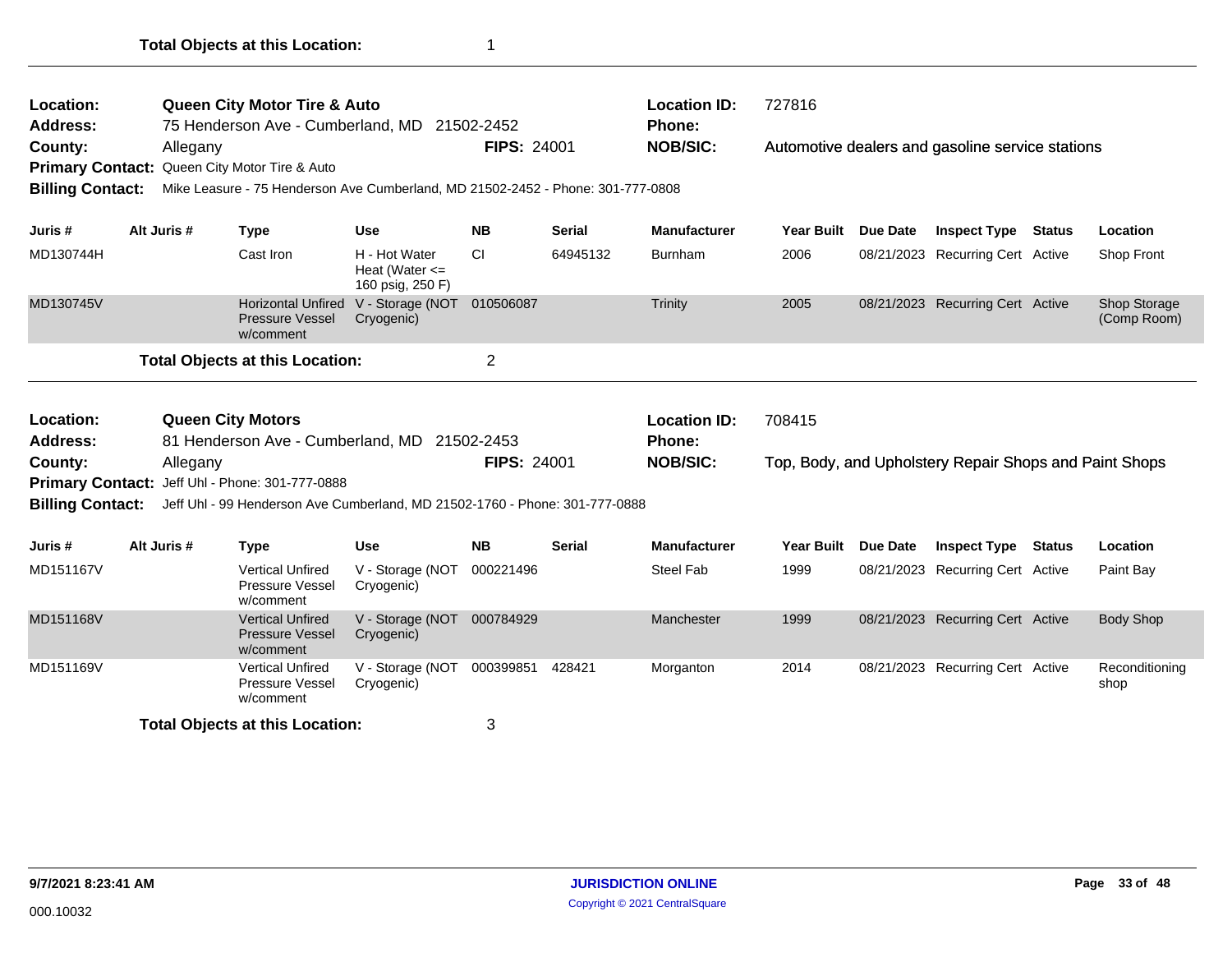| <b>Location:</b>        | <b>Ramada-Downtown Cumberland</b>                                 |                    | <b>Location ID:</b> | 713886      |
|-------------------------|-------------------------------------------------------------------|--------------------|---------------------|-------------|
| <b>Address:</b>         | 100 S George St - Cumberland, MD 21502-3044                       |                    | <b>Phone:</b>       | $301 - 724$ |
| County:                 | Allegany                                                          | <b>FIPS: 24001</b> | <b>NOB/SIC:</b>     | Hotels.     |
|                         | Primary Contact: Ramada-Downtown Cumberland - Phone: 301-724-8800 |                    |                     |             |
| <b>Billing Contact:</b> | - 100 S George St Cumberland, MD 21502-3044 - Phone: 301-724-8800 |                    |                     |             |

| <b>Location ID:</b> | 713886                                                  |
|---------------------|---------------------------------------------------------|
| <b>Phone:</b>       | 301-724-8800                                            |
| <b>NOB/SIC:</b>     | Hotels, rooming houses, camps, and other lodging places |

| Juris #   | Alt Juris # | Type                                                           | <b>Use</b>                                                | <b>NB</b> | <b>Serial</b> | <b>Manufacturer</b> | <b>Year Built</b> | Due Date | <b>Inspect Type</b>              | <b>Status</b> | <b>Location</b>    |
|-----------|-------------|----------------------------------------------------------------|-----------------------------------------------------------|-----------|---------------|---------------------|-------------------|----------|----------------------------------|---------------|--------------------|
| MD147626H |             | Water Heater<br>(HLW)                                          | H - Hot Water<br>Supply (Water $\leq$<br>160 psig, 250 F) | 000176120 |               | A O Smith           | 2012              |          | 02/02/2022 Recurring Cert Active |               | <b>Boiler Room</b> |
| MD158476H |             | Cast Iron                                                      | H - Hot Water<br>Heat (Water $\leq$<br>160 psig, 250 F)   | 000227107 |               | A O Smith           | 2017              |          | 02/02/2022 Recurring Cert Active |               | <b>SERVICE RM</b>  |
| MD168983H |             | Water Heater<br>(HLW)                                          | H - Hot Water<br>Supply (Water $\leq$<br>160 psig, 250 F) | 000494774 |               | Sermeta             | 2020              |          | 04/16/2023 Recurring Cert Active |               | Service Room       |
| MD168984V |             | <b>Vertical Unfired</b><br><b>Pressure Vessel</b><br>w/comment | O - Other (PV)<br>Use) w/comment                          | 000358100 |               | Sermeta             | 2020              |          | 04/16/2023 Recurring Cert Active |               | Service Room       |
|           |             | Total Objects at this Location:                                |                                                           | 4         |               |                     |                   |          |                                  |               |                    |

| Location:<br>Reeves Motor Co<br>Address:<br>24411 Westernport Rd S W Rt 135 - Westernport, MD 21562-2221<br><b>FIPS: 24001</b><br>County:<br>Allegany<br>Primary Contact: Jim Reeves - Phone: 3013599061<br><b>Billing Contact:</b> |             |                                                                        |                                       |                        | <b>Location ID:</b><br><b>Phone:</b><br><b>NOB/SIC:</b> | 722528<br>Automotive dealers and gasoline service stations |                           |                 |                                                         |        |                    |  |
|-------------------------------------------------------------------------------------------------------------------------------------------------------------------------------------------------------------------------------------|-------------|------------------------------------------------------------------------|---------------------------------------|------------------------|---------------------------------------------------------|------------------------------------------------------------|---------------------------|-----------------|---------------------------------------------------------|--------|--------------------|--|
| Juris #<br>MD070046V                                                                                                                                                                                                                | Alt Juris # | Type<br><b>Vertical Unfired</b><br><b>Pressure Vessel</b><br>w/comment | Use<br>V - Storage (NOT<br>Cryogenic) | <b>NB</b><br>000088484 | <b>Serial</b>                                           | <b>Manufacturer</b><br>Melben                              | <b>Year Built</b><br>1978 | <b>Due Date</b> | <b>Inspect Type</b><br>07/22/2023 Recurring Cert Active | Status | Location<br>Garage |  |
|                                                                                                                                                                                                                                     |             | <b>Total Objects at this Location:</b>                                 |                                       |                        |                                                         |                                                            |                           |                 |                                                         |        |                    |  |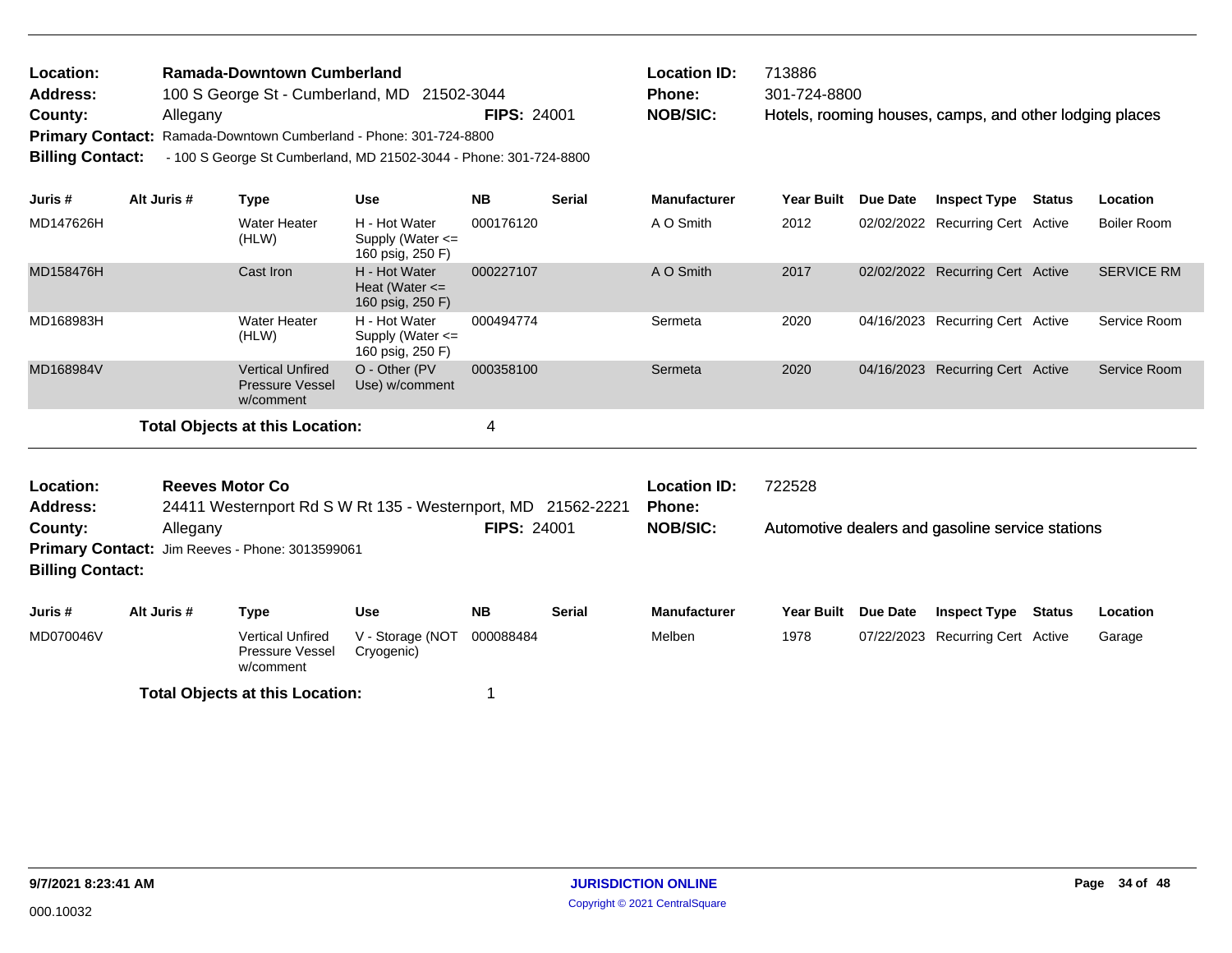| Location:<br>Address:<br>County:<br><b>Billing Contact:</b>        |             | <b>Ron Dahl</b><br>Allegany     | Primary Contact: Rick D. Bauer - Cell: 240-522-6509     | 932 National Hwy - Lavale, MD 21502-7326<br>Rick D. Bauer - 14916 Hidden View Ln Cresaptown, MD 21502-6267 - Cell: 240-522-6509                                                                                                | <b>FIPS: 24001</b> |               | <b>Location ID:</b><br><b>Phone:</b><br><b>NOB/SIC:</b>                                                                                                                                                                                                                                                                                     | 709207<br>301-729-0603<br>Offices and Clinics of Doctors of Medicine |  |                                  |  |                             |  |
|--------------------------------------------------------------------|-------------|---------------------------------|---------------------------------------------------------|--------------------------------------------------------------------------------------------------------------------------------------------------------------------------------------------------------------------------------|--------------------|---------------|---------------------------------------------------------------------------------------------------------------------------------------------------------------------------------------------------------------------------------------------------------------------------------------------------------------------------------------------|----------------------------------------------------------------------|--|----------------------------------|--|-----------------------------|--|
| Juris #                                                            | Alt Juris # |                                 | <b>Type</b>                                             | <b>Use</b>                                                                                                                                                                                                                     | <b>NB</b>          | <b>Serial</b> | <b>Manufacturer</b>                                                                                                                                                                                                                                                                                                                         | Year Built Due Date                                                  |  | <b>Inspect Type Status</b>       |  | Location                    |  |
| MD037069H                                                          |             |                                 | Cast Iron                                               | H - Hot Water<br>Heat (Water $\leq$<br>160 psig, 250 F)                                                                                                                                                                        | <b>CI</b>          | G-260-D6      | American Standard                                                                                                                                                                                                                                                                                                                           | 1968                                                                 |  | 07/31/2023 Recurring Cert Active |  | Craw Space                  |  |
|                                                                    |             |                                 | <b>Total Objects at this Location:</b>                  |                                                                                                                                                                                                                                | 1                  |               |                                                                                                                                                                                                                                                                                                                                             |                                                                      |  |                                  |  |                             |  |
| Location:<br>Address:<br>County:<br><b>Billing Contact:</b>        |             | Allegany                        | <b>Roy Rogers (Roberts)</b>                             | 624 Queen City Dr - Cumberland, MD 21502-3269                                                                                                                                                                                  | <b>FIPS: 24001</b> |               | <b>Location ID:</b><br><b>Phone:</b><br><b>NOB/SIC:</b><br>Primary Contact: Roberts Oxygen Company (MD) - Phone: 240-493-8405 - Cell: 301-252-0742 - Email: DFranovich@RobertsOxygen.com<br>Bulk Tank Service Dept. - PO Box 5507 Rockville, MD 20855-0507 - Phone: 240-493-8405 - Cell: 301-252-0742 - Email: DFranovich@RobertsOxygen.com | 4004912                                                              |  |                                  |  |                             |  |
| Juris #                                                            | Alt Juris # | <b>Type</b>                     |                                                         | <b>Use</b>                                                                                                                                                                                                                     | <b>NB</b>          | Serial        | <b>Manufacturer</b>                                                                                                                                                                                                                                                                                                                         | Year Built Due Date                                                  |  | <b>Inspect Type Status</b>       |  | Location                    |  |
| MD166272V                                                          |             |                                 | <b>Vertical Unfired</b><br>Pressure Vessel<br>w/comment | V - Storage<br>(Cryogenic)                                                                                                                                                                                                     | 000246243          |               | <b>CHART</b>                                                                                                                                                                                                                                                                                                                                | 2013                                                                 |  | 01/29/2022 Recurring Cert Active |  | Kitchen                     |  |
|                                                                    |             |                                 | <b>Total Objects at this Location:</b>                  |                                                                                                                                                                                                                                | 1                  |               |                                                                                                                                                                                                                                                                                                                                             |                                                                      |  |                                  |  |                             |  |
| Location:<br><b>Address:</b><br>County:<br><b>Billing Contact:</b> |             | <b>Ruby Tuesday</b><br>Allegany |                                                         | 1238 National Hwy - Cumberland, MD 21502-7603<br>Primary Contact: Ruby Tuesday - Phone: 703-415-4055 - Email: rt.licensing@issvc.com<br>- PO Box 78119 Wichita, KS 67278 - Phone: 703-415-4055 - Email: rt.licensing@issvc.com | <b>FIPS: 24001</b> |               | <b>Location ID:</b><br>Phone:<br><b>NOB/SIC:</b>                                                                                                                                                                                                                                                                                            | 723510<br><b>Eating and Drinking Places</b>                          |  |                                  |  |                             |  |
| Juris #                                                            | Alt Juris # |                                 | <b>Type</b>                                             | <b>Use</b>                                                                                                                                                                                                                     | <b>NB</b>          | Serial        | <b>Manufacturer</b>                                                                                                                                                                                                                                                                                                                         | Year Built Due Date                                                  |  | <b>Inspect Type Status</b>       |  | Location                    |  |
| MD160523H                                                          |             |                                 | <b>Water Heater</b><br>(HLW)                            | H - Hot Water<br>Supply (Water <=<br>160 psig, 210 F)                                                                                                                                                                          | 000176139          |               | A O Smith                                                                                                                                                                                                                                                                                                                                   | 2012                                                                 |  | 01/15/2022 Recurring Cert Active |  | <b>Water Heater</b><br>Room |  |
|                                                                    |             |                                 | <b>Total Objects at this Location:</b>                  |                                                                                                                                                                                                                                | 1                  |               |                                                                                                                                                                                                                                                                                                                                             |                                                                      |  |                                  |  |                             |  |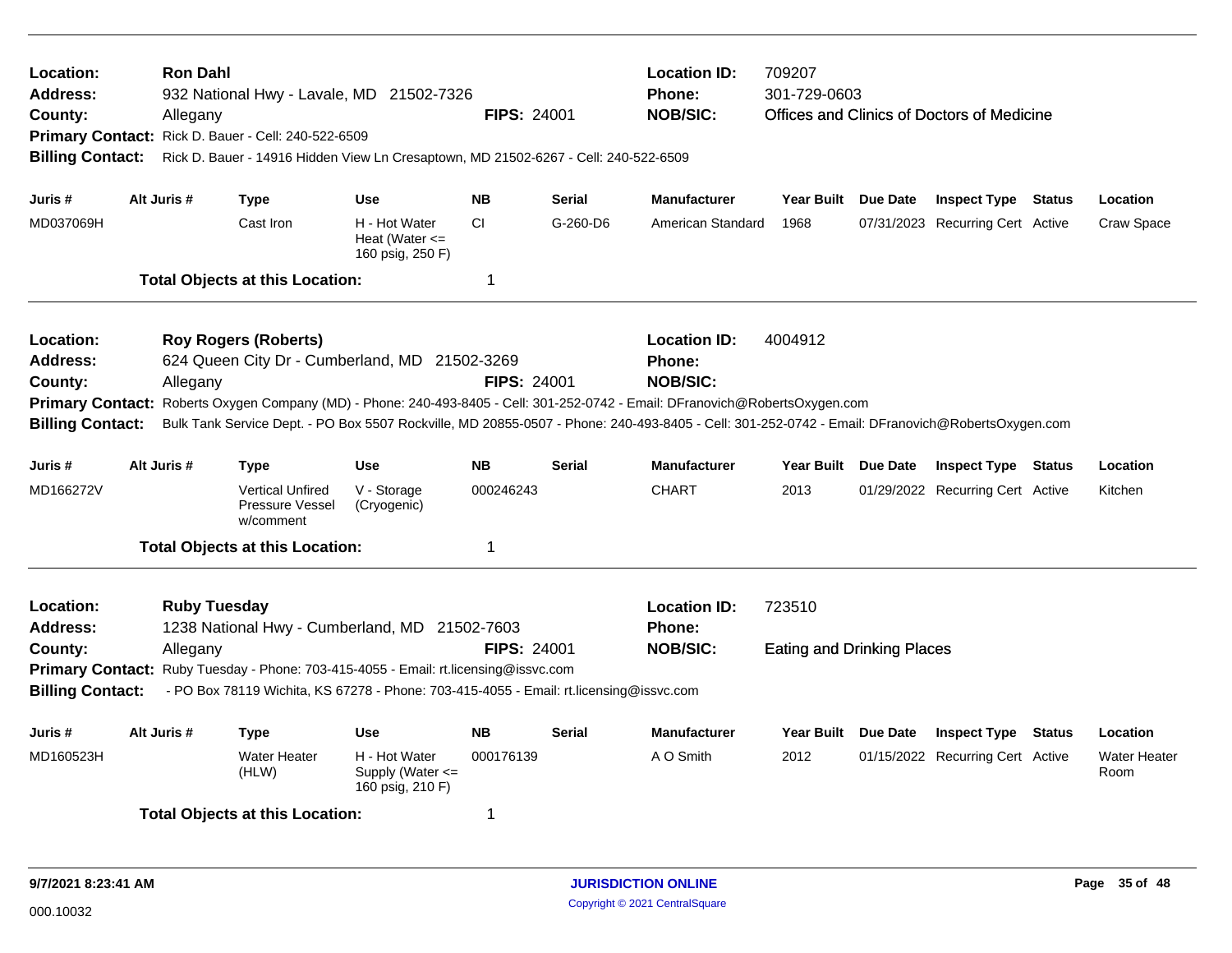| Location:<br>Address:<br>County:<br><b>Primary Contact:</b><br><b>Billing Contact:</b> |             | Allegany | <b>Saint Pauls Lutheran Church</b>                      | 15 N Smallwood St - Cumberland, MD 21502-2919<br>Debbie Szymanski - Phone: 301-722-6604 - Email: debbie@stpaulcumberland.org | <b>FIPS: 24001</b> |               | <b>Location ID:</b><br><b>Phone:</b><br><b>NOB/SIC:</b><br>Debbie Szymanski - 15 N Smallwood St Cumberland, MD 21502-2919 - Phone: 301-722-6604 - Email: debbie@stpaulcumberland.org | 724127<br>301-722-6604<br><b>Religious Organizations</b> |            |                                                    |               |                    |
|----------------------------------------------------------------------------------------|-------------|----------|---------------------------------------------------------|------------------------------------------------------------------------------------------------------------------------------|--------------------|---------------|--------------------------------------------------------------------------------------------------------------------------------------------------------------------------------------|----------------------------------------------------------|------------|----------------------------------------------------|---------------|--------------------|
| Juris #                                                                                | Alt Juris # |          | <b>Type</b>                                             | <b>Use</b>                                                                                                                   | <b>NB</b>          | <b>Serial</b> | <b>Manufacturer</b>                                                                                                                                                                  | Year Built Due Date                                      |            | <b>Inspect Type</b>                                | <b>Status</b> | Location           |
| MD043547H                                                                              |             |          | <b>Water Tube</b><br>Coiled (Flueless<br>Hi Efficiency) | H - Hot Water<br>Heat (Water $\leq$<br>160 psig, 250 F)                                                                      | 000088750          |               | A O Smith                                                                                                                                                                            | 1979                                                     |            | 08/17/2022 External Cert,<br><b>Recurring Cert</b> | Active        | <b>Boiler Room</b> |
| MD043548H                                                                              |             |          | <b>Water Tube</b><br>Coiled (Flueless<br>Hi Efficiency) | H - Hot Water<br>Heat (Water $\leq$<br>160 psig, 250 F)                                                                      | 000059393          |               | A O Smith                                                                                                                                                                            | 1977                                                     |            | 08/17/2022 External Cert,<br><b>Recurring Cert</b> | Active        | <b>Boiler Room</b> |
| MD043549H                                                                              |             |          | <b>Water Tube</b><br>Coiled (Flueless<br>Hi Efficiency) | H - Hot Water<br>Heat (Water $\leq$<br>160 psig, 250 F)                                                                      | 000086828          |               | A O Smith                                                                                                                                                                            | 1979                                                     | 08/17/2022 | External Cert.<br><b>Recurring Cert</b>            | Active        | <b>Boiler Room</b> |
|                                                                                        |             |          | <b>Total Objects at this Location:</b>                  |                                                                                                                              | 3                  |               |                                                                                                                                                                                      |                                                          |            |                                                    |               |                    |
| Location:<br>Address:                                                                  |             |          | <b>Salem United Church Of Christ</b>                    | 78 S Broadway - Frostburg, MD 21532-1711                                                                                     |                    |               | <b>Location ID:</b><br>Phone:                                                                                                                                                        | 724227                                                   |            |                                                    |               |                    |
| County:                                                                                |             | Allegany |                                                         |                                                                                                                              | <b>FIPS: 24001</b> |               | <b>NOB/SIC:</b>                                                                                                                                                                      | Membership organizations                                 |            |                                                    |               |                    |
| <b>Billing Contact:</b>                                                                |             |          | Primary Contact: Suzanne Wehler - Phone: 301-689-8806   | Suzanne Wehler - 75 S Broadway Frostburg, MD 21532-1785 - Phone: 301-689-8806                                                |                    |               |                                                                                                                                                                                      |                                                          |            |                                                    |               |                    |
| Juris #                                                                                | Alt Juris # |          | <b>Type</b>                                             | <b>Use</b>                                                                                                                   | <b>NB</b>          | <b>Serial</b> | <b>Manufacturer</b>                                                                                                                                                                  | <b>Year Built</b>                                        | Due Date   | <b>Inspect Type</b>                                | Status        | Location           |
| MD013527H                                                                              |             |          | Cast Iron                                               | H - Hot Water<br>Heat (Water $\leq$<br>160 psig, 250 F)                                                                      | <b>CI</b>          | G24DPT        | American Standard                                                                                                                                                                    | 1966                                                     |            | 04/25/2022 Recurring Cert Active                   |               | <b>BSMT</b>        |
| MD070808H                                                                              |             |          | Cast Iron                                               | H - Steam Heat<br>(Steam $\le$ 15<br>psig)                                                                                   | CI                 |               | Weil-McLain                                                                                                                                                                          | 1987                                                     |            | 04/25/2022 Recurring Cert Active                   |               | <b>BSMT</b>        |
|                                                                                        |             |          | <b>Total Objects at this Location:</b>                  |                                                                                                                              | $\overline{2}$     |               |                                                                                                                                                                                      |                                                          |            |                                                    |               |                    |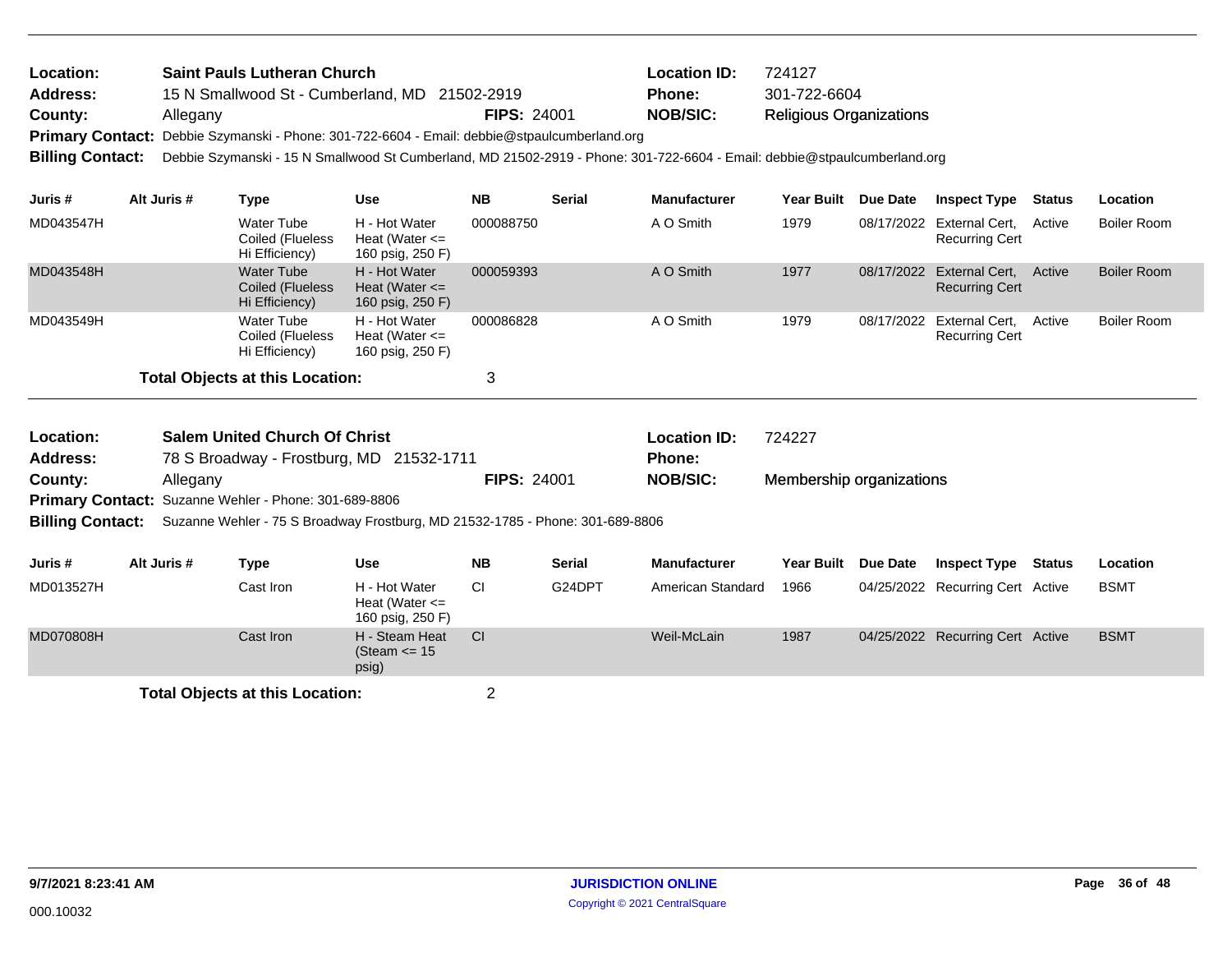| Location:<br><b>Address:</b>                                                                                                                                                              |  | <b>Shaffer Ford Inc</b> | 10335 Mount Savage Road N W P O Box 3323 - Cumberland, MD                                                                      |                                  |                    | <b>Location ID:</b><br>724743<br><b>Phone:</b>   |                     |                   |                 |                                                  |               |                     |
|-------------------------------------------------------------------------------------------------------------------------------------------------------------------------------------------|--|-------------------------|--------------------------------------------------------------------------------------------------------------------------------|----------------------------------|--------------------|--------------------------------------------------|---------------------|-------------------|-----------------|--------------------------------------------------|---------------|---------------------|
| County:<br><b>Primary Contact:</b><br><b>Billing Contact:</b>                                                                                                                             |  | Allegany                | Michael Grabenstein - Phone: 301-777-3900<br>Michael Grabenstein - PO Box 3323 Cumberland, MD 21504-3323 - Phone: 301-777-3900 |                                  | <b>FIPS: 24001</b> |                                                  | <b>NOB/SIC:</b>     |                   |                 | Automotive dealers and gasoline service stations |               |                     |
| Juris #                                                                                                                                                                                   |  | Alt Juris #             | <b>Type</b>                                                                                                                    | <b>Use</b>                       | <b>NB</b>          | <b>Serial</b>                                    | <b>Manufacturer</b> | <b>Year Built</b> | Due Date        | <b>Inspect Type</b>                              | <b>Status</b> | Location            |
| MD137925V                                                                                                                                                                                 |  |                         | <b>Horizontal Unfired</b><br>Pressure Vessel<br>w/comment                                                                      | V - Storage (NOT<br>Cryogenic)   | 000886599          |                                                  | Manchester          | 2007              |                 | 04/07/2022 Recurring Cert Active                 |               | Outside shed        |
| MD142394V                                                                                                                                                                                 |  |                         | <b>Horizontal Unfired</b><br><b>Pressure Vessel</b><br>w/comment                                                               | V - Storage (NOT<br>Cryogenic)   | 000722419          |                                                  | <b>Buckeye</b>      | 1988              |                 | 04/07/2022 Recurring Cert Active                 |               | <b>Outside Shed</b> |
| MD160538V                                                                                                                                                                                 |  |                         | <b>Horizontal Unfired</b><br><b>Pressure Vessel</b><br>w/comment                                                               | V - Storage (NOT<br>Cryogenic)   | 000726826          |                                                  | Morganton           | 2018              |                 | 05/07/2022 Recurring Cert Active                 |               | Outside shed        |
|                                                                                                                                                                                           |  |                         | <b>Total Objects at this Location:</b>                                                                                         |                                  | 3                  |                                                  |                     |                   |                 |                                                  |               |                     |
| <b>Shoe's Auto Sales</b><br>Location:<br>16214 National Hwy SW - Frostburg, MD<br><b>Address:</b><br>County:<br>Allegany<br>Primary Contact: Shoe's Auto Sales<br><b>Billing Contact:</b> |  |                         |                                                                                                                                | 21532-3300<br><b>FIPS: 24001</b> |                    | <b>Location ID:</b><br>Phone:<br><b>NOB/SIC:</b> | 4041331             |                   |                 |                                                  |               |                     |
| Juris #                                                                                                                                                                                   |  | Alt Juris #             | <b>Type</b>                                                                                                                    | <b>Use</b>                       | <b>NB</b>          | <b>Serial</b>                                    | <b>Manufacturer</b> | <b>Year Built</b> | <b>Due Date</b> | <b>Inspect Type</b>                              | Status        | Location            |
| MD155978V                                                                                                                                                                                 |  |                         | <b>Vertical Unfired</b><br>Pressure Vessel<br>w/comment                                                                        | V - Storage (NOT<br>Cryogenic)   | 000636649          |                                                  | Steel Fab           | 2010              |                 | 09/18/2022 Recurring Cert Active                 |               | Storage Room        |
|                                                                                                                                                                                           |  |                         | <b>Total Objects at this Location:</b>                                                                                         |                                  |                    |                                                  |                     |                   |                 |                                                  |               |                     |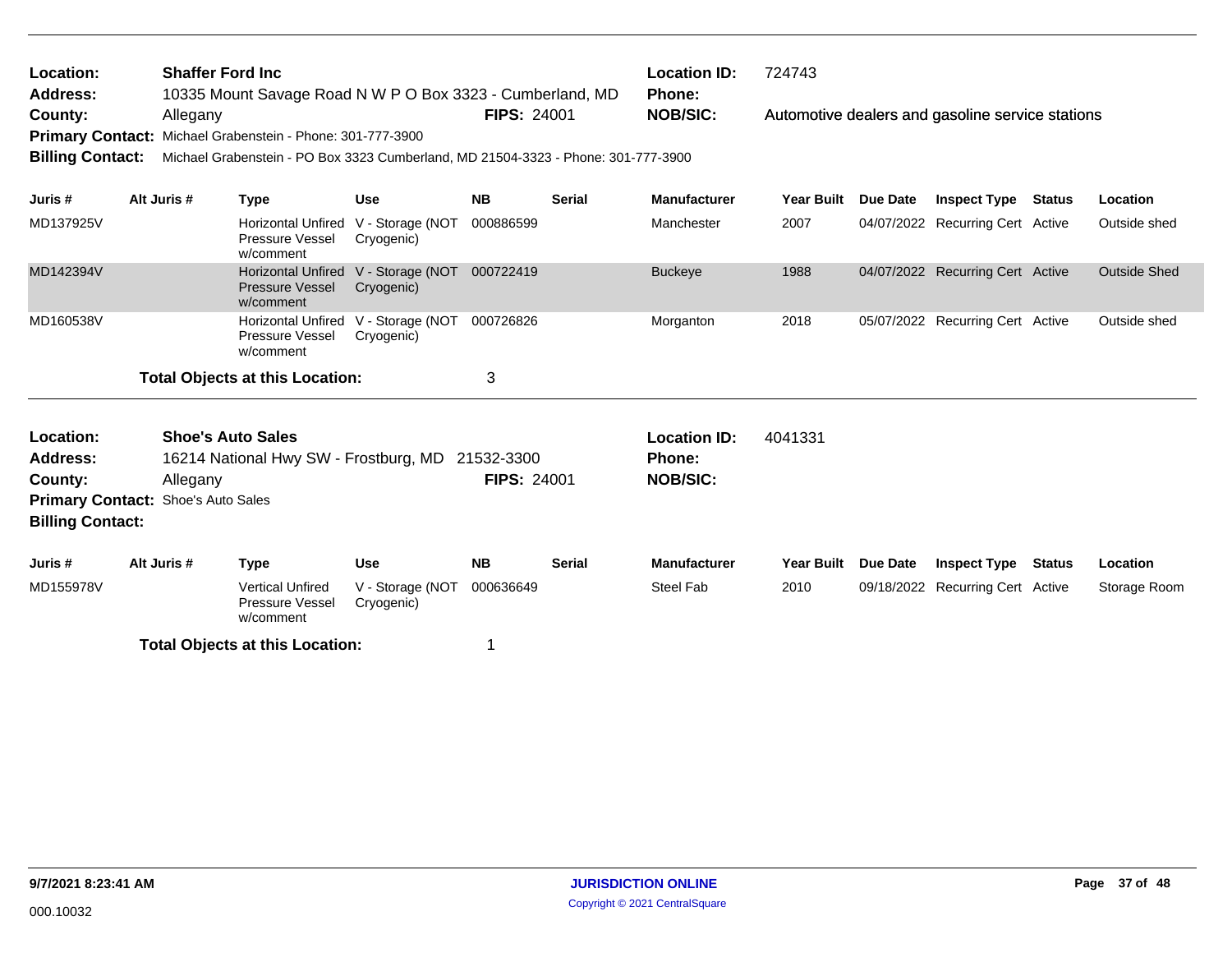| Location:<br>Address:<br>County:<br><b>Primary Contact:</b><br><b>Billing Contact:</b>       | <b>Shoe's Diesel Performance</b><br>114 W Main St - Frostburg, MD 21532-1607<br><b>FIPS: 24001</b><br>Allegany<br>Brandy Reese - Phone: 301-687-0400 - Email: tlivinggood@wmdcs.com<br>Brandy Reese - 114 W Main St Frostburg, MD 21532-1607 - Phone: 301-687-0400 - Email: tlivinggood@wmdcs.com |          |                                                                                                             |                                                   |                    |               | 728719<br><b>Location ID:</b><br>301-268-2964<br>Phone:<br><b>NOB/SIC:</b><br>Automotive dealers and gasoline service stations |                        |  |                                                 |  |                    |
|----------------------------------------------------------------------------------------------|---------------------------------------------------------------------------------------------------------------------------------------------------------------------------------------------------------------------------------------------------------------------------------------------------|----------|-------------------------------------------------------------------------------------------------------------|---------------------------------------------------|--------------------|---------------|--------------------------------------------------------------------------------------------------------------------------------|------------------------|--|-------------------------------------------------|--|--------------------|
| Juris #                                                                                      | Alt Juris #                                                                                                                                                                                                                                                                                       |          | <b>Type</b>                                                                                                 | Use                                               | NB.                | Serial        | <b>Manufacturer</b>                                                                                                            | Year Built Due Date    |  | <b>Inspect Type Status</b>                      |  | Location           |
| MD164411V                                                                                    |                                                                                                                                                                                                                                                                                                   |          | Pressure Vessel<br>w/comment                                                                                | Horizontal Unfired V - Storage (NOT<br>Cryogenic) | 018470085          |               | Manchester                                                                                                                     | 2017                   |  | 07/25/2023 Recurring Cert Active                |  | Garage             |
|                                                                                              |                                                                                                                                                                                                                                                                                                   |          | <b>Total Objects at this Location:</b>                                                                      |                                                   | -1                 |               |                                                                                                                                |                        |  |                                                 |  |                    |
| Location:                                                                                    |                                                                                                                                                                                                                                                                                                   |          | <b>Smitty's Tire &amp; Truck Service, LLC.</b>                                                              |                                                   |                    |               | <b>Location ID:</b>                                                                                                            | 722824                 |  |                                                 |  |                    |
| <b>Address:</b>                                                                              |                                                                                                                                                                                                                                                                                                   |          | 101 Frostburg Industrial Park - Frostburg, MD 21532-2028                                                    |                                                   |                    |               | Phone:                                                                                                                         | 301-463-2665           |  |                                                 |  |                    |
| <b>FIPS: 24001</b><br>County:<br>Allegany                                                    |                                                                                                                                                                                                                                                                                                   |          |                                                                                                             |                                                   |                    |               | <b>NOB/SIC:</b>                                                                                                                |                        |  | Heavy Construction Equipment Rental and Leasing |  |                    |
| John Smith - Phone: 301-463-2665 - Email: smittystire@hotmail.com<br><b>Primary Contact:</b> |                                                                                                                                                                                                                                                                                                   |          |                                                                                                             |                                                   |                    |               |                                                                                                                                |                        |  |                                                 |  |                    |
| <b>Billing Contact:</b>                                                                      |                                                                                                                                                                                                                                                                                                   |          |                                                                                                             |                                                   |                    |               | John Smith - 101 Frostburg Industrial Park Frostburg, MD 21532-2028 - Phone: 301-463-2665 - Email: smittystire@hotmail.com     |                        |  |                                                 |  |                    |
| Juris #                                                                                      | Alt Juris #                                                                                                                                                                                                                                                                                       |          | <b>Type</b>                                                                                                 | <b>Use</b>                                        | <b>NB</b>          | <b>Serial</b> | <b>Manufacturer</b>                                                                                                            | Year Built Due Date    |  | <b>Inspect Type Status</b>                      |  | Location           |
| MD168548V                                                                                    |                                                                                                                                                                                                                                                                                                   |          | Pressure Vessel<br>w/comment                                                                                | Horizontal Unfired V - Storage (NOT<br>Cryogenic) | 000047288          |               | Stoystown                                                                                                                      | 1997                   |  | 02/22/2023 Recurring Cert Active                |  | <b>COMP RM</b>     |
| MD168549V                                                                                    |                                                                                                                                                                                                                                                                                                   |          | <b>Pressure Vessel</b><br>w/comment                                                                         | Horizontal Unfired V - Storage (NOT<br>Cryogenic) | 001112028          |               | Manchester                                                                                                                     | 1993                   |  | 02/22/2023 Recurring Cert Active                |  | <b>COMP RM</b>     |
| MD169565V                                                                                    |                                                                                                                                                                                                                                                                                                   |          | Pressure Vessel<br>w/comment                                                                                | Horizontal Unfired V - Storage (NOT<br>Cryogenic) | 000500105          |               | Morganton                                                                                                                      | 2015                   |  | 02/22/2023 Recurring Cert Active                |  | <b>COMP RM</b>     |
|                                                                                              |                                                                                                                                                                                                                                                                                                   |          | <b>Total Objects at this Location:</b>                                                                      |                                                   | 3                  |               |                                                                                                                                |                        |  |                                                 |  |                    |
| Location:<br><b>Address:</b><br>Countv:                                                      |                                                                                                                                                                                                                                                                                                   | Allegany | <b>SOM-Canal Place Preservation &amp; Development Au</b><br>13 Canal St Ste 301 - Cumberland, MD 21502-3054 |                                                   | <b>FIPS: 24001</b> |               | <b>Location ID:</b><br><b>Phone:</b><br><b>NOB/SIC:</b>                                                                        | 705808<br>301-724-3655 |  | <b>Amusement and Recreation Services, NEC</b>   |  |                    |
|                                                                                              |                                                                                                                                                                                                                                                                                                   |          | Primary Contact: Tim Martin - Phone: 301-724-3655 - Cell: 301-707-8675                                      |                                                   |                    |               |                                                                                                                                |                        |  |                                                 |  |                    |
| <b>Billing Contact:</b>                                                                      |                                                                                                                                                                                                                                                                                                   |          |                                                                                                             |                                                   |                    |               | Deidra L. Ritchie - 13 Canal St Ste 301 Cumberland, MD 21502-3054 - Phone: 301-724-3655 - Email: deidra.ritchie@maryland.gov   |                        |  |                                                 |  |                    |
| Juris #                                                                                      | Alt Juris #                                                                                                                                                                                                                                                                                       |          | <b>Type</b>                                                                                                 | Use                                               | NB                 | <b>Serial</b> | Manufacturer                                                                                                                   | Year Built Due Date    |  | <b>Inspect Type Status</b>                      |  | Location           |
| MD077539H                                                                                    |                                                                                                                                                                                                                                                                                                   |          | Cast Iron                                                                                                   | H - Hot Water                                     | <b>CI</b>          | 17247595      | Burnham                                                                                                                        | 1991                   |  | 03/28/2022 Recurring Cert Active                |  | <b>Boiler Room</b> |
| 9/7/2021 8:23:41 AM                                                                          |                                                                                                                                                                                                                                                                                                   |          |                                                                                                             |                                                   |                    |               | <b>JURISDICTION ONLINE</b>                                                                                                     |                        |  |                                                 |  | Page 38 of 48      |

Copyright © 2021 CentralSquare 000.10032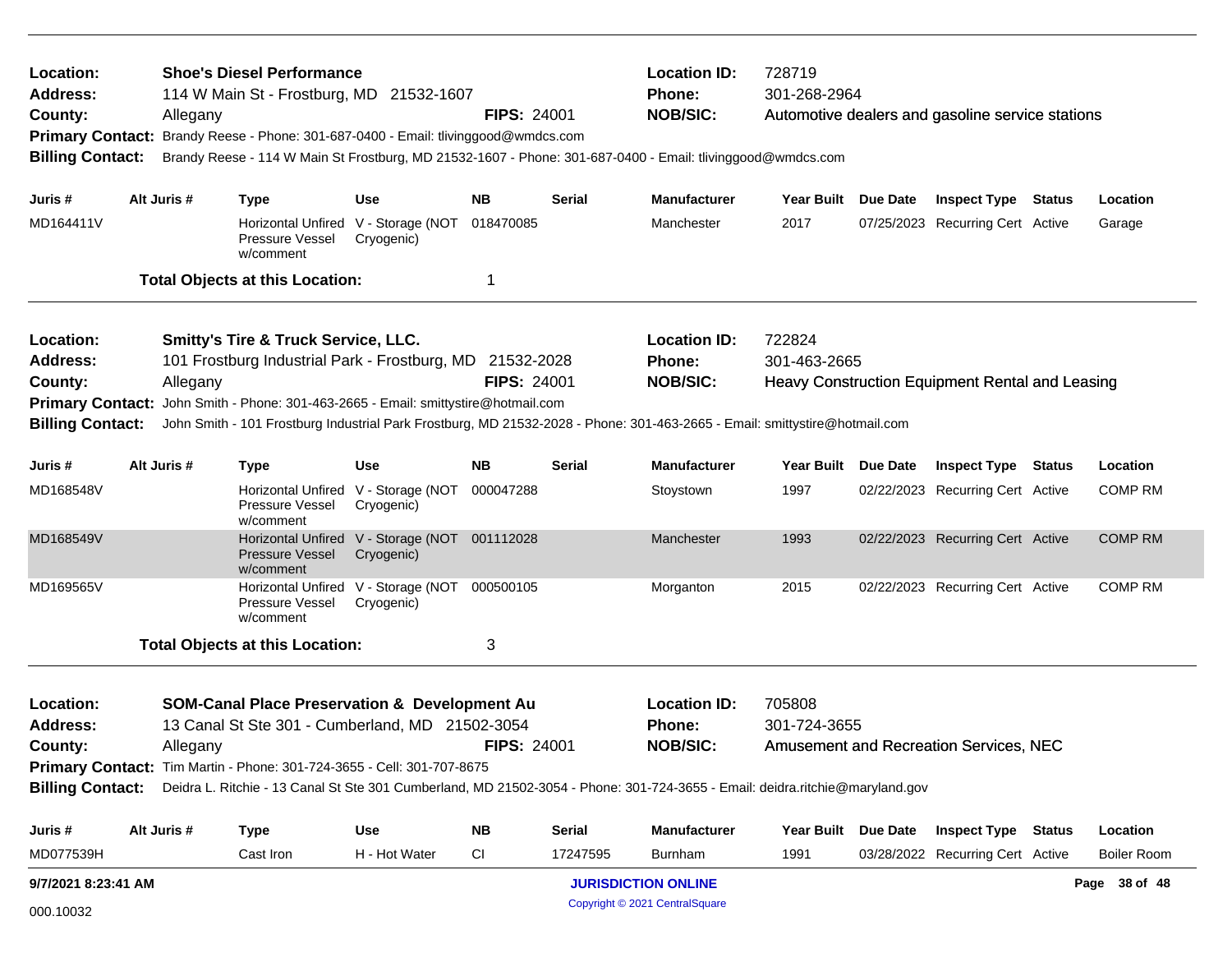| Juris #                    | Alt Juris # | <b>Type</b>                                                                                                                                                                              | <b>Use</b>                                              | <b>NB</b>          | Serial        | <b>Manufacturer</b>              | Year Built Due Date               | <b>Inspect Type Status</b>                       |               | Location           |
|----------------------------|-------------|------------------------------------------------------------------------------------------------------------------------------------------------------------------------------------------|---------------------------------------------------------|--------------------|---------------|----------------------------------|-----------------------------------|--------------------------------------------------|---------------|--------------------|
|                            |             |                                                                                                                                                                                          | Heat (Water $\leq$<br>160 psig, 250 F)                  |                    |               |                                  |                                   |                                                  |               |                    |
| <b>MD077540H</b>           |             | Cast Iron                                                                                                                                                                                | H - Hot Water<br>Heat (Water $\leq$<br>160 psig, 250 F) | CI                 |               | <b>Burnham</b>                   | 1991                              | 03/28/2022 Recurring Cert Active                 |               | <b>Boiler Room</b> |
| MD077541H                  |             | Cast Iron                                                                                                                                                                                | H - Hot Water<br>Heat (Water $\leq$<br>160 psig, 250 F) | <b>CI</b>          | 17247596      | <b>Burnham</b>                   | 1991                              | 03/28/2022 Recurring Cert Active                 |               | <b>Boiler Room</b> |
| MD077542H                  |             | Cast Iron                                                                                                                                                                                | H - Hot Water<br>Heat (Water $\leq$<br>160 psig, 250 F) | CI.                | 17247598      | <b>Burnham</b>                   | 1991                              | 03/28/2022 Recurring Cert Active                 |               | <b>Boiler Room</b> |
|                            |             | <b>Total Objects at this Location:</b>                                                                                                                                                   |                                                         | 4                  |               |                                  |                                   |                                                  |               |                    |
|                            |             |                                                                                                                                                                                          |                                                         |                    |               |                                  |                                   |                                                  |               |                    |
| Location:                  |             | <b>SOM-NG/ARNG/National Guard Armory/Cumberl</b>                                                                                                                                         |                                                         |                    |               | <b>Location ID:</b>              | 717727                            |                                                  |               |                    |
| <b>Address:</b><br>County: | Allegany    | 1100 Brown Ave - Cumberland, MD 21502-3421                                                                                                                                               |                                                         | <b>FIPS: 24001</b> |               | <b>Phone:</b><br><b>NOB/SIC:</b> | Justice, public order, and safety |                                                  |               |                    |
|                            |             | Primary Contact: Jeff Spiker - Phone: 443-253-7395 - Email: jlspiker@hotmail.com                                                                                                         |                                                         |                    |               |                                  |                                   |                                                  |               |                    |
| <b>Billing Contact:</b>    |             | FTRINGS OF GOSTOTISKI, ANTIONY WILLIAMS - ZIY WIZYLI DIVISION OF OUC D-TT BRITHMOR, MD ZTZOT-ZZ00 - PHONE: 410-070-1441 - GRII: 410-440-Z730 - ETHRII:<br>Francis gostomski@maryland.gov |                                                         |                    |               |                                  |                                   |                                                  |               |                    |
| Juris #                    | Alt Juris # | Type                                                                                                                                                                                     | <b>Use</b>                                              | <b>NB</b>          | <b>Serial</b> | <b>Manufacturer</b>              | Year Built Due Date               | <b>Inspect Type</b>                              | <b>Status</b> | Location           |
| MD107932H                  |             | Cast Iron                                                                                                                                                                                | H - Hot Water<br>Heat (Water $\leq$<br>160 psig, 250 F) | CI.                |               | Weil-McLain                      | 2000                              | 04/28/2022 Recurring Cert Active                 |               | <b>Boiler Room</b> |
| MD130791V                  |             | <b>Horizontal Unfired</b><br><b>Pressure Vessel</b><br>w/comment                                                                                                                         | V - Storage (NOT 000739738<br>Cryogenic)                |                    |               | Wood                             | 1979                              | 04/28/2022 Recurring Cert Active                 |               | <b>Boiler Room</b> |
|                            |             | <b>Total Objects at this Location:</b>                                                                                                                                                   |                                                         | $\overline{2}$     |               |                                  |                                   |                                                  |               |                    |
| Location:                  |             | <b>SOM-UMD/Frostburg Univ/Ctr Env Sci/Appalachn</b>                                                                                                                                      |                                                         |                    |               | <b>Location ID:</b>              | 727600                            |                                                  |               |                    |
| <b>Address:</b>            |             | 301 Braddock Rd - Frostburg, MD 21532-2307                                                                                                                                               |                                                         |                    |               | Phone:                           | 301-689-7100                      |                                                  |               |                    |
| County:                    | Allegany    |                                                                                                                                                                                          |                                                         | FIPS: 24001        |               | <b>NOB/SIC:</b>                  |                                   | Colleges, Universities, and Professional Schools |               |                    |
|                            |             | Primary Contact: John Piasecki - Phone: 301-689-7192 - Cell: 301-707-1355 - Email: jpiasecki@al.umces.edu                                                                                |                                                         |                    |               |                                  |                                   |                                                  |               |                    |
| <b>Billing Contact:</b>    |             | Tim Hockman - 301 Braddock Rd Frostburg, MD 21532-2307 - Phone: 301 689 7100 - Cell: 301 707 5251                                                                                        |                                                         |                    |               |                                  |                                   |                                                  |               |                    |
| Juris #                    | Alt Juris # | <b>Type</b>                                                                                                                                                                              | <b>Use</b>                                              | <b>NB</b>          | Serial        | <b>Manufacturer</b>              | Year Built Due Date               | <b>Inspect Type</b>                              | <b>Status</b> | Location           |
| MD100018H                  | -1          | <b>Horizontal Fire</b><br>Tube                                                                                                                                                           | H - Hot Water<br>Heat (Water $\leq$<br>160 psig, 250 F) | 000003071          | 99999         | <b>Cleaver Brooks</b>            | 1998                              | 05/26/2022 Recurring Cert Active                 |               | Boiler Rm          |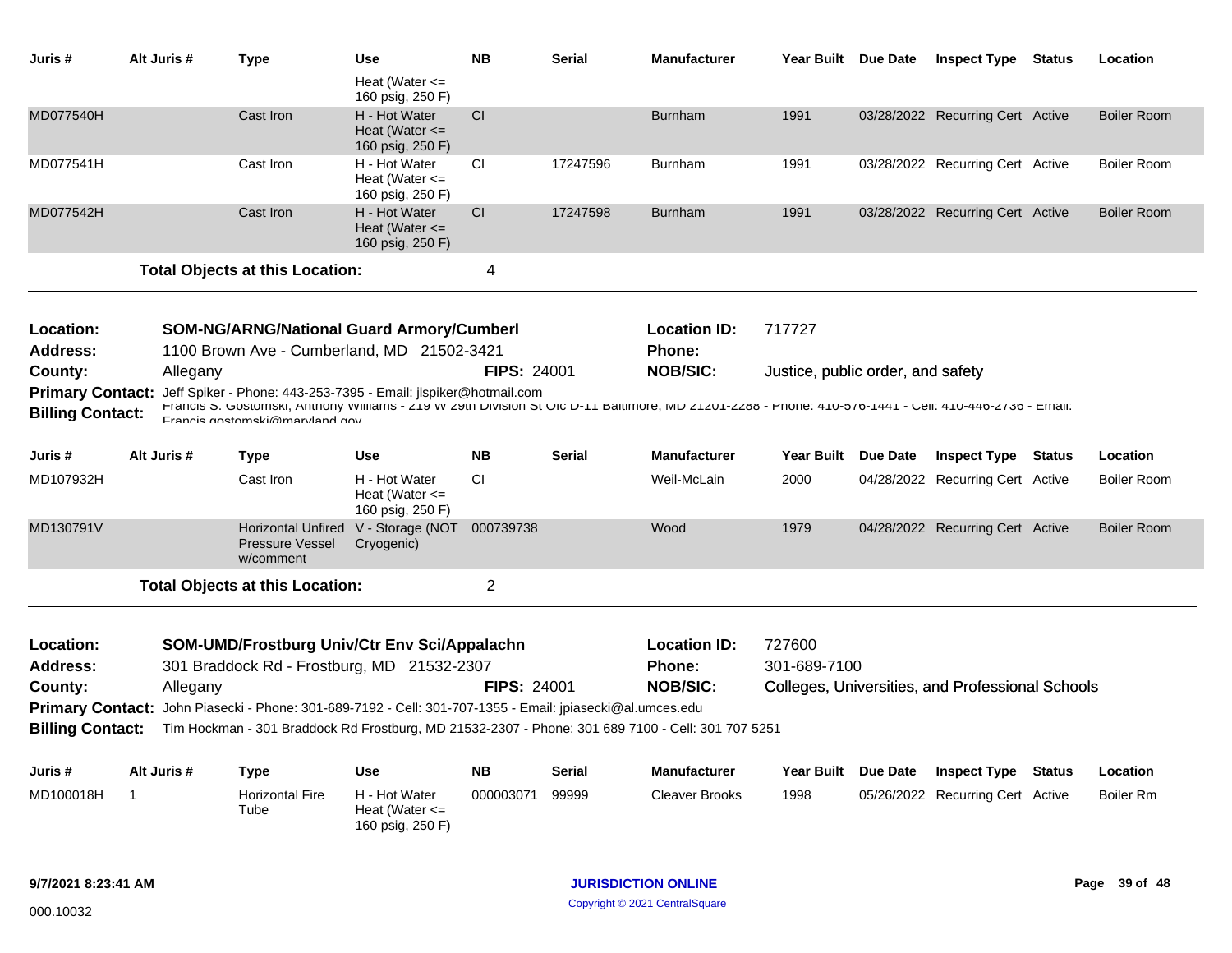| Juris #                                                   | Alt Juris # | <b>Type</b>                                             | <b>Use</b>                                              | <b>NB</b>          | <b>Serial</b>     | <b>Manufacturer</b>           | <b>Year Built</b>       | <b>Due Date</b> | <b>Inspect Type</b>              | <b>Status</b> | Location         |
|-----------------------------------------------------------|-------------|---------------------------------------------------------|---------------------------------------------------------|--------------------|-------------------|-------------------------------|-------------------------|-----------------|----------------------------------|---------------|------------------|
| MD100019H                                                 |             | <b>Horizontal Fire</b><br>Tube                          | H - Hot Water<br>Heat (Water $\leq$<br>160 psig, 250 F) | 000003074          | 99999             | <b>Cleaver Brooks</b>         | 1998                    |                 | 05/26/2022 Recurring Cert Active |               | <b>Boiler Rm</b> |
| MD100020H                                                 |             | <b>Vertical Fire Tube</b>                               | H - Hot Water<br>Supply (Water <=<br>160 psig, 250 F)   | 000092996          |                   | PVI                           | 1997                    |                 | 05/26/2022 Recurring Cert Active |               | Boiler Rm        |
| MD148998V                                                 |             | <b>Vertical Unfired</b><br>Pressure Vessel<br>w/comment | V - Storage (NOT 000373775<br>Cryogenic)                |                    |                   | Morganton                     | 2014                    |                 | 05/26/2022 Recurring Cert Active |               | <b>Boiler Rm</b> |
|                                                           |             | <b>Total Objects at this Location:</b>                  |                                                         | 4                  |                   |                               |                         |                 |                                  |               |                  |
| Location:<br><b>Address:</b>                              | Subway      | 1050 W Industrial Blvd - Cumberland, MD 21502-4331      |                                                         |                    |                   | <b>Location ID:</b><br>Phone: | 3634719                 |                 |                                  |               |                  |
| County:                                                   | Allegany    |                                                         |                                                         | <b>FIPS: 24001</b> |                   | <b>NOB/SIC:</b>               | <b>Industrial Gases</b> |                 |                                  |               |                  |
| <b>Primary Contact: Subway</b><br><b>Billing Contact:</b> |             |                                                         |                                                         |                    |                   |                               |                         |                 |                                  |               |                  |
| Juris #                                                   | Alt Juris # | <b>Type</b>                                             | <b>Use</b>                                              | <b>NB</b>          | <b>Serial</b>     | <b>Manufacturer</b>           | <b>Year Built</b>       | <b>Due Date</b> | <b>Inspect Type</b>              | <b>Status</b> | Location         |
| MD166261V                                                 | A1024285    | <b>Vertical Unfired</b><br>Pressure Vessel<br>w/comment | V - Storage<br>(Cryogenic)                              | 000063913          | <b>CCHA97C205</b> | MVE Inc                       | 1997                    |                 | 01/23/2022 External Cert         | Active        | Outside          |
|                                                           |             | <b>Total Objects at this Location:</b>                  |                                                         | $\mathbf 1$        |                   |                               |                         |                 |                                  |               |                  |
| Location:<br><b>Address:</b>                              | Subway      | 66 Queen City Dr - Cumberland, MD 21502-2339            |                                                         |                    |                   | <b>Location ID:</b><br>Phone: | 3634720                 |                 |                                  |               |                  |
| County:                                                   | Allegany    |                                                         |                                                         | <b>FIPS: 24001</b> |                   | <b>NOB/SIC:</b>               | <b>Industrial Gases</b> |                 |                                  |               |                  |
| <b>Primary Contact: Subway</b><br><b>Billing Contact:</b> |             |                                                         |                                                         |                    |                   |                               |                         |                 |                                  |               |                  |
| Juris #                                                   | Alt Juris # | <b>Type</b>                                             | <b>Use</b>                                              | <b>NB</b>          | <b>Serial</b>     | <b>Manufacturer</b>           | Year Built              | <b>Due Date</b> | <b>Inspect Type</b>              | <b>Status</b> | Location         |
| MD158477V                                                 |             | <b>Vertical Unfired</b><br>Pressure Vessel<br>w/comment | V - Storage<br>(Cryogenic)                              | 000172568          | SN-<br>CJCS06D206 | <b>CHART</b>                  | 2006                    |                 | 08/19/2021 Recurring Cert Active |               | Inside           |
| <b>Total Objects at this Location:</b><br>1               |             |                                                         |                                                         |                    |                   |                               |                         |                 |                                  |               |                  |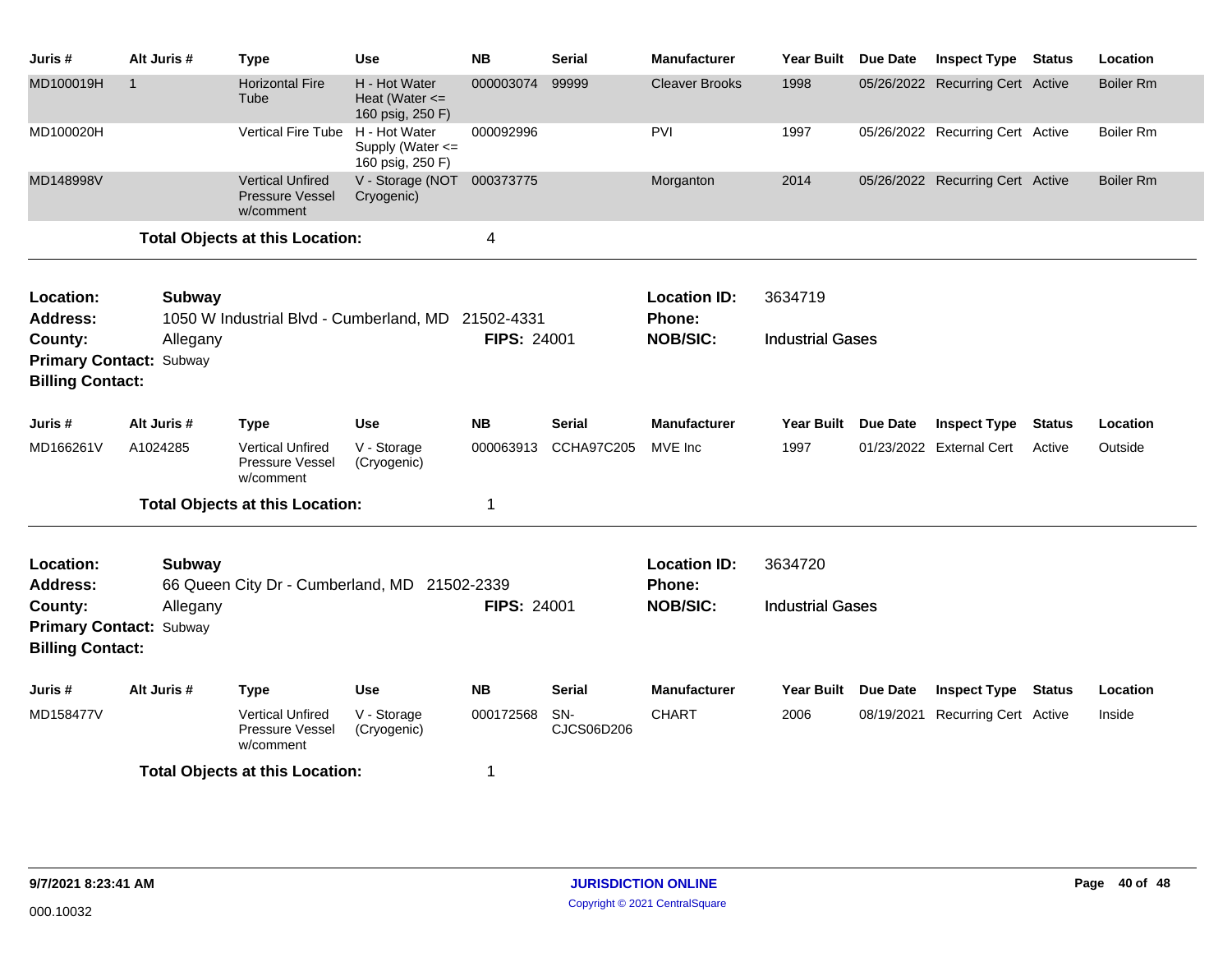| <b>Location:</b> | <b>SurgCenter of Western Maryland</b>                  |                    | <b>Location ID:</b> | 4018429                                    |
|------------------|--------------------------------------------------------|--------------------|---------------------|--------------------------------------------|
| <b>Address:</b>  | 12252 Williams Rd SE - Cumberland, MD 21502-7987       |                    | <b>Phone:</b>       | 2405220185                                 |
| County:          | Allegany                                               | <b>FIPS: 24001</b> | NOB/SIC:            | Offices and Clinics of Doctors of Medicine |
|                  | <b>Primary Contact:</b> SurgCenter of Western Maryland |                    |                     |                                            |
|                  |                                                        |                    |                     |                                            |

**Billing Contact:** Raghu Reddy - 12252 Williams Rd SE Cumberland, MD 21502-7987 - Phone: 240-522-0185 - Cell: 202-550-5295 - Email: rreddy@scwesternmd.com

| Juris #   | Alt Juris # | Type                                   | Use                                              | <b>NB</b> | <b>Serial</b> | <b>Manufacturer</b> | <b>Year Built</b> | Due Date | <b>Inspect Type</b>              | <b>Status</b> | <b>Location</b>                  |
|-----------|-------------|----------------------------------------|--------------------------------------------------|-----------|---------------|---------------------|-------------------|----------|----------------------------------|---------------|----------------------------------|
| MD157052  | #2 (3013)   | Miniature Boiler<br>(NOT Fired Kettle) | S - Power-<br>Sterilizing (Steam<br>$> 15$ psig) | 000003625 | 43222         | Pemberton           | 2019              |          | 04/07/2022 Recurring Cert Active |               | <b>CLEAN WORK</b><br><b>ROOM</b> |
| MD167051  | #1 (3023)   | Miniature Boiler<br>(NOT Fired Kettle) | S - Power-<br>Sterilizing (Steam<br>$> 15$ psig) | 000003624 | 43221         | Pemberton           | 2019              |          | 04/07/2022 Recurring Cert Active |               | <b>CLEAN WORK</b><br><b>ROOM</b> |
| MD167053V |             | Other w/comment O - Other (PV)         | Use) w/comment                                   | 000059727 |               | Amsco               | 1989              |          | 04/07/2022 Recurring Cert Active |               | <b>CLEAN WORK</b><br><b>ROOM</b> |
| MD167054V |             | Other w/comment                        | O - Other (PV<br>Use) w/comment                  | 000059199 |               | Amsco               | 1989              |          | 04/07/2022 Recurring Cert Active |               | <b>CLEAN WORK</b><br><b>ROOM</b> |
|           |             | Total Objects at this Location:        |                                                  |           |               |                     |                   |          |                                  |               |                                  |

| Location:       | TH & N Pit Stop                                                                                                               |                    | <b>Location ID:</b> | 702711                                           |
|-----------------|-------------------------------------------------------------------------------------------------------------------------------|--------------------|---------------------|--------------------------------------------------|
| <b>Address:</b> | 12308 McMullen Hwy SW - Cumberland, MD 21502-5188                                                                             |                    | <b>Phone:</b>       | 301 -729-2201                                    |
| County:         | Allegany                                                                                                                      | <b>FIPS: 24001</b> | <b>NOB/SIC:</b>     | Automotive dealers and gasoline service stations |
|                 | <b>Primary Contact: Harold Painter, Jr. - Phone: 301-279-2800 - Cell: 301-424-6637</b>                                        |                    |                     |                                                  |
|                 | <b>Billing Contact:</b> Harold Painter, Jr. - PO Box 603 Cumberland, MD 21501-0603 - Phone: 301-279-2800 - Cell: 301-424-6637 |                    |                     |                                                  |

| Juris #   | Alt Juris # | Type                                                    | Use                            | <b>NB</b> | <b>Serial</b> | <b>Manufacturer</b> | <b>Year Built</b> | <b>Due Date</b> | Inspect Type                     | Status | Location      |
|-----------|-------------|---------------------------------------------------------|--------------------------------|-----------|---------------|---------------------|-------------------|-----------------|----------------------------------|--------|---------------|
| MD138451V |             | <b>Vertical Unfired</b><br>Pressure Vessel<br>w/comment | V - Storage (NOT<br>Cryogenic) | 000938855 |               | Manchester          | 2008              |                 | 06/21/2022 Recurring Cert Active |        | <b>GARAGE</b> |
|           |             |                                                         |                                |           |               |                     |                   |                 |                                  |        |               |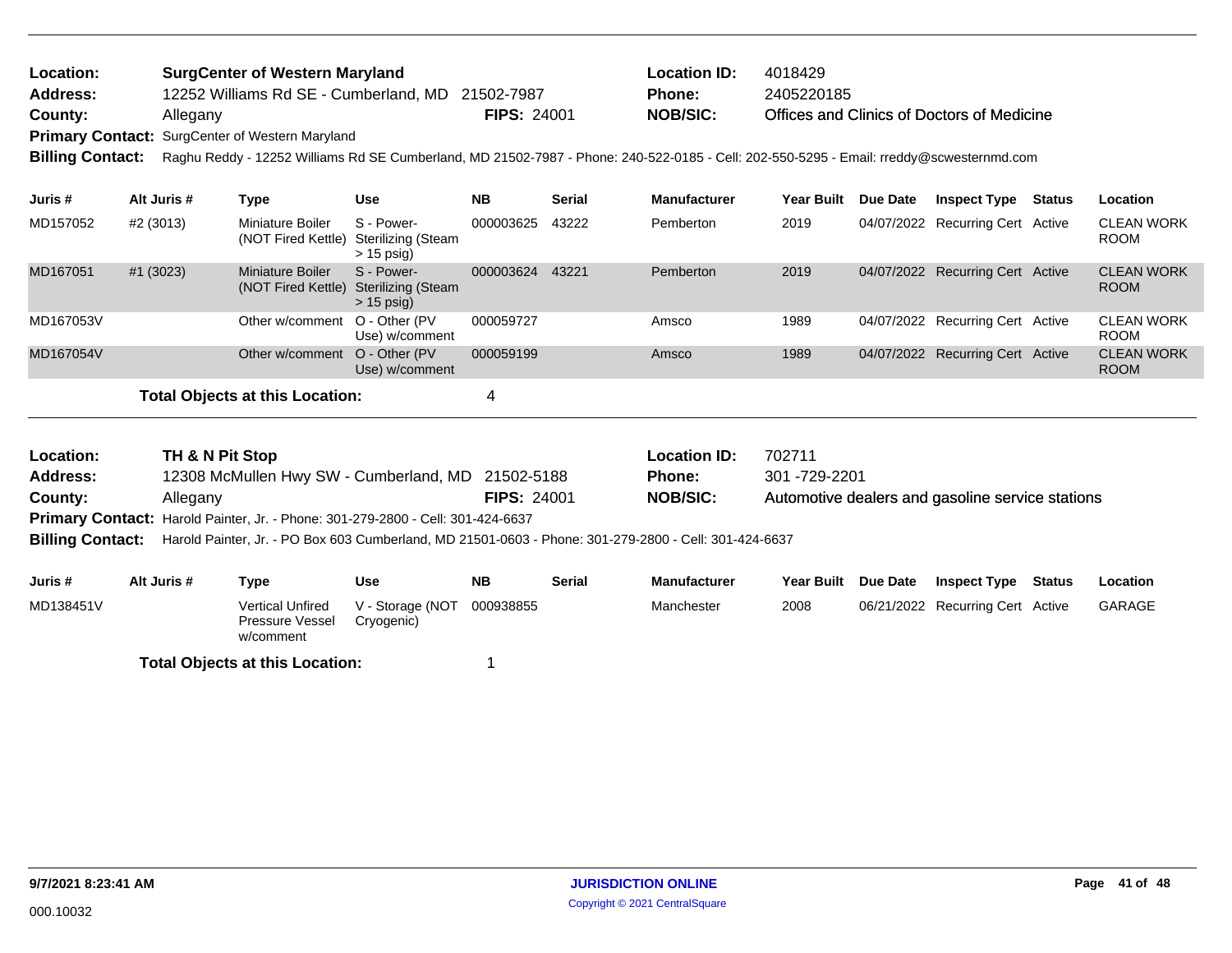## Operators of Apartment Buildings 1 Baltimore St - Cumberland, MD 21502-2963 **County:** Allegany **Nobel Allegany Nobel Allegany NOB/SIC: NOB/SIC:** Primary Contact: Debbie Slider - Phone: 301-777-8800 - Email: dslider@kensington-evergreen.com **Billing Contact:** Debbie Slider - 1 Baltimore St Cumberland, MD 21502-2963 - Phone: 301-777-8800 - Email: dslider@kensington-evergreen.com **The Kensington Assisted Living Community Location ID:** 715563 **Address: Location: Phone:** 301-777-8800

| Juris #                                                                                                                                                                                                                     | Alt Juris #          | <b>Type</b>                                                    | <b>Use</b>                                                | <b>NB</b> | <b>Serial</b> | <b>Manufacturer</b>                  | <b>Year Built</b> | Due Date   | <b>Inspect Type</b>                              | <b>Status</b> | Location                       |
|-----------------------------------------------------------------------------------------------------------------------------------------------------------------------------------------------------------------------------|----------------------|----------------------------------------------------------------|-----------------------------------------------------------|-----------|---------------|--------------------------------------|-------------------|------------|--------------------------------------------------|---------------|--------------------------------|
| MD088210H                                                                                                                                                                                                                   |                      | Water Tube<br>Coiled (NOT<br>Flueless Hi<br>Efficiency)        | H - Hot Water<br>Supply (Water <=<br>160 psig, 250 F)     | 000025194 | 932H9425194   | <b>HB Smith</b>                      | 1994              |            | 04/21/2023 Recurring Cert Active                 |               | <b>Basement Boiler</b><br>Room |
| MD110444H                                                                                                                                                                                                                   | <b>REP-PRV</b>       | Cast Iron                                                      | H - Steam Heat<br>(Steam $\le$ 15<br>psig)                | <b>CI</b> | 64349156      | <b>Burnham</b>                       | 2001              |            | 04/21/2023 Recurring Cert Active                 |               | <b>Basement Boiler</b><br>Room |
| MD144206H                                                                                                                                                                                                                   |                      | <b>Water Tube</b><br>Coiled (NOT<br>Flueless Hi<br>Efficiency) | H - Hot Water<br>Supply (Water $\leq$<br>160 psig, 250 F) | 000C24430 |               | A O Smith                            | 2009              |            | 04/21/2023 Recurring Cert Active                 |               | <b>Basement Boiler</b><br>Room |
| MD169006V                                                                                                                                                                                                                   |                      | <b>Vertical Unfired</b><br><b>Pressure Vessel</b><br>w/comment | V - Storage (NOT<br>Cryogenic)                            | 000200765 |               | A O Smith                            | 2015              | 04/21/2023 | <b>Recurring Cert Active</b>                     |               | <b>Basement</b>                |
| MD169007V                                                                                                                                                                                                                   |                      | <b>Vertical Unfired</b><br><b>Pressure Vessel</b><br>w/comment | V - Storage (NOT<br>Cryogenic)                            | 000232956 |               | A O Smith                            | 2017              |            | 04/21/2023 Recurring Cert Active                 |               | <b>Basement</b>                |
| MD169008V                                                                                                                                                                                                                   |                      | <b>Vertical Unfired</b><br><b>Pressure Vessel</b><br>w/comment | V - Storage (NOT<br>Cryogenic)                            | 000233170 |               | A O Smith                            | 2017              |            | 04/21/2023 Recurring Cert Active                 |               | <b>Basement</b>                |
|                                                                                                                                                                                                                             |                      | <b>Total Objects at this Location:</b>                         |                                                           | 6         |               |                                      |                   |            |                                                  |               |                                |
| Location:<br><b>Address:</b>                                                                                                                                                                                                | <b>The Oil Works</b> |                                                                | 1205 Oldtown Road - Cumberland, MD 21502-4001             |           |               | <b>Location ID:</b><br><b>Phone:</b> | 708663            |            |                                                  |               |                                |
| <b>FIPS: 24001</b><br>County:<br>Allegany<br>Richard Athey - Phone: 301-777-2820<br><b>Primary Contact:</b><br>Richard Athey - 1205 E Oldtown Rd Cumberland, MD 21502-4001 - Phone: 301-777-2820<br><b>Billing Contact:</b> |                      |                                                                |                                                           |           |               | <b>NOB/SIC:</b>                      |                   |            | Automotive dealers and gasoline service stations |               |                                |

| Juris #   | Alt Juris # | Type                                                             | Use                            | NΒ        | <b>Serial</b> | <b>Manufacturer</b>   | Year Built Due Date | <b>Inspect Type</b>              | Status | Location  |
|-----------|-------------|------------------------------------------------------------------|--------------------------------|-----------|---------------|-----------------------|---------------------|----------------------------------|--------|-----------|
| MD137924V |             | Horizontal Unfired O - Other (PV<br>Pressure Vessel<br>w/comment | Use) w/comment                 | 000073390 |               | CPC                   | 1999                | 06/28/2023 Recurring Cert Active |        | 2ND FLOOR |
| MD170389V |             | <b>Vertical Unfired</b><br><b>Pressure Vessel</b><br>w/comment   | V - Storage (NOT<br>Cryogenic) | 000515544 |               | <b>MAT Industries</b> | 2019                | 08/06/2023 Recurring Cert Active |        | Outside   |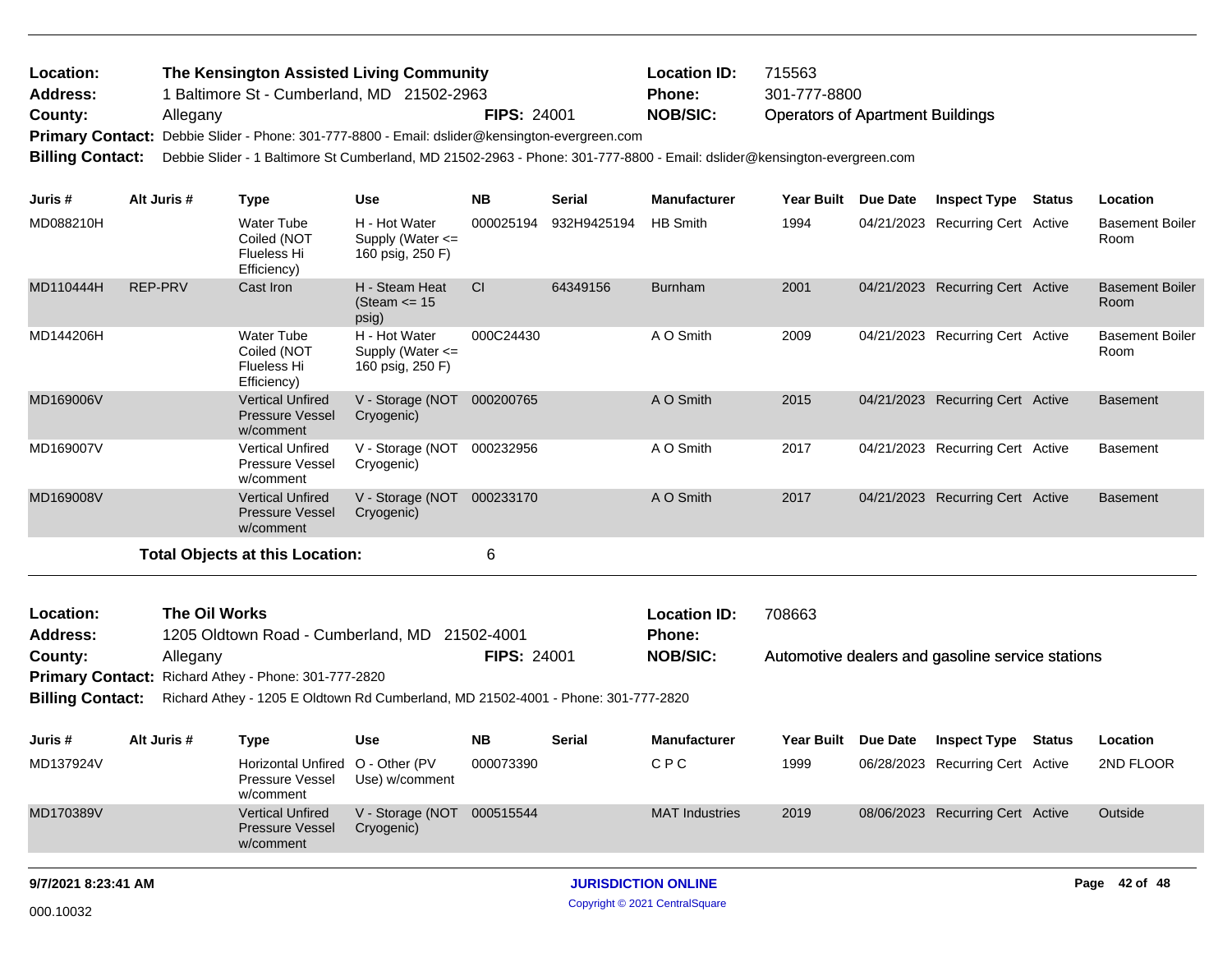| Location:<br><b>Address:</b><br>County:<br><b>Billing Contact:</b> | Allegany                                  | <b>Thomas Subaru Of Cumberland Motor City</b><br>10325 Mt Savage Rd NW - Cumberland, MD 21502-4925<br>Primary Contact: Keith Roach - Phone: 301-724-6310<br>Keith Roach - 10325 Mount Savage Rd NW Cumberland, MD 21502-4925 - Phone: 301-724-6310 |                                                   | <b>FIPS: 24001</b> |               | <b>Location ID:</b><br><b>Phone:</b><br><b>NOB/SIC:</b> | 726533<br>301-724-6310 x16401<br>Automotive dealers and gasoline service stations |                 |                                                  |               |                        |
|--------------------------------------------------------------------|-------------------------------------------|----------------------------------------------------------------------------------------------------------------------------------------------------------------------------------------------------------------------------------------------------|---------------------------------------------------|--------------------|---------------|---------------------------------------------------------|-----------------------------------------------------------------------------------|-----------------|--------------------------------------------------|---------------|------------------------|
| Juris #                                                            | Alt Juris #                               | <b>Type</b>                                                                                                                                                                                                                                        | <b>Use</b>                                        | <b>NB</b>          | <b>Serial</b> | <b>Manufacturer</b>                                     | <b>Year Built</b>                                                                 | <b>Due Date</b> | <b>Inspect Type Status</b>                       |               | Location               |
| MD110422V                                                          |                                           | <b>Horizontal Unfired</b><br>Pressure Vessel<br>w/comment                                                                                                                                                                                          | V - Storage (NOT<br>Cryogenic)                    | 000108600<br>5     |               | Manchester                                              | 2000                                                                              |                 | 02/17/2022 Recurring Cert Active                 |               | Comp Rm                |
| MD159181V                                                          |                                           | <b>Vertical Unfired</b><br><b>Pressure Vessel</b><br>w/comment                                                                                                                                                                                     | V - Storage (NOT<br>Cryogenic)                    | 000645585          |               | Morganton                                               | 2017                                                                              |                 | 01/25/2022 Recurring Cert Active                 |               | Comp Room              |
|                                                                    |                                           | <b>Total Objects at this Location:</b>                                                                                                                                                                                                             |                                                   | $\overline{c}$     |               |                                                         |                                                                                   |                 |                                                  |               |                        |
| Location:<br><b>Address:</b><br>County:<br><b>Billing Contact:</b> | Allegany<br>Primary Contact: Thompson Gas | <b>Thompson Gas</b><br>13526 McMullen Hwy SW - Cumberland, MD 21502-5347<br>- 13526 McMullen Hwy SW Cumberland, MD 21502-5347                                                                                                                      |                                                   | <b>FIPS: 24001</b> |               | <b>Location ID:</b><br><b>Phone:</b><br><b>NOB/SIC:</b> | 727086<br>240-362-7274<br>Oil and gas extraction                                  |                 |                                                  |               |                        |
| Juris#                                                             | Alt Juris #                               | Type                                                                                                                                                                                                                                               | <b>Use</b>                                        | <b>NB</b>          | <b>Serial</b> | <b>Manufacturer</b>                                     | <b>Year Built</b>                                                                 | <b>Due Date</b> | <b>Inspect Type</b>                              | <b>Status</b> | Location               |
| MD083792V                                                          |                                           | Pressure Vessel<br>w/comment                                                                                                                                                                                                                       | Horizontal Unfired V - Storage (NOT<br>Cryogenic) | 00030954H          |               | <b>Brunner</b>                                          | 1993                                                                              |                 | 04/30/2023 Recurring Cert Active                 |               | <b>Refilling Plant</b> |
|                                                                    |                                           | <b>Total Objects at this Location:</b>                                                                                                                                                                                                             |                                                   | 1                  |               |                                                         |                                                                                   |                 |                                                  |               |                        |
| Location:<br><b>Address:</b><br>County:<br><b>Billing Contact:</b> | Allegany                                  | <b>Timbrook Pontiac Cadillac Nissan Inc.</b><br>10210 Mt Savage RD - Cumberland, MD 21502-4927<br>Primary Contact: Lee Wilson - Phone: 301-722-8300<br>Lee Wilson - 10210 Mt Savage Rd Cumberland, MD 21502 - Phone: 301-722-8300                  |                                                   | <b>FIPS: 24001</b> |               | <b>Location ID:</b><br>Phone:<br><b>NOB/SIC:</b>        | 726642<br>301-722-8300                                                            |                 | Automotive dealers and gasoline service stations |               |                        |
| Juris #                                                            | Alt Juris #                               | Type                                                                                                                                                                                                                                               | <b>Use</b>                                        | <b>NB</b>          | <b>Serial</b> | <b>Manufacturer</b>                                     | <b>Year Built</b>                                                                 | <b>Due Date</b> | <b>Inspect Type</b>                              | Status        | Location               |
| MD110424V                                                          |                                           | <b>Horizontal Unfired</b><br>Pressure Vessel                                                                                                                                                                                                       | V - Storage (NOT<br>Cryogenic)                    | 000826291          |               | Melben                                                  | 1999                                                                              |                 | 07/27/2022 Recurring Cert Active                 |               | Loft                   |
| 9/7/2021 8:23:41 AM                                                |                                           |                                                                                                                                                                                                                                                    |                                                   |                    |               | <b>JURISDICTION ONLINE</b>                              |                                                                                   |                 |                                                  |               | Page 43 of 48          |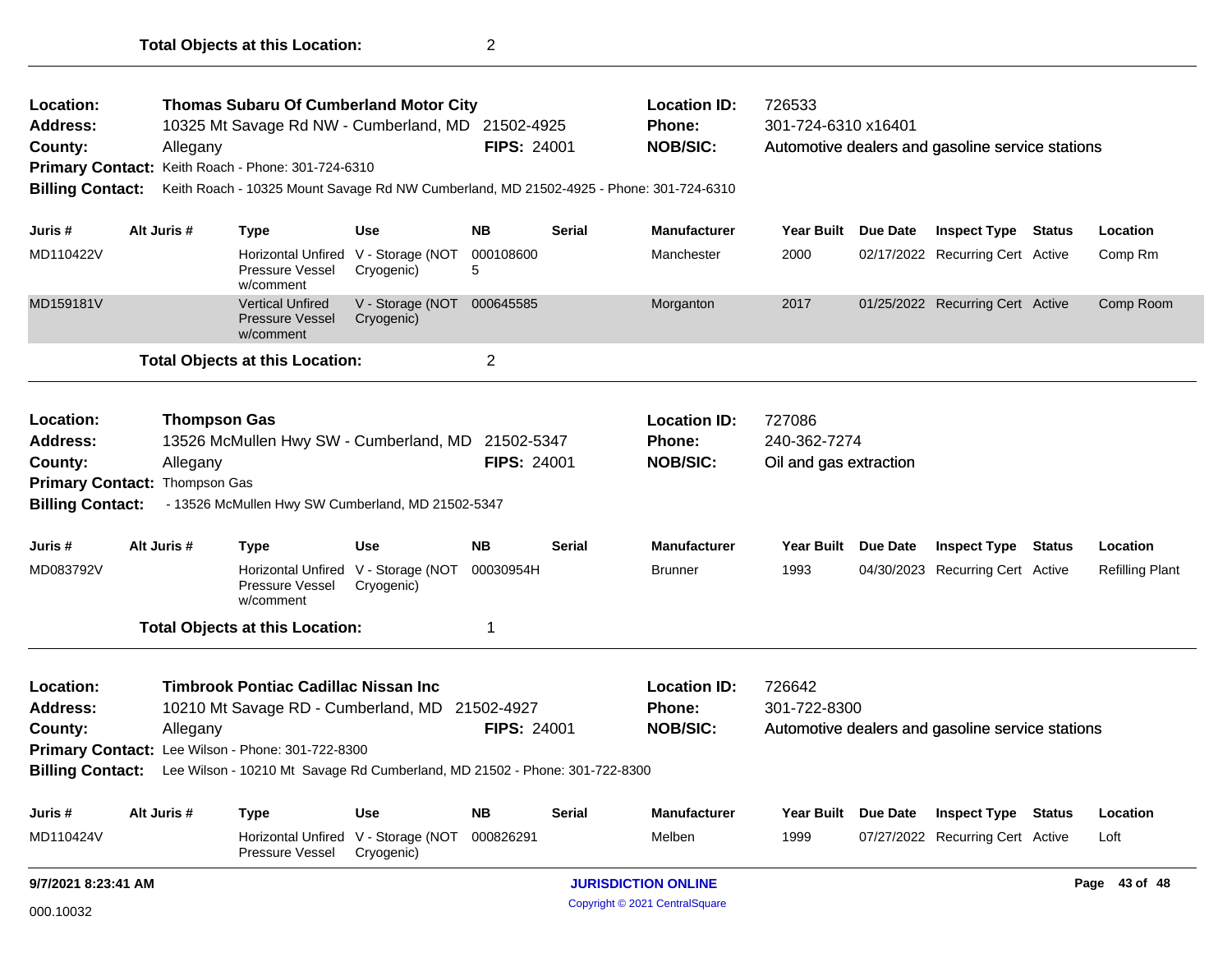| Juris #                 | Alt Juris # | Type<br>w/comment                                                                      | Use                                                     | <b>NB</b>          | <b>Serial</b> | <b>Manufacturer</b>                                                                                                           | Year Built Due Date                     |          | <b>Inspect Type</b>                                            | Status | Location            |
|-------------------------|-------------|----------------------------------------------------------------------------------------|---------------------------------------------------------|--------------------|---------------|-------------------------------------------------------------------------------------------------------------------------------|-----------------------------------------|----------|----------------------------------------------------------------|--------|---------------------|
|                         |             | <b>Total Objects at this Location:</b>                                                 |                                                         | $\mathbf 1$        |               |                                                                                                                               |                                         |          |                                                                |        |                     |
| Location:               |             | <b>Timothy J Mullaney</b>                                                              |                                                         |                    |               | <b>Location ID:</b>                                                                                                           | 726669                                  |          |                                                                |        |                     |
| Address:                |             | 404-406 N Center St - Cumberland, MD 21502                                             |                                                         |                    |               | Phone:                                                                                                                        |                                         |          |                                                                |        |                     |
| County:                 | Allegany    |                                                                                        |                                                         | <b>FIPS: 24001</b> |               | <b>NOB/SIC:</b>                                                                                                               | <b>Operators of Apartment Buildings</b> |          |                                                                |        |                     |
|                         |             | Primary Contact: Timothy Mullaney - Phone: 301-697-2255                                |                                                         |                    |               |                                                                                                                               |                                         |          |                                                                |        |                     |
| <b>Billing Contact:</b> |             | Timothy Mullaney - 10003 Carrington Ct Cumberland, MD 21502-8357 - Phone: 301-697-2255 |                                                         |                    |               |                                                                                                                               |                                         |          |                                                                |        |                     |
| Juris #                 | Alt Juris # | <b>Type</b>                                                                            | <b>Use</b>                                              | <b>NB</b>          | <b>Serial</b> | <b>Manufacturer</b>                                                                                                           | <b>Year Built</b>                       | Due Date | <b>Inspect Type Status</b>                                     |        | Location            |
| MD081485H               |             | Cast Iron                                                                              | H - Hot Water<br>Heat (Water $\leq$<br>160 psig, 250 F) | CI.                | 1090023       | <b>Dunkirk</b>                                                                                                                | 1992                                    |          | 08/02/2022 Recurring Cert Active                               |        | <b>Basement</b>     |
| MD081486H               |             | Cast Iron                                                                              | H - Hot Water<br>Heat (Water $\leq$<br>160 psig, 250 F) | CI                 | 2090002       | <b>Dunkirk</b>                                                                                                                | 1992                                    |          | 08/02/2022 Recurring Cert Active                               |        | <b>Basement</b>     |
|                         |             | <b>Total Objects at this Location:</b>                                                 |                                                         | $\overline{2}$     |               |                                                                                                                               |                                         |          |                                                                |        |                     |
| Location:               |             | <b>Triton Construction</b>                                                             |                                                         |                    |               | <b>Location ID:</b>                                                                                                           | 3920223                                 |          |                                                                |        |                     |
| Address:<br>County:     | Allegany    | 11014 PPG Rd SE - Cumberland, MD 21502-8902                                            |                                                         | <b>FIPS: 24001</b> |               | Phone:<br><b>NOB/SIC:</b>                                                                                                     |                                         |          | <b>General Contractors-Industrial Buildings and Warehouses</b> |        |                     |
| <b>Primary Contact:</b> |             | John Rose - Phone: 304 755 1401 - Cell: 304 590 2449 - Email: john.rose@tritonwv.com   |                                                         |                    |               |                                                                                                                               |                                         |          |                                                                |        |                     |
| <b>Billing Contact:</b> |             |                                                                                        |                                                         |                    |               | John Rose - 1944 Windfield Rd St Albans, WVA 25177 - Phone: 304 755 1401 - Cell: 304 590 2449 - Email: john.rose@tritonwv.com |                                         |          |                                                                |        |                     |
| Juris #                 | Alt Juris # | Type                                                                                   | <b>Use</b>                                              | <b>NB</b>          | <b>Serial</b> | <b>Manufacturer</b>                                                                                                           | Year Built Due Date                     |          | <b>Inspect Type Status</b>                                     |        | Location            |
| MD162691V               |             | <b>Vertical Unfired</b><br>Pressure Vessel<br>w/comment                                | V - Storage (NOT<br>Cryogenic)                          | 000290587          | 290587        | Manchester                                                                                                                    | 2004                                    |          | 01/18/2023 Recurring Cert Active                               |        | <b>PPG Building</b> |
| MD162692V               |             | <b>Vertical Unfired</b><br><b>Pressure Vessel</b><br>w/comment                         | V - Storage (NOT<br>Cryogenic)                          | 000426506 426506   |               | Manchester                                                                                                                    | 1986                                    |          | 01/18/2023 Recurring Cert Active                               |        | <b>PPG Building</b> |
|                         |             | <b>Total Objects at this Location:</b>                                                 |                                                         | $\overline{2}$     |               |                                                                                                                               |                                         |          |                                                                |        |                     |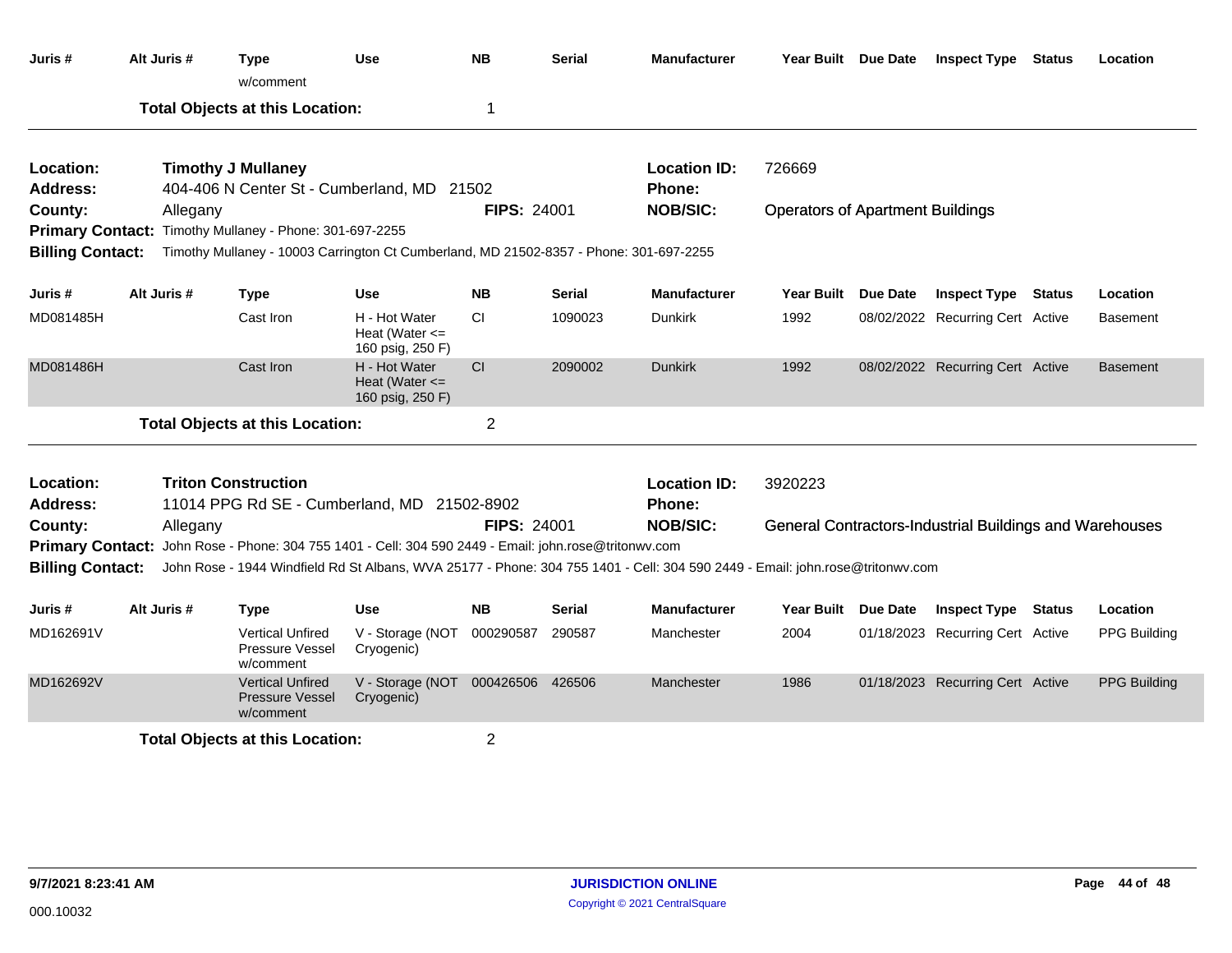| Location:<br><b>Twigg Automotive</b><br>14201 Baltimore Pike NE - Cumberland, MD<br><b>Address:</b> |             |                                                                |                                                                                          | 21502-6578         |               | <b>Location ID:</b><br>Phone: | 727249                                  |                 |                                                  |               |                     |
|-----------------------------------------------------------------------------------------------------|-------------|----------------------------------------------------------------|------------------------------------------------------------------------------------------|--------------------|---------------|-------------------------------|-----------------------------------------|-----------------|--------------------------------------------------|---------------|---------------------|
| County:                                                                                             | Allegany    |                                                                |                                                                                          | <b>FIPS: 24001</b> |               | <b>NOB/SIC:</b>               |                                         |                 | Automotive dealers and gasoline service stations |               |                     |
| <b>Primary Contact:</b><br><b>Billing Contact:</b>                                                  |             | Jeff Derrell - Phone: (301)777-0070                            | Jeff Derrell - 14201 Baltimore Pike NE Cumberland, MD 21502-6578 - Phone: (301)777- 0070 |                    |               |                               |                                         |                 |                                                  |               |                     |
|                                                                                                     |             |                                                                |                                                                                          |                    |               |                               |                                         |                 |                                                  |               |                     |
| Juris #                                                                                             | Alt Juris # | <b>Type</b>                                                    | <b>Use</b>                                                                               | <b>NB</b>          | <b>Serial</b> | <b>Manufacturer</b>           | <b>Year Built</b>                       | <b>Due Date</b> | <b>Inspect Type</b>                              | <b>Status</b> | Location            |
| MD103335H                                                                                           |             | Cast Iron                                                      | H - Hot Water<br>Heat (Water $\leq$<br>160 psig, 250 F)                                  | <b>CI</b>          |               | Keystone                      | 1998                                    |                 | 05/13/2022 Recurring Cert Active                 |               | <b>Basement</b>     |
| MD103336V                                                                                           |             | <b>Vertical Unfired</b><br><b>Pressure Vessel</b><br>w/comment | V - Storage (NOT<br>Cryogenic)                                                           | 000594741          |               | Manchester                    | 1997                                    |                 | 05/13/2022 Recurring Cert Active                 |               | <b>Outside Shed</b> |
| MD167086V                                                                                           |             | <b>Vertical Unfired</b><br>Pressure Vessel<br>w/comment        | V - Storage (NOT<br>Cryogenic)                                                           | 000071888          |               | Staystone                     | 1993                                    |                 | 05/14/2022 Recurring Cert Active                 |               | Outside             |
|                                                                                                     |             | <b>Total Objects at this Location:</b>                         |                                                                                          | 3                  |               |                               |                                         |                 |                                                  |               |                     |
| Location:                                                                                           |             | <b>Washington Lee Apts</b>                                     |                                                                                          |                    |               | <b>Location ID:</b>           | 2363341                                 |                 |                                                  |               |                     |
| <b>Address:</b>                                                                                     |             | 12 S Lee St - Cumberland, MD                                   | 21502-2801                                                                               |                    |               | Phone:                        |                                         |                 |                                                  |               |                     |
| County:                                                                                             | Allegany    |                                                                |                                                                                          | <b>FIPS: 24001</b> |               | <b>NOB/SIC:</b>               | <b>Operators of Apartment Buildings</b> |                 |                                                  |               |                     |
| <b>Primary Contact: Mike Hatbell</b>                                                                |             |                                                                |                                                                                          |                    |               |                               |                                         |                 |                                                  |               |                     |
| <b>Billing Contact:</b>                                                                             |             |                                                                | Joyce Hanes - PO Box 34034 Bethesda, MD 20827-0034 - Phone: 301-881-1221                 |                    |               |                               |                                         |                 |                                                  |               |                     |
| Juris #                                                                                             | Alt Juris # | <b>Type</b>                                                    | <b>Use</b>                                                                               | <b>NB</b>          | <b>Serial</b> | <b>Manufacturer</b>           | <b>Year Built</b>                       | <b>Due Date</b> | <b>Inspect Type</b>                              | <b>Status</b> | Location            |
| MD141465H                                                                                           |             | Cast Iron                                                      | H - Steam Heat<br>(Steam $\le$ 15<br>psig)                                               | <b>CI</b>          | 64822584      | <b>Burnham</b>                | 2005                                    | 08/19/2021      | Recurring Cert Active                            |               | <b>Boiler Room</b>  |
|                                                                                                     |             | <b>Total Objects at this Location:</b>                         |                                                                                          | 1                  |               |                               |                                         |                 |                                                  |               |                     |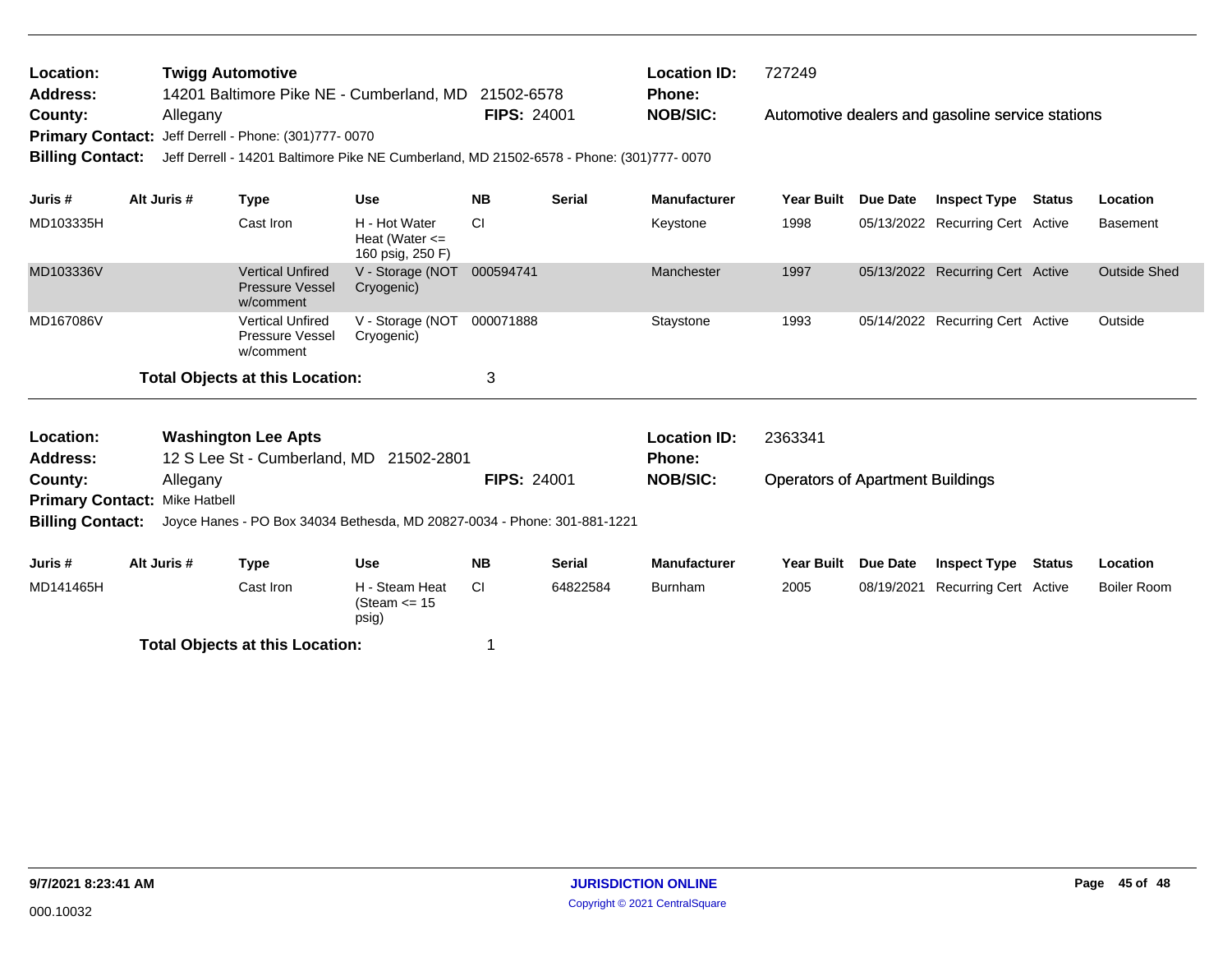| Location:<br><b>Address:</b><br>County:                                                | <b>Weimer Chevrolet</b><br>10355 Mount Savage Rd NW PO Box 3372 - Cumberland, MD<br><b>FIPS: 24001</b><br>Allegany<br>Primary Contact: Ben Preston - Phone: 301-777-5115<br><b>Billing Contact:</b><br>Ben Preston - 10355 Mount Savage Rd NW PO Box 3372 Cumberland, MD 21502-4925 - Phone: 301-777-5115 |                                     |                                                                                                                                                                                                |                                                         |                    |               | <b>Location ID:</b><br>719082<br><b>Phone:</b><br><b>NOB/SIC:</b><br>Automotive dealers and gasoline service stations                                                                           |                                                |                 |                                  |               |                             |
|----------------------------------------------------------------------------------------|-----------------------------------------------------------------------------------------------------------------------------------------------------------------------------------------------------------------------------------------------------------------------------------------------------------|-------------------------------------|------------------------------------------------------------------------------------------------------------------------------------------------------------------------------------------------|---------------------------------------------------------|--------------------|---------------|-------------------------------------------------------------------------------------------------------------------------------------------------------------------------------------------------|------------------------------------------------|-----------------|----------------------------------|---------------|-----------------------------|
|                                                                                        |                                                                                                                                                                                                                                                                                                           |                                     |                                                                                                                                                                                                |                                                         |                    |               |                                                                                                                                                                                                 |                                                |                 |                                  |               |                             |
| Juris #                                                                                | Alt Juris #                                                                                                                                                                                                                                                                                               |                                     | Type                                                                                                                                                                                           | Use                                                     | <b>NB</b>          | <b>Serial</b> | <b>Manufacturer</b>                                                                                                                                                                             | <b>Year Built</b>                              | Due Date        | <b>Inspect Type Status</b>       |               | Location                    |
| MD017039V                                                                              |                                                                                                                                                                                                                                                                                                           |                                     | <b>Pressure Vessel</b><br>w/comment                                                                                                                                                            | Horizontal Unfired V - Storage (NOT<br>Cryogenic)       | 000000151          |               | Welding Engineering 1945                                                                                                                                                                        |                                                |                 | 03/11/2022 Recurring Cert Active |               | Loft Area                   |
| MD153892V                                                                              |                                                                                                                                                                                                                                                                                                           |                                     | <b>Pressure Vessel</b><br>w/comment                                                                                                                                                            | Horizontal Unfired V - Storage (NOT<br>Cryogenic)       | 000360774          |               | Morganton                                                                                                                                                                                       | 2014                                           |                 | 03/11/2022 Recurring Cert Active |               | Loft Area                   |
|                                                                                        |                                                                                                                                                                                                                                                                                                           |                                     | <b>Total Objects at this Location:</b>                                                                                                                                                         |                                                         | $\overline{c}$     |               |                                                                                                                                                                                                 |                                                |                 |                                  |               |                             |
| Location:<br>Address:<br>County:<br><b>Primary Contact:</b><br><b>Billing Contact:</b> |                                                                                                                                                                                                                                                                                                           | Allegany                            | Wendy's #555 (AirgasNC#3848904)<br>1224 National Hwy - Cumberland, MD 21502-7603<br>Airgas National Carbonation - Phone: 770-614-3111 - Email: brandon.loveridge@bpcllcga.com                  |                                                         | <b>FIPS: 24001</b> |               | <b>Location ID:</b><br><b>Phone:</b><br><b>NOB/SIC:</b><br>Brandon Loveridge - 5018 Bristol Ind Way Ste 203 Buford, GA 30518-1776 - Phone: 770-614-3111 - Email: brandon.loveridge@bpcllcga.com | 3972229                                        |                 |                                  |               |                             |
| Juris #                                                                                | Alt Juris #                                                                                                                                                                                                                                                                                               |                                     | <b>Type</b>                                                                                                                                                                                    | <b>Use</b>                                              | <b>NB</b>          | Serial        | <b>Manufacturer</b>                                                                                                                                                                             | <b>Year Built</b>                              | Due Date        | <b>Inspect Type</b>              | <b>Status</b> | Location                    |
| MD156975V                                                                              |                                                                                                                                                                                                                                                                                                           |                                     | <b>Vertical Unfired</b><br>Pressure Vessel<br>w/comment                                                                                                                                        | V - Storage<br>(Cryogenic)                              | 000272774          | SN31516935    | <b>CHART</b>                                                                                                                                                                                    | 2015                                           |                 | 06/28/2023 Recurring Cert Active |               | <b>Inside Store</b><br>Room |
|                                                                                        |                                                                                                                                                                                                                                                                                                           |                                     | <b>Total Objects at this Location:</b>                                                                                                                                                         |                                                         | 1                  |               |                                                                                                                                                                                                 |                                                |                 |                                  |               |                             |
| Location:<br><b>Address:</b><br>County:<br><b>Billing Contact:</b>                     |                                                                                                                                                                                                                                                                                                           | <b>Willison Oil Co.</b><br>Allegany | 12905 Ali Ghan Rd NE - Cumberland, MD 21502-6303<br>Primary Contact: Bob McIntyre - Phone: 301-724-6575<br>Bob McIntyre - 12900 Ali Ghan Rd NE Cumberland, MD 21502-6303 - Phone: 301-724-6575 |                                                         | <b>FIPS: 24001</b> |               | <b>Location ID:</b><br><b>Phone:</b><br><b>NOB/SIC:</b>                                                                                                                                         | 729203<br>Holding and other investment offices |                 |                                  |               |                             |
| Juris #                                                                                | Alt Juris #                                                                                                                                                                                                                                                                                               |                                     | Type                                                                                                                                                                                           | <b>Use</b>                                              | <b>NB</b>          | Serial        | <b>Manufacturer</b>                                                                                                                                                                             | <b>Year Built</b>                              | <b>Due Date</b> | <b>Inspect Type</b>              | Status        | Location                    |
| MD153160H                                                                              |                                                                                                                                                                                                                                                                                                           |                                     | <b>Water Heater</b><br>(HLW)                                                                                                                                                                   | H - Hot Water<br>Heat (Water $\leq$<br>160 psig, 250 F) | None<br>Found      |               | EKI                                                                                                                                                                                             | 2000                                           |                 | 03/01/2022 Recurring Cert Active |               | <b>OFFICE</b>               |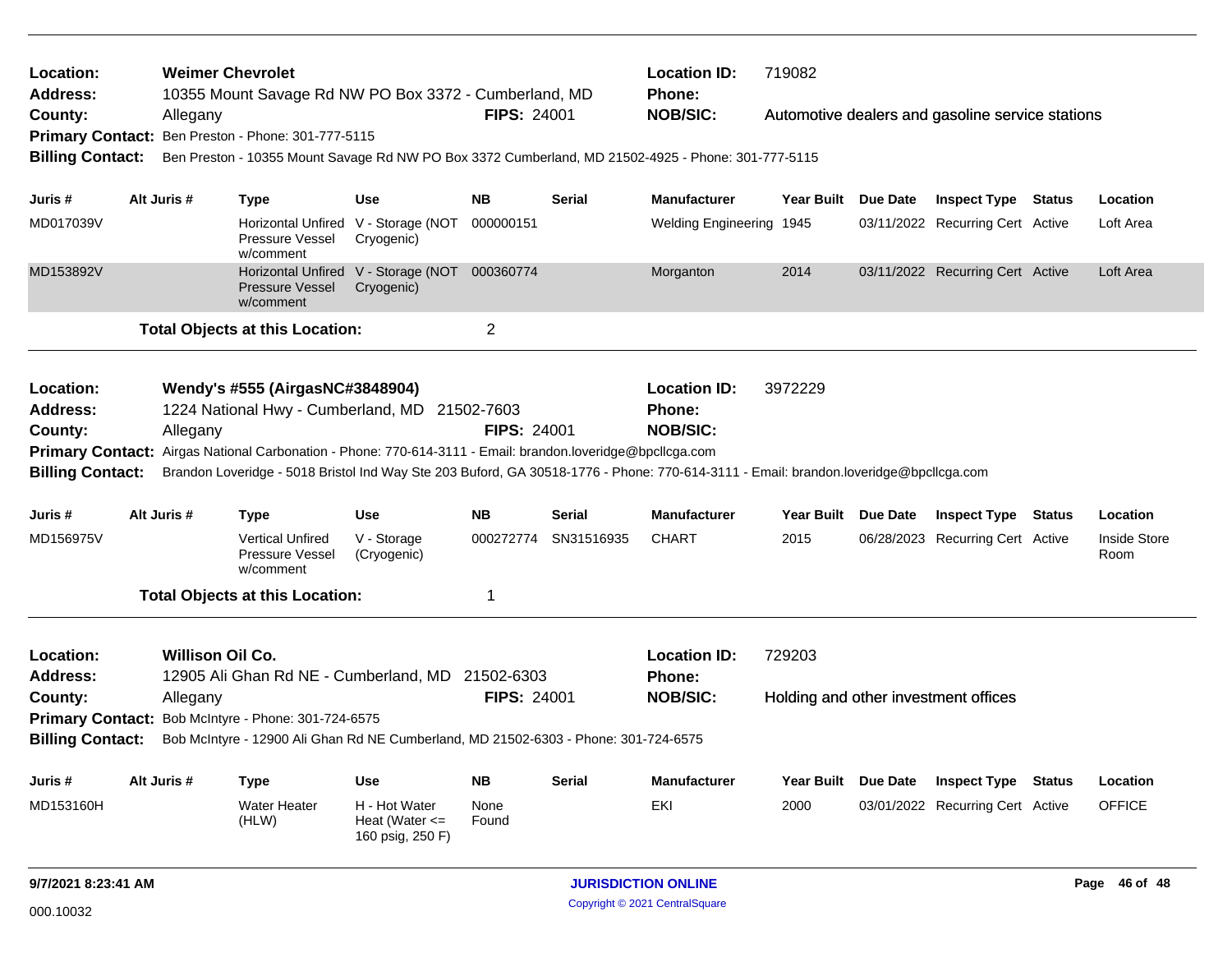| Location:<br>Address:<br>County:<br><b>Primary Contact:</b><br><b>Billing Contact:</b> | Allegany    | <b>Wolberg Leasing</b><br>607 Piedmont Ave - Cumberland, MD 21502-1458<br>Ben Wolters - Phone: 301-266-1867 - Email: wolberg-leasing@hotmail.com<br>- 400 Washington St Cumberland, MD 21502-2831 | <b>FIPS: 24001</b>                                                                                                                            | <b>Location ID:</b><br>Phone:<br><b>NOB/SIC:</b> | 754199<br>301-266-1867<br><b>Real Estate Investment Trusts</b> |                                      |                          |            |                                  |               |                  |
|----------------------------------------------------------------------------------------|-------------|---------------------------------------------------------------------------------------------------------------------------------------------------------------------------------------------------|-----------------------------------------------------------------------------------------------------------------------------------------------|--------------------------------------------------|----------------------------------------------------------------|--------------------------------------|--------------------------|------------|----------------------------------|---------------|------------------|
| Juris #                                                                                | Alt Juris # | <b>Type</b>                                                                                                                                                                                       | <b>Use</b>                                                                                                                                    | <b>NB</b>                                        | <b>Serial</b>                                                  | <b>Manufacturer</b>                  | <b>Year Built</b>        | Due Date   | <b>Inspect Type</b>              | Status        | Location         |
| MD113993H                                                                              |             | Cast Iron                                                                                                                                                                                         | H - Steam Heat<br>(Steam $\le$ 15<br>psig)                                                                                                    | <b>CI</b>                                        |                                                                | <b>Burnham</b>                       | 2005                     |            | 09/09/2022 Recurring Cert Active |               | <b>BOILER RM</b> |
| MD167987H                                                                              |             | Cast Iron                                                                                                                                                                                         | H - Hot Water<br>Heat (Water $\leq$<br>160 psig, 250 F)                                                                                       | CI                                               |                                                                | <b>US Boiler</b>                     | 2018                     |            | 09/22/2022 Recurring Cert Active |               | <b>BLRM</b>      |
|                                                                                        |             | <b>Total Objects at this Location:</b>                                                                                                                                                            |                                                                                                                                               | $\overline{2}$                                   |                                                                |                                      |                          |            |                                  |               |                  |
| Location:<br><b>Address:</b>                                                           |             | <b>Womans Civic Club Of Cumberland</b>                                                                                                                                                            | 515 Washington St - Cumberland, MD 21502-2708                                                                                                 |                                                  |                                                                | <b>Location ID:</b><br><b>Phone:</b> | 729351                   |            |                                  |               |                  |
| County:<br><b>Billing Contact:</b>                                                     | Allegany    |                                                                                                                                                                                                   | Primary Contact: Womans Civic Club Of Cumberland - Phone: 301-722-6099<br>- 515 Washington St Cumberland, MD 21502-2708 - Phone: 301-722-6099 | <b>FIPS: 24001</b>                               |                                                                | <b>NOB/SIC:</b>                      | Membership organizations |            |                                  |               |                  |
| Juris #                                                                                | Alt Juris # | <b>Type</b>                                                                                                                                                                                       | <b>Use</b>                                                                                                                                    | <b>NB</b>                                        | <b>Serial</b>                                                  | <b>Manufacturer</b>                  | <b>Year Built</b>        | Due Date   | <b>Inspect Type</b>              | <b>Status</b> | Location         |
| MD013573H                                                                              |             | Cast Iron                                                                                                                                                                                         | H - Hot Water<br>Heat (Water $\leq$<br>160 psig, 250 F)                                                                                       | <b>CI</b>                                        |                                                                | <b>Burnham</b>                       | 1972                     | 01/23/2023 | <b>Recurring Cert Active</b>     |               | <b>Basement</b>  |